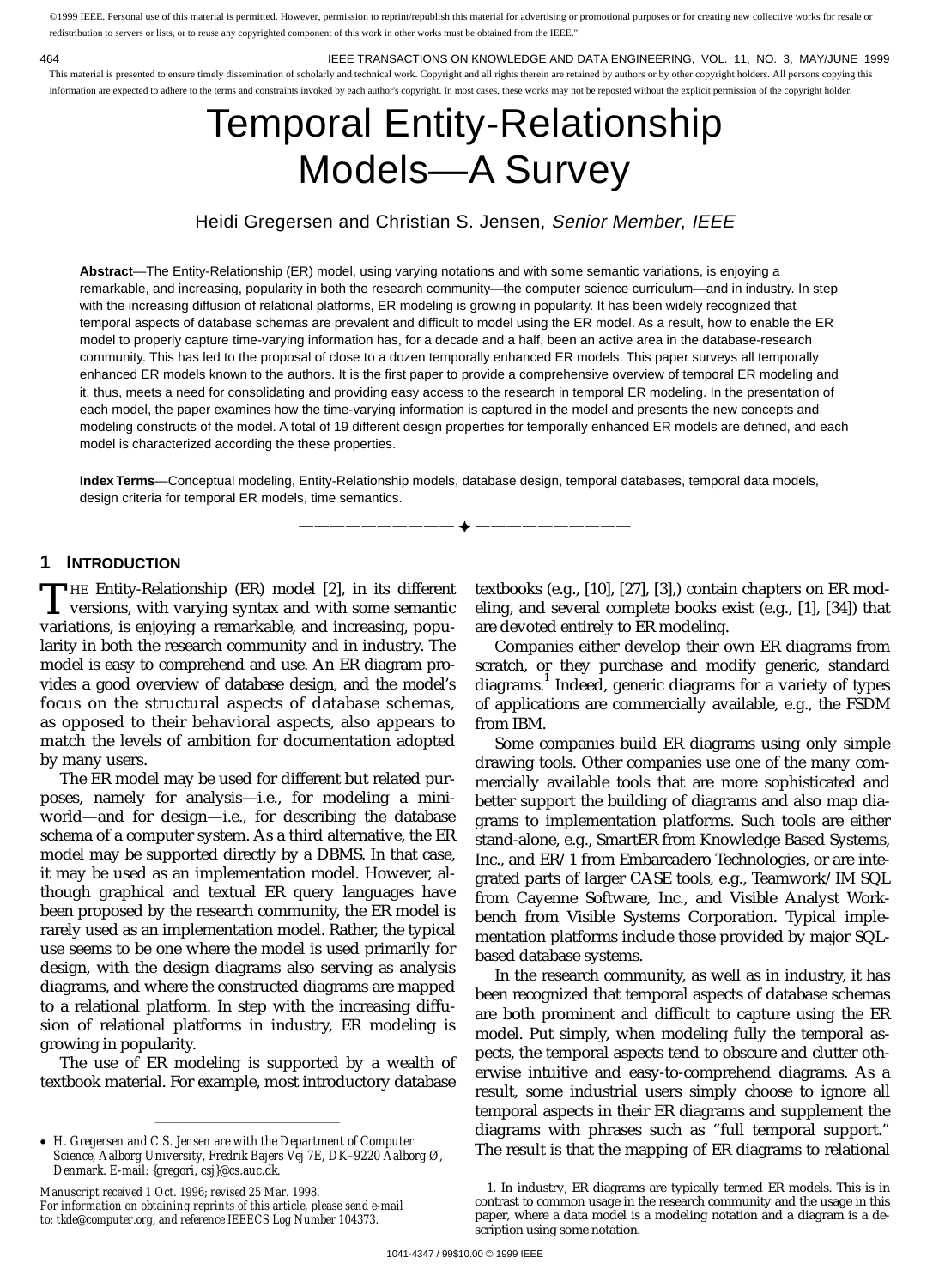tables must be performed by hand; and the ER diagrams do not document well the temporally extended relational database schemas used by the application programmers.

The research community's response has been to develop temporally enhanced ER models, and 10 such models have been reported in the research literature. Their informative names include the Temporal Enhanced Entity Relationship model [12], [11], the Temporal Entity Relationship model [33], and the Relationship, Attribute, Keys, and Entities model [13], to name but a few.

Two general, orthogonal temporal aspects have received widespread attention, namely *valid time* and *transaction time* [16]. The valid time of a database fact is the time when the fact is true in the miniworld. (We use the term "miniworld" for the part of reality that the database under consideration stores information about.) Thus, all database facts have an associated valid time. Different time types may be used when modeling the valid-time aspect, e.g., single time instants, intervals, or sets of intervals.

Perhaps more importantly, the valid time may or may not be captured explicitly in the database—this is the choice of the database designer. In ER models, unlike in the relational model, a database is not structured as a collection of facts, but rather as a set of entities and relationships with attributes. Thus, the valid times are associated only indirectly with facts. As an example, consider an Employee entity "E1" with a Department attribute. A valid time of June 1996 associated with value "Shipping" does not say that "Shipping" is valid during June 1996, but rather that the fact "E1 is in Shipping" is valid during June 1996. Thus, when valid time is *captured* for an attribute such as Department, the database will record the varying Department values for the Employee entities. If it is not captured, the database will record only one department value for each Employee entity.

Orthogonal to valid time, the transaction time of a database fact is the time when the fact is current in the database and may be retrieved. Unlike valid time, transaction time may be associated with any structure stored in a database, not only with facts. Still, all structures stored in a database have a transaction-time aspect. And again, this aspect may or may not, at the designers discretion, be captured in the database. The transaction-time aspect has a duration: from insertion to (logical) deletion.

In addition to valid and transaction time, a data model may support arbitrary time attributes with no built-in semantics in the data model. For employee entities, such attributes could record birth dates, hiring dates, etc. A data model that supports such time attributes is said to support *user-defined* time.

In summary, facts stored in a database have a valid time and a transaction time, although those times may not be explicitly recorded [16]. We say that a data model *supports* a temporal aspect, i.e., valid or transaction time, if it provides built-in means for indicating where in an ER diagram this aspect should be captured.

The temporal ER models attempt to more naturally and elegantly model the temporal aspects, such as valid and transaction time, of information by changing the semantics of the ER model or by adding new constructs to the model. The models take quite different approaches to adding builtin temporal support to the ER model.

This paper is the first to survey all known (to the authors!) temporal ER models. In addition, the paper provides a comprehensive list of possible properties of temporal ER models, and it characterizes the models according to those properties. With nine models having been proposed over the past 15 years, such a survey is in order. It consolidates in a single and easy-to-access source the central ideas, concepts, and insights achieved in temporal ER modeling. The survey makes it easier for future research and development to maximally build on, benefit from, and extend past results. Thus, the survey is aimed at researchers and practitioners interested in temporal data modeling and data model design.

Four studies are somewhat related to or complement the study reported here:

- 1) Theodoulidis and Loucopoulos [36] describe and compare nine approaches to specify and use time in conceptual modeling, here viewed as both semantic data modeling and requirement specification, of information systems. Their study includes only two of the ER models surveyed here. The comparison of the models fall in three parts and classifies the models in terms of time semantics, model semantics, and temporal functionalities. Our criteria also characterize the models in terms of user-friendliness. The primary focus of their paper is the examination of the ontology and properties of time in the context of information systems, whereas our focus is the examination of how the extensions of the ER model into temporal ER models are shaped.
- 2) McKenzie and Snodgrass [23] survey and evaluate twelve different temporal extensions of the relational algebra. They evaluate the algebras against 26 design criteria. These criteria are mainly concerned with the properties of the data objects—temporal relations and their components—that the algebras manipulate and with the properties of the algebraic operators themselves. While their survey concerns internal algebras, our survey concerns notations for conceptual modeling. In addition, our focus is on the properties of the structural aspects of the temporal ER models.
- 3) Without coauthors, Snodgrass has also conducted a critical comparison of temporal object-oriented data models [30]. While ER models do incorporate some structural object-oriented features, our study does not consider object-oriented models; for that, we instead refer the reader to Snodgrass' study. Also unlike our study that emphasizes structural aspects, Snodgrass' study focused on the models' query languages, i.e., on behavioral aspects.
- 4) Roddick and Patrick [26] survey the progress of incorporating time in various data models at the conceptual and, primarily, logical level of database modeling, and in artificial intelligence. The work describes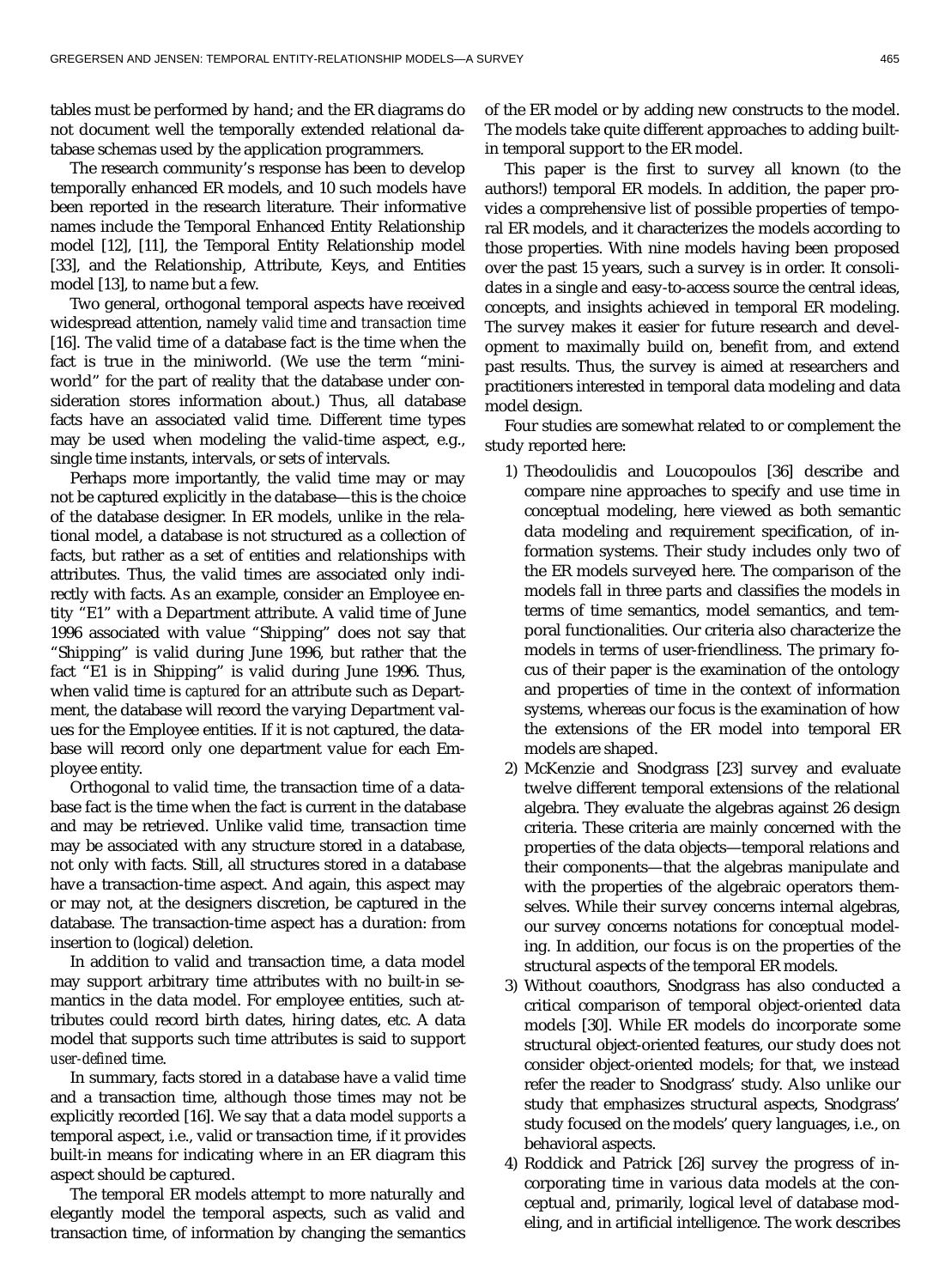nine different properties of temporal modeling systems, but unlike our survey they do not evaluate the models against the properties described. Their broad study briefly covers two of the temporal ER models in our study.

The descriptions in the literature of the different models use diverse and, at times, incompatible and conflicting terminology. In this survey, we adopt the coherent terminology of the temporal database glossary [16] when possible. In addition, the original definitions of the models are often informal and rely on the reader's intuition. In part also to achieve a homogeneous survey of a manageable size, we will give informal descriptions of some aspects. Further, we will emphasize the common core of features of the temporal ER models: the use of ER modeling to capture the structural aspects of a database schema. We will not cover behavioral aspects such as query and rule languages in detail.

The paper is structured as follows: Section 2 provides an overview of all temporal ER models known to the authors. Section 3 then identifies a set of 19 evaluation criteria and evaluates each model according to these criteria. Finally, in Section 4, a conclusion and a discussion of future work is given.

# **2 EXISTING MODELS**

This section describes each existing ER model separately and in turn. Initially, an overview is provided that explains the structuring of the descriptions and introduces a running example that will be used for exemplification throughout.

#### **2.1 Overview**

This section describes all the temporal ER models that we are aware of. We will assume that the reader is familiar with Chen's standard ER model [2] and the various extensions of that model, e.g., subtyping (see, e.g., [10]).

The models are presented in chronological order of their first publication. The description of the models all have, with a few exceptions, the same basic layout. First, a short introduction of the model is given. Second, we describe how the model captures time. Third, we give an example diagram built using the model's notation. For each model, the sample diagram models the same miniworld, to be described shortly. In order to keep the diagrams simple and still be able to reach into the corners of the different models, we deviate in some places slightly from the description below. This way, it is possible to more concisely present the special features of the models. When we do deviate, we will state this explicitly. Finally, a short summary of the model is given.

Mappings of ER diagrams to implementation platforms for the models will only be explained if they are described in the papers and differ substantially from the typical mappings from the EER model to relational platforms.

The miniworld that we describe next concerns a company divided into different departments. Each department has a number and a name and is in charge of a number of projects. A department keeps track of the profits it makes on its projects. Because the company would like to be able to make statistics on its profits, each department must record the history of its profits.

Each project has a manager and some employees working on the project. Each project has an ID, and a budget. Each project is associated with a department which is responsible for the project. Employees belong to a single department. Once an employee is assigned to a department, the employee works for this department for as long as the employee is with the company. For each employee, the company registers the ID, the name, the date of birth, and the salary. The departments would like to keep records of the different employees' salary histories.

Employees work on one project at the time, but employees may be reassigned to other projects, e.g., due to the fact that a project may require employees with special skills. Therefore, it is important to keep track of who works for what project at a given time and what time they are supposed to finish working on their current project.

Some of the employees are project managers. Once a manager is assigned to a project, the manager will manage the project until it is completed or otherwise terminated. Fig. 1 presents the ER diagram describing the database design corresponding to this miniworld.

Fig. 2 provides an overview of the surveyed models, along with their main citations, the models on which they are based, and the identifiers we will be using in the rest of the paper.

It is important that the presentation (and definition!) of a model is precise and complete. The descriptions of the surveyed models range from very formal and detailed to vague and abstract.

The models we have found to be described the best are TERM and TERC+, which in [18], [39] are described in great detail. models MOTAR, ERT, and TER are presented in articles dedicated to this single purpose, but their descriptions are not as detailed and comprehensive as that of TERM. models RAKE, TEER, and STEER are also presented in articles only concerning the presentation of the models, but their descriptions are less comprehensive. The description of TempEER is somewhat incomplete. For example, the description of the mapping algorithm supposed to translate TEER diagrams to relational schemas does not cover time-varying aspects. The description of TempRT is also incomplete, primarily because this model is not yet fully developed.

#### **2.2 The Temporal Entity-Relationship Model**

TERM, the Temporal Entity-Relationship model, was the first temporally extended ER model to be proposed [18], [19]. The main motivation for TERM was "to provide database designers with a model for data definition and data manipulation that allows a general and rigorous treatment of time" [18]. To accomplish this, TERM most notably introduces the notion of a history, which is a function from a time domain to some value domain. Histories are then used for the modeling of time-varying aspects. For example, the (time-varying) value of an attribute of an entity becomes a history, rather than a simple value.

Unlike all the other temporal ER models, TERM does not have a graphical syntax, but has a Pascal-like syntax.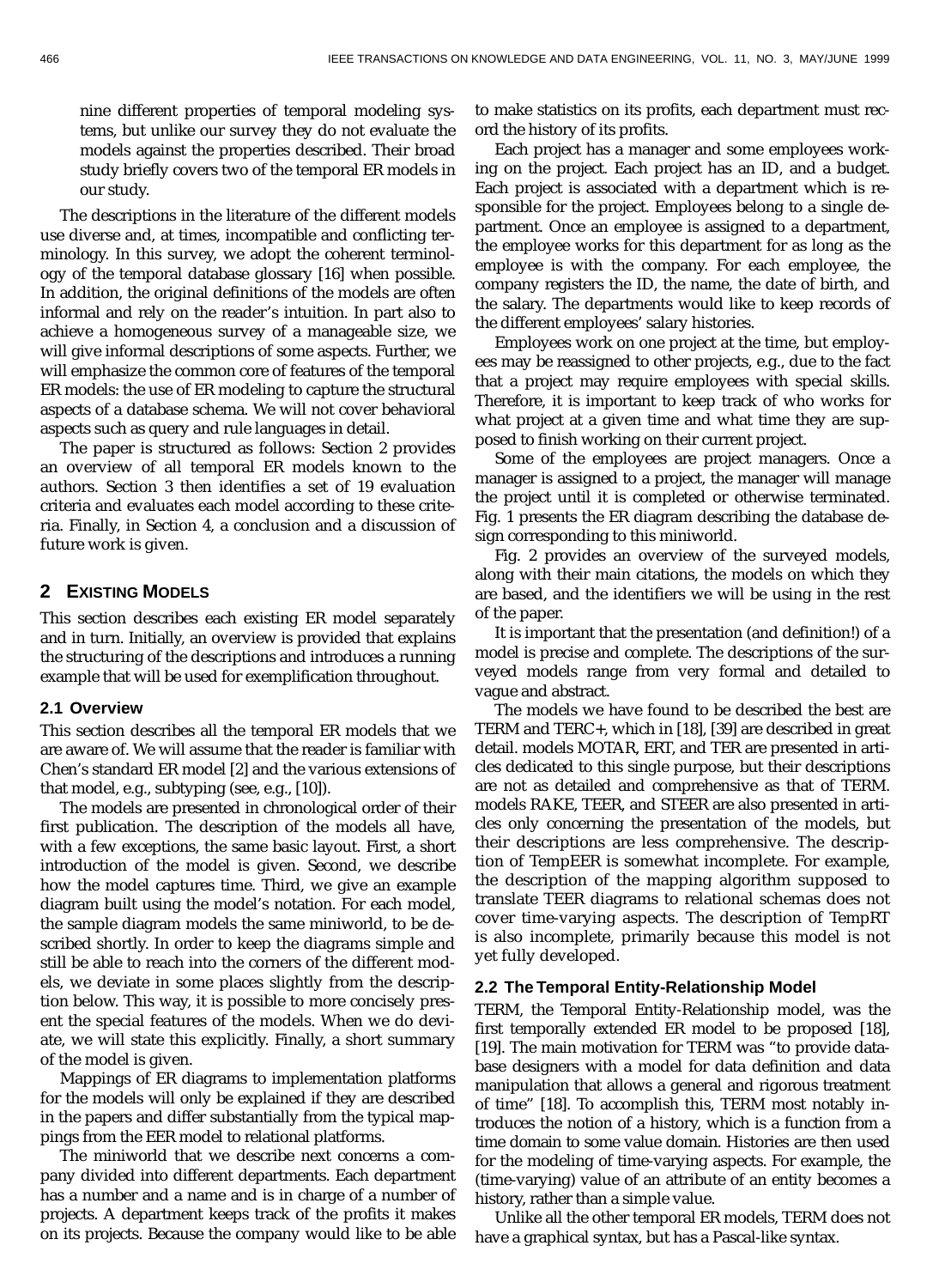

Fig. 1. ER diagram describing the running example.

| Name                                      | Main citations   | Based on model | Identifier   |
|-------------------------------------------|------------------|----------------|--------------|
| <b>Enhanced Entity Relationship model</b> | [10]             | ER             | <b>EER</b>   |
| Temporal Entity Relationship model        | $[18]$ , $[19]$  | ER             | <b>TERM</b>  |
| Relationships, Attributes,                |                  |                |              |
| Keys, and Entities model                  | [13]             | ER             | <b>RAKE</b>  |
| Model for Objects with Temporal           |                  |                |              |
| <b>Attributes and Relationships</b>       | [24]             | ER & OO        | <b>MOTAR</b> |
| <b>Temporal EER model</b>                 | $[12]$ , $[11]$  | <b>EER</b>     | <b>TEER</b>  |
| Semantic Temporal EER model               | $[8]$ , $[9]$    | ER             | <b>STEER</b> |
| Entity-Relation-Time model                | [35], [37], [22] | ER             | <b>ERT</b>   |
| Temporal ER model                         | [33]             | ER             | <b>TER</b>   |
| <b>Temporal EER model</b>                 | [21]             | <b>EER</b>     | TempEER      |
| Krafts model                              | [20]             | ER             | TempRT       |
| TERC+                                     | [39]             | ERC+           | TERC+        |

Fig. 2. Short presentation of the surveyed models.

#### 2.2.1 The Representation of Time

In its outset, TERM makes a strict distinction between a real-world phenomenon and its ER-model representation. For example, TERM distinguishes between "time" and the representation of time—there is one "time," but many possible representations of time. This distinction extends to the other modeling constructs, e.g., values and histories. We focus on the representations.

Domains are termed *structures*. A time domain is thus a time structure. With TERM, the designer may define time structures, but TERM also includes a predefined time structure of Gregorian dates. These dates are equipped with a variety of predicates, termed structure relations, e.g., "before\_date" and "is\_in\_leap" (is the argument date in a leap year?), and operators, e.g., "next-day" and "least-recent." Fig. 3 illustrates two value structures, one for employee names and one for generic identifiers. It also provides a (partial) time structure, termed "date," with one relation.

A *history* is a mapping  $h: T \rightarrow V$  where *T* is a time structure and *V* is a value structure. Histories are used for capturing the variability of time-varying aspects, as we shall see in the next section. Attributes of entities and roles of relationships have atomic histories while, e.g., entire entities have composite histories, i.e., histories composed of atomic and composite entities. All composite histories are sets of histories: An entity (relationship) history consists of an existence history and the set of all its attribute (role) histories.

The (atomic) history *h* is represented by the *history structure*  $2^{T\times V}$ , i.e., by a set of (time, value) pairs. To achieve a finite history structure in situations were time structure *T* represents continuous time, it is possible to introduce as part of the history structure a derivation function that uses the stored (time, value) pairs to compute values for additional times.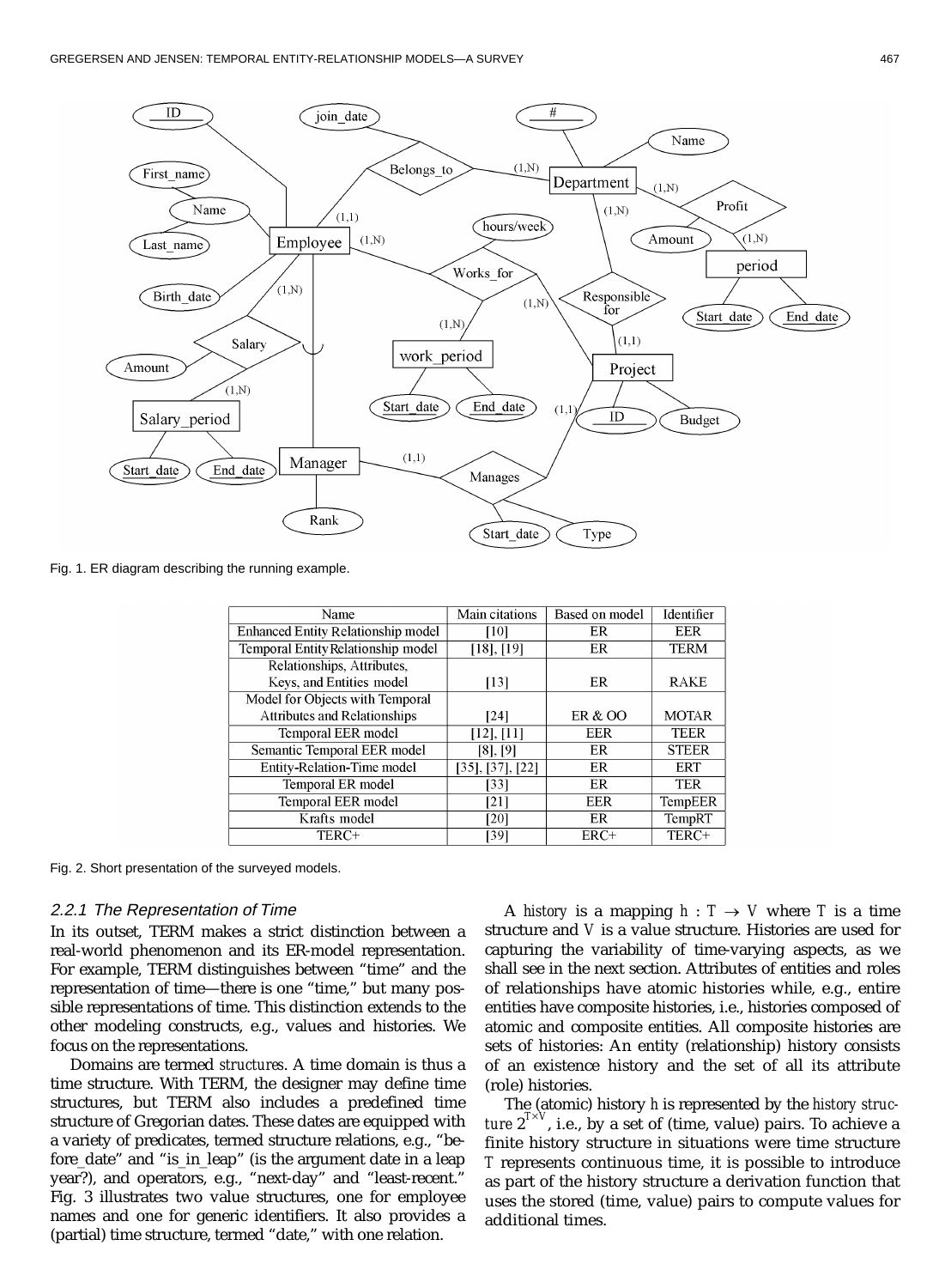```
Structure
Structure
  name= packed array [1..20] of char;
                                            date =record d,m,y: integer end
                                                 where
Structure
                                                           >= 1852 and
  st ID = integer;
                                                   this v
                                                           >= 1 and this.m \leq 12 and
                                                   this m
                                                           >= 1 and this.d <= 31 and
                                                   this d
relations
                                                   (this.d \leq 31)function is in leap(t: date): boolean;
                                                     or this.m in [1,3,5,7,8,10,12] and
  begin
    is in leap := t.y mod 4 = 0 and
                                                   (this.d < > 30 or this.m < > 2)
                                                                                     and
                 (t.y mod 100 \le 0((this.d < > 29\text{or } this.m < > 2)
                   or t.y mod 400 = 0;
                                                     or (this.y mod 4 = 0 and
                                                         (this.y mod 100 \leq 0end
                                                           or this y mod 400 = 0));
```
Fig. 3. Sample value and time structures.

```
Structure
                                                                 Pattern
  standard existence=
                                                                    sal history=
    history
                                                                      history
      t : date;t : date:v: kleenean end;
                                                                        v: real end:
    where
                                                                    derivation
       all s1, s2 from this where
                                                                      function deriv_sal(h: sal_history;
       ((s1.v = true and s2.v = false and before date(s1, s2))z: date) : real:
       impl all s from this where
                                                                      var x state of sal history;
         before_date(s2, s) impl s.v = false)
                                                                      begin
                                                                        x = that sl from h where
       and
                                                                          s1.t=least_recent_date(those tx from date where
       ((s1.v = false \text{ and } s2.v = true \text{ and } before date(s1, s2))impl all s from this where
                                                                                                 exists s2 from h where
                                                                                                 s2.t=tx, z):
         before_date(s, s1) impl s.v = false)
                                                                        if x \leq nil
                                                                          deriv_sal := x.v;and
       ((s1.v = true and s2.v = true and before date(s1, s2))else
                                                                          deriv_sal:= uncertain
       impl all s from this where
         before_date(s1, s) and before_date(s, s2)end:
           impl s.v = true;
```
Fig. 4. TERM history definitions [19].

Fig. 4 exemplifies histories. First, a generic existence history for entities and relationships is defined as a history structure with two variables t and v and a somewhat complex condition. The domain of the variable t is date, and the domain of the variable v is Boolean/Kleenean. This domain consists of the values *false*, *true*, and *unknown*. The condition involving the three universally quantified variables "s1," "s2," and "s" disallows holes in existence histories. To the right, a salary history, sal\_history, is defined that uses a step-wise constant derivation function, deriv\_sal (least\_recent\_date, when applied to a pair of a set of dates and a date "z," returns the largest date in the set that is not larger than "z").

All data items within a database will not change at the same time. Moreover, for some database items, only the current value is of interest, whereas for others, only some values in the past may be known, while still other items require a history of the entire past. For these reasons, histories are applied to individual database items instead of to the database as a whole.

## 2.2.2 The Model Components

The next step is to consider the association of histories with time-varying database items.

The basic modeling constructs of TERM are those of the ER model. *Entities* model the interesting objects from the miniworld; *values* model the properties of the miniworld objects. The values are associated with the entities via *attributes*.

If an attribute has no history, that is, if the value of an attribute never changes once it is assigned, it is referred to as a constant attribute; otherwise it is variable. Constant attributes are represented by a (attribute, value) pair, and variable attributes are represented by a (attribute, history) pair.

Entity types are declared by a name and a set of (constant and variable) attributes. The attribute named *existence* is mandatory and describes the existence of the entity type. If the existence attribute is specified as constant, the attribute has Boolean/Kleenean as its domain. A variable existence attribute has an associated Boolean/Kleenean-valued history.

Two or more entities can enter into a *relationship* in which each entity plays a *role*. Like attributes of entity types, roles of relationship types are represented by values, now entity references, or by histories, now entity-reference valued.

Relationship types are declared by a name, an existence description, a set of roles, and a set of attributes. Binary relations may be declared to express participation constraints such as 1:1, 1:N, and N:1, where the constraints are enforced for each database state in isolation. Writing a **one** after the role name restricts participation to at most one (at a time). By placing a **total** after a role name, total participation is indicated.

A TERM schema consists of a set of entity type definitions and a set of relationship type definitions. Fig. 5 shows the two entity types, Project and Employee, and the relationship type, Works\_for, between them.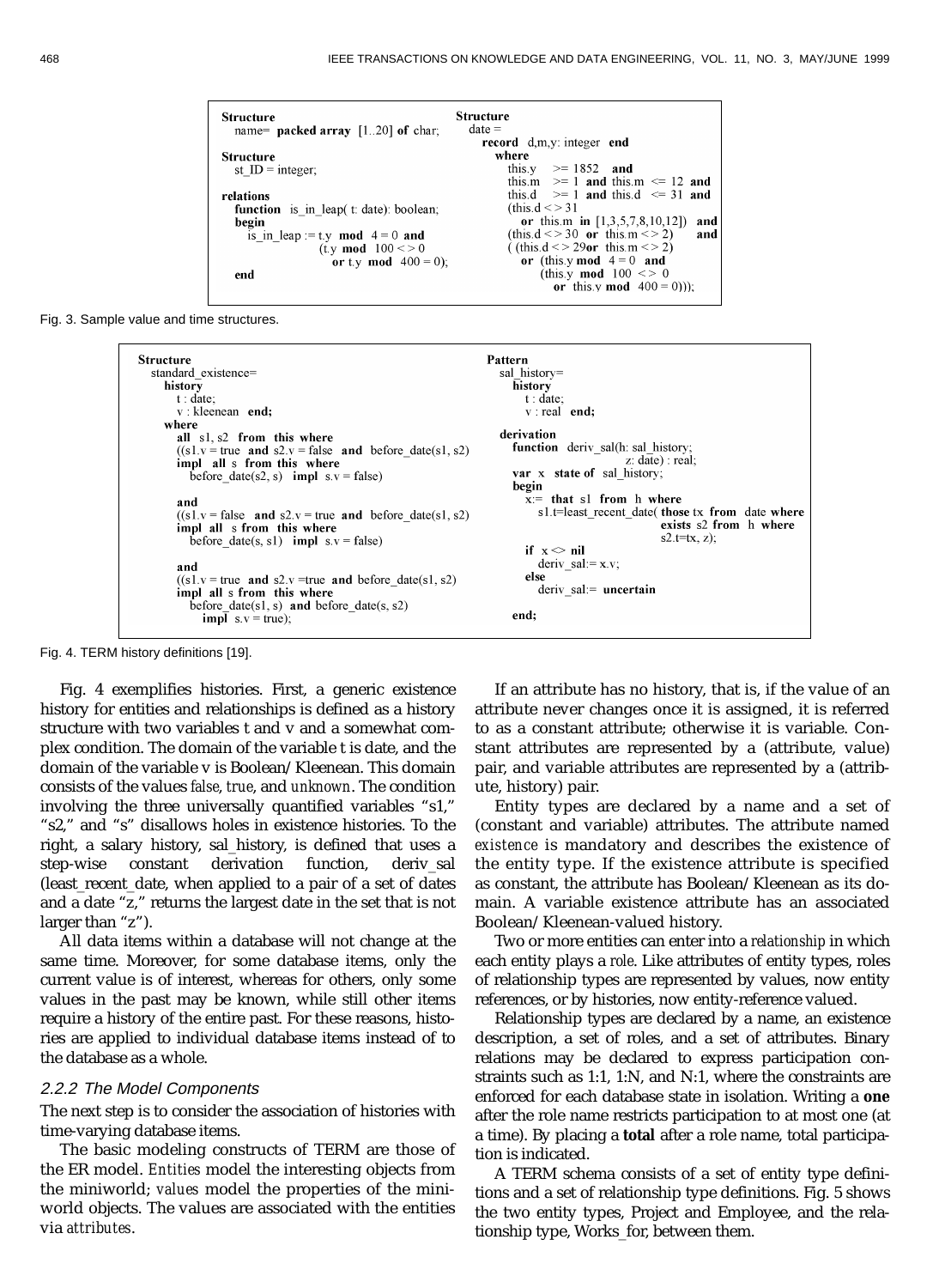| <b>Entity type</b><br>Project<br>existence<br>variable<br>standard existence;<br>attributes | <b>Entity type</b><br>Employee<br>existence<br>variable<br>standard existence;<br>attributes | <b>Relationship type</b><br>Works for<br>existence<br>constant<br>kleenean:<br>attributes |
|---------------------------------------------------------------------------------------------|----------------------------------------------------------------------------------------------|-------------------------------------------------------------------------------------------|
| ID<br>constant st $ID$ ;                                                                    | constant st $ID$ ;<br>ID                                                                     | no of hours/week constant integer;                                                        |
| budget <b>constant</b> real:                                                                | First name constant name:                                                                    | roles                                                                                     |
|                                                                                             | Last name constant name;                                                                     | emp total constant Employee;                                                              |
|                                                                                             | Salary <b>variable</b> sal history;                                                          | proj <b>variable</b> work history;                                                        |
|                                                                                             | Birth date constant date;                                                                    |                                                                                           |

Fig. 5. Sample TERM entity and relationship types.

A general bottom-up procedure for designing TERM schemas has been provided. There are four steps. The first step is to define all nonstandard component value sets. Fig. 3 exemplifies this step. As illustrated by the date structure, it is possible to express constraints on the values of the value sets. A so-called relation is also shown that determines whether or not a given date is in a leap year. The next step is to define histories. As illustrated, in part, by Fig. 4, histories have a name, a time structure, a value structure, an optional list of predicates for restricting the set of pairs forming a history, a list of relations, and a list of operations. The third step is to define patterns. A pattern is a value structure together with at least one assertion, at most one derivation function, and zero or more approximation functions, or it is a history structure together with at most one derivation function and zero or more approximation functions. The *sal\_history* shown at Fig. 4 is an example of the latter. The final step is to define entity and relationship types. These consist of a name and a list of components. The components are specified as either existence, attributes, or roles. Fig. 5 give an example of this step.

#### 2.2.3 Summary

TERM was the first temporal ER model and has a Pascallike syntax. It allows database designers to model temporal aspects through the use of history structures as values of attributes and relationship-type roles. In addition, histories are employed to model the existence of entities and relationships.

# **2.3 The Relationships, Attributes, Keys, and Entities Model**

The Relationships, Attributes, Keys, and Entities (RAKE) model [13] was developed in 1984 as part of a project at the U.S. Federal Reserve Board. One of the tasks in the project was to design a database to "store data on the history, attributes, and interrelationships of American and foreign financial institutions," and the model was developed to provide better support for this work than the ER model.

RAKE fundamentally adopts the ER model, but replaces some of the ER model's modeling constructs with new ones and adds entirely new constructs. Most prominently, RAKE introduces so-called key fields in diagrams: Key attributes of entity types are places in "key boxes" in the upper-left corners of the entity-type rectangles. This explicit representation of the entity-keys was unexpectedly found to also be useful when modeling time-varying data, to record multiple states of entities and relationships in the same application.

All new constructs are defined in terms of their mapping to relational tables and in terms of existing ER constructs. Following a discussion of the representation of the time domain in RAKE, we consider in turn the modeling of timevarying relationships and attributes.

## 2.3.1 The Representation of Time

The time type used in RAKE corresponds to the type  $\Box$   $\Box$   $\Box$   $\Box$   $\Box$ (or TIMESTAMP) supported by, e.g., various SQL implementations of relational DBMSs. This type is used for modeling of valid time and user-defined time, but it could also be used to capture transaction time.

It is noted that the history of entities and relationships consists of series of states succeeding one another in time. The series are punctuated by events that transform one state into another. The states have duration while the events do not. The valid times of states are thus modeled using a pair of time attributes, BEGINstamp and ENDstamp, and the valid times of events are modeled using an attribute Tstamp. Next, we shall see how these time attributes are used in RAKE diagrams.

#### 2.3.2 The Model Components

As usual, entity types are represented by rectangles. The primary key of an entity type is placed, in a so-called keybox, in the upper-left corner of its rectangle. Weak entity types are also represented by rectangles. For these, the partial key is placed in the keybox, and the primary keys of the identifying relationships are stacked on top of the keybox.

Nonprimary-key attributes of entity types are represented by circles that, as usual, are linked to the entity types. If an attribute circle is enclosed by a square (also a rectangle), this means that the attribute may be treated as an entity type. As in the ER model, relationship types are represented by diamonds. As for attributes, if a relationshiptype diamond is enclosed by a rectangle, this implies that the relationship type may also be treated as an entity type.

In nontemporal databases, only the current, or lastknown, state of entities and relationships are stored. When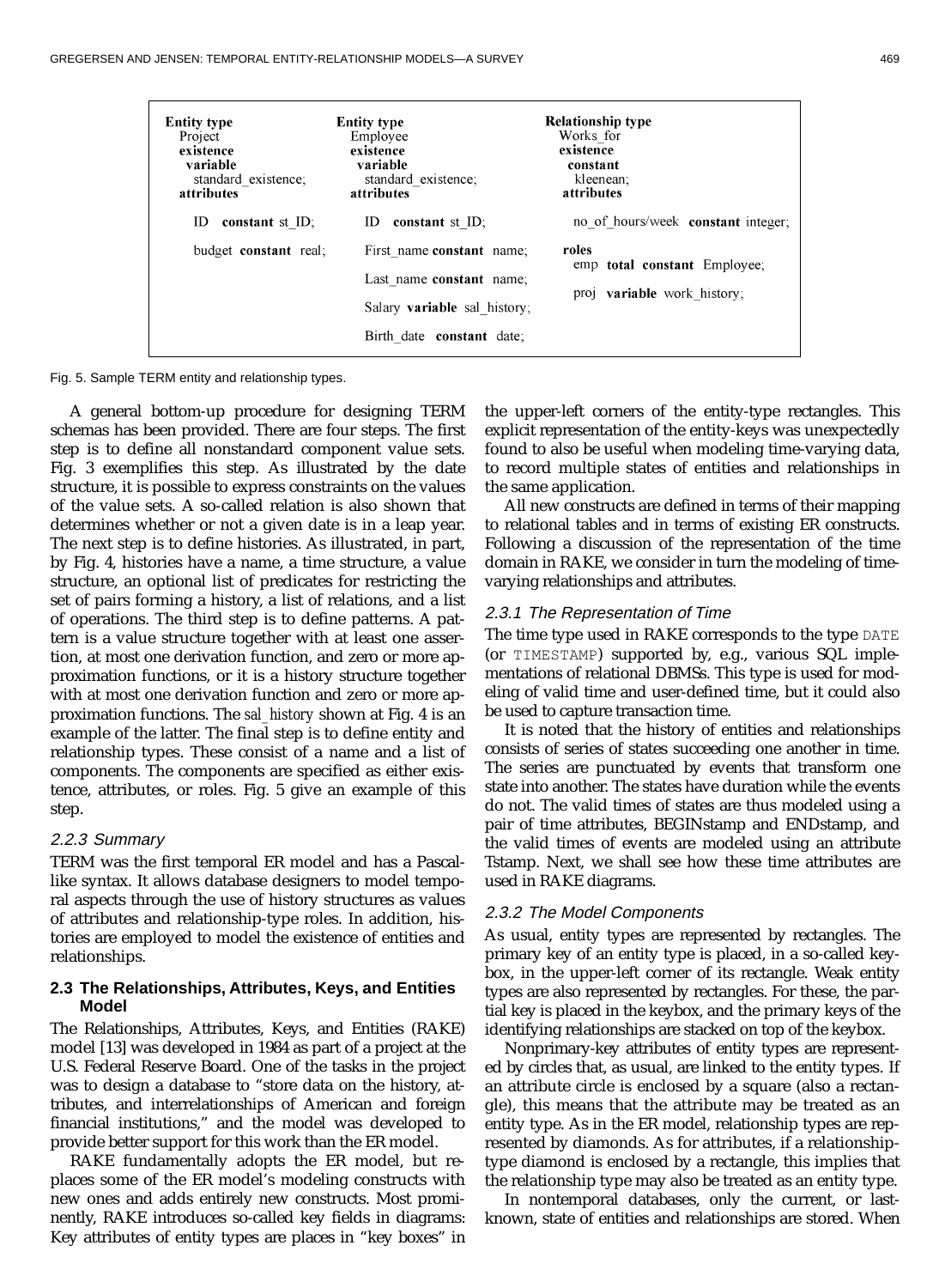

Fig. 6. The representation of time-varying relationship types in RAKE.



Fig. 7. Modeling time-varying atributes in RAKE.

recording multiple states, entities, and relationships are identified differently. Entities are identified by nonreusable identifiers (e.g., serial numbers). In contrast, RAKE distinguishes between different relationships—that are instances of the same relationship type—solely by their timestamps. Below, we delve into these and other temporal aspects.

**Modeling Time-Varying Relationships**. When changing a binary relationship type where only a single state is recorded, to record multiple states, the relationship type turns ternary. To see this, consider Fig. 1. The Responsible\_for relationship type consists of a set of pairs of Department and Project entities, with the entities being represented by their primary-key values. In contrast, because we want to record project assignments for different times, it is necessary for Works for to be ternary: Only with a third work\_period entity is it possible to represent project assignments of the same employee to the same project, at different times.

Thus, the ternary relationship type in Fig. 6a is the correct way to represent a temporal relationship between two entities in RAKE. To avoid cluttering the diagrams with time-period rectangles, RAKE eliminates this notation and instead introduces the semantically equivalent notation in Fig. 6b. In this way, RAKE represents temporal relationship types as weak entity types owned by a time-period entity type that is not explicitly represented in the diagrams (pp. 282–283 in [13]). Together with the primary keys of the other entity types participating in the relationship type, the ENDstamp, which is part of the key of the

owner entity type, is sufficient to uniquely identify instances of the relationship type. The BEGINstamp, also a part of the owner entity type, is therefore simply treated as an ordinary attribute.

**Modeling Time-Varying Attributes**. The use of a circle for representing an attribute may be seen as a shorthand for a relationship between a set of entities and a domain of attribute values. With this view, the domain of attribute values becomes an entity type, and the technique for modeling temporal relationship types may be used for modeling temporal attributes as well. Fig. 7a illustrates this correspondence. When applying the transformation technique from relationship types, we arrive at Fig. 7b. Again, by having made the entity attribute relationship explicit, the relationship is treated as a weak entity with an implicit time period as owner. This, in turn, is abbreviated to Fig. 7c, where the BEGINstamp attribute is made implicit. This is how RAKE models temporal attributes. Although the BEGINstamp attribute is implicit in diagrams, the attribute is not eliminated, but is assumed to be implicitly present. The BEGINstamp thus reappears when diagrams are mapped to relational schemas.

Next, observe that the approach here is to use attributevalue timestamping. Each attribute is treated in isolation. RAKE also has special provisions for timestamping sets of attributes of an entity type. Assume that the Salary and Address of Employee are both temporal and that we want to timestamp them together. Fig. 8 illustrates how this is accomplished. Fig. 8b illustrates the new construct, and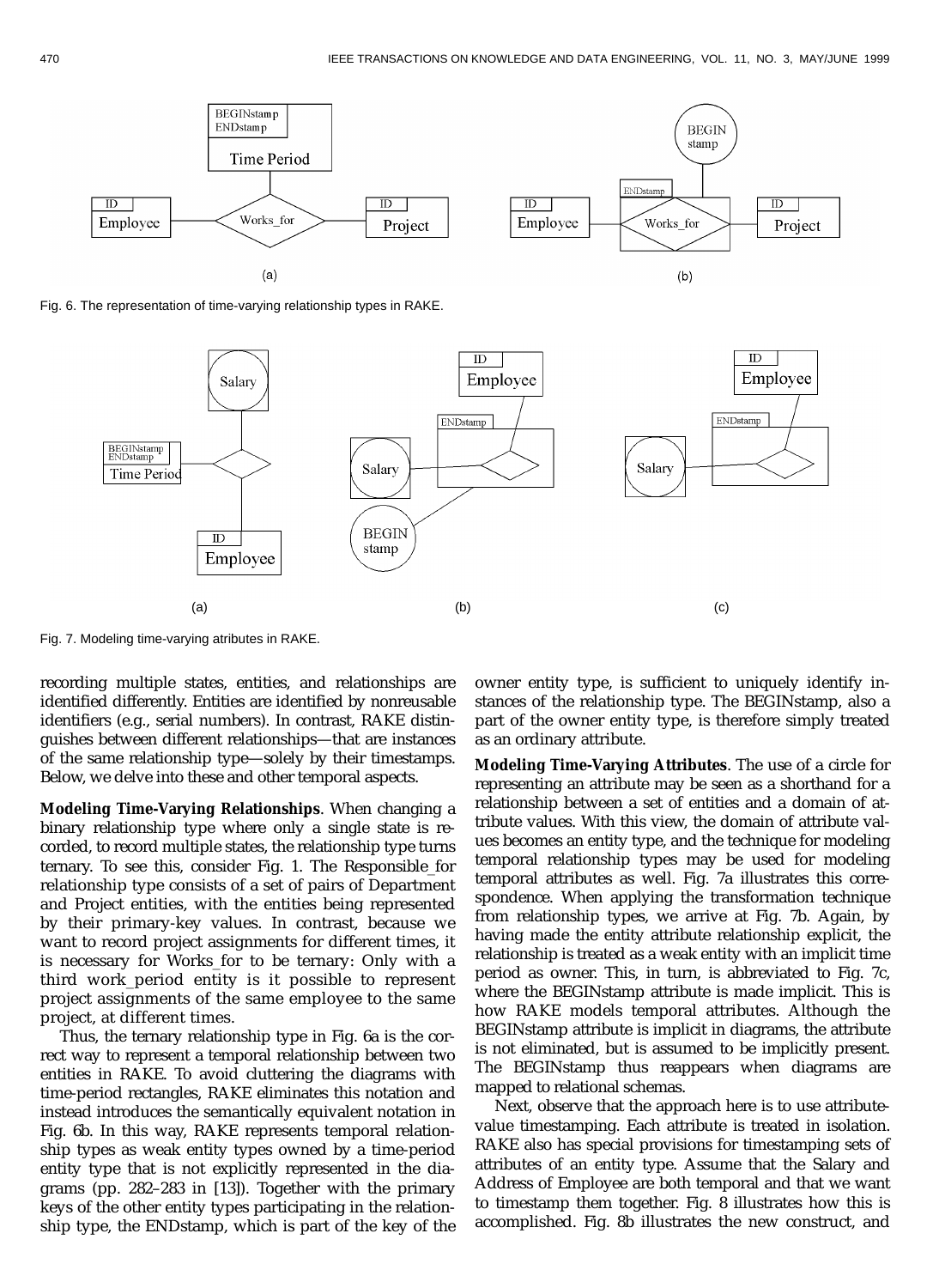

Fig. 8. Modeling time-varying attributes together in RAKE.

Fig. 8a shows the equivalent old construct. When mapping the two diagrams to a relational database schema, Fig. 8a would be mapped to two relation schemas, while Fig. 8b would only be mapped to a single table. These database schemas have different advantages. Indeed, this is the rationale for permitting both modeling constructs.

Finally, it is also possible to timestamp attributes and relationships with time points, to model temporal events. This is done simply be using an attribute Tstamp in place of ENDstamp and omitting BEGINstamp from temporal relationships.

# 2.3.3 Summary

RAKE retains most of the constructs of the ER model, with their usual semantics, but modifies the handling of primary keys by introducing special keyboxes on entity types and weak entity types. RAKE also introduces special constructs for modeling temporal relationship and attribute types. These are modeled as weak entity types owned by implicit time-period entity types. The new constructs of RAKE are defined in terms of their mapping to the relational model and of existing ER constructs.

# **2.4 The Model for Objects with Temporal Attributes and Relationships**

The motivation for the development of the model for Objects with Temporal Attributes and Relationships (MOTAR) [24] was to integrate database research in areas such as objectoriented databases, knowledge-based systems, and temporal databases. MOTAR database schemas, termed Data Model Diagrams (DMDs), are graphical and extend the ER model with temporal relationships and attributes, and with rules. A tool for building DMDs is provided, as is a mapping of DMDs to relation schemas.

#### 2.4.1 The Representation of Time

MOTAR provides built-in features for describing the temporal aspects of a database application, both at the conceptual and the logical level.

MOTAR concentrates on the modeling of the validtime aspect of data. If the application at hand requires transaction-time support in the database, the approach is to simply add time columns (a single column, registration time, is suggested) to the appropriate relational schemas that result from mapping the DMD to the implementation schema.

At the conceptual level, explicit notation is added to describe the temporal aspects of a miniworld and database design. With this notation, valid-time timestamps become implicit.

The meaning of the new modeling constructs follows from their mapping to logical-level relational schemas. For every temporal aspect described at the conceptual level, corresponding timestamp attributes are added to the relational tables by the mapping algorithm. At the logical level, valid-time is modeled using SQL DATE columns; details will be given when the temporal constructs are discussed in the following.

#### 2.4.2 The Model Components

MOTAR includes four kinds of data types:

- 1) regular entity types,
- 2) relationship types (nonprocedural relationship types),
- 3) attribute types, and
- 4) rules (procedural relationship types).

The model provides separate notations for temporal attribute types and temporal relationship types. When describing these constructs in the following, we will use the DMD in Fig. 9 for exemplification.

**Entity and Relationship Types**. Entity types are represented by circles and may be primitive or composite. Composite entity types are built from primitive and composite entity types. In Fig. 9, Employee is a primitive entity type. Entity type Department is, as we shall see next, related to Project by means of a Component-Composite relationship. Department entities thus contain Project entities, and Department is a composite entity type.

MOTAR proposes a wider definition of relationship types than do the usual ER models. This more general notion of relationship is introduced to make MOTAR general enough to support a wider variety of applications.

MOTAR relationship types are procedural (rules) or nonprocedural. Briefly, the former operate on attribute values of entities or relationships, and they produce results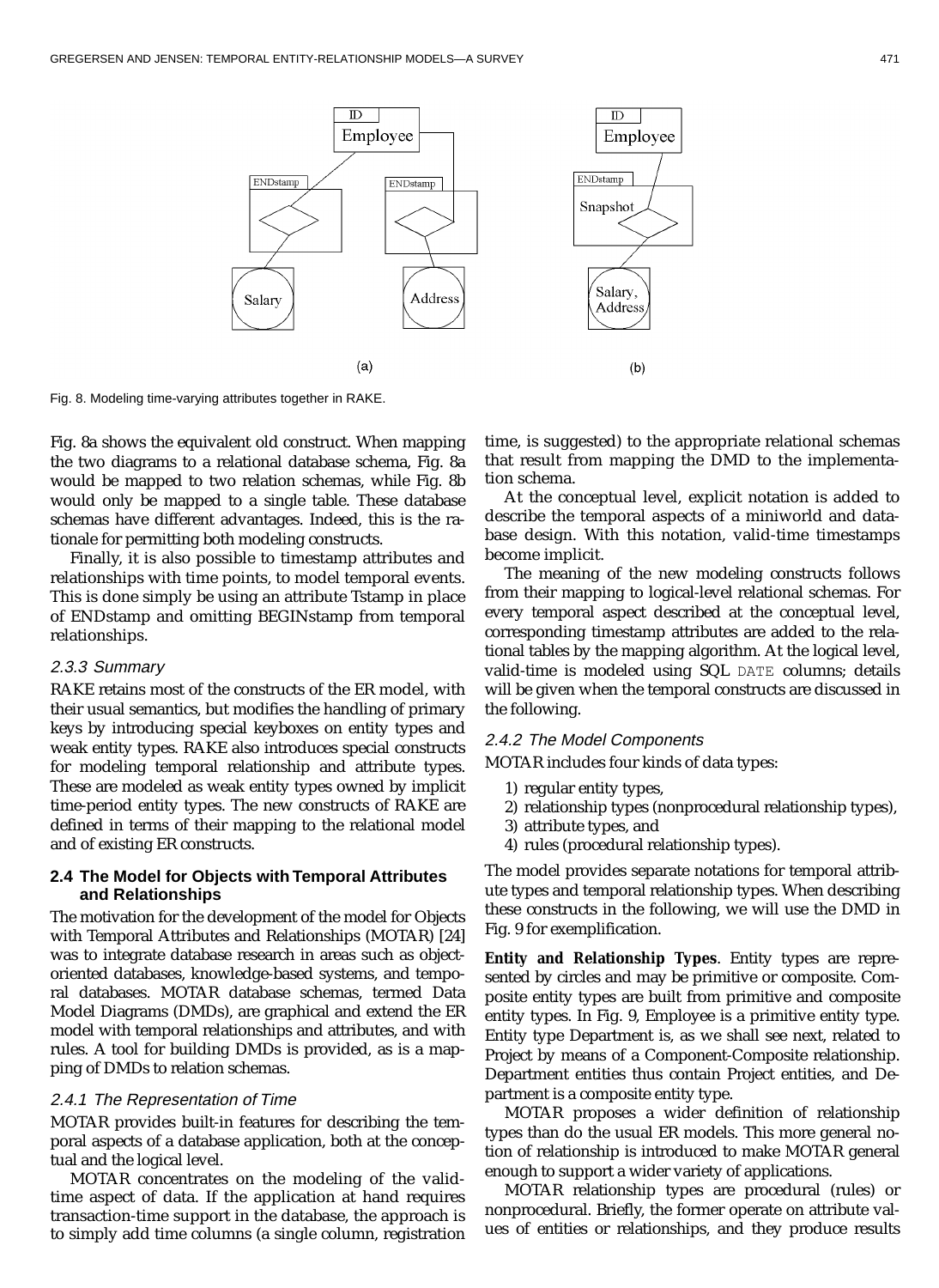

Fig. 9. Describing the running example using MOTAR.

that may update the attribute values of the same entity or relationship, or the attribute values of other sets of entities or relationships.

There are three kinds of nonprocedural relationship types, each of which is illustrated in Fig. 9 and explained next.

 **Superclass-Subclass (SS) Relationship Types**. These are represented by linking two entity types with a dashed line, with an arrow pointing from the superclass to the subclass. In SS relationship types, the instances of the subclass are of the same type as the instances of the superclass, but additional information is needed for instances of the subclass. In the figure, Manager is a subclass of Employee.

Inheritance of attributes is supported. Thus instances of the subclass has the same attributes as instances of the superclass, in addition to the attributes specified for the subclass. This inheritance is built into the mapping of SS relationship types to relational tables. For example, the Employee-Manager relationship generates the following table.

#### EMP\_SUBCLASS\_MGR(*EMP*\_*ID*, *MGR*\_*ID*)

Each tuple in this table links information about a manager, in a Manager table, with information, stored in an Employee table, about the manager. Joining this table with an Employee table on EMP\_ID and then with a Manager table on MGR\_ID will retrieve all the attributes of a manager.

 **Component-Composite (CC) Relationship Types**. These are represented by linking two entity types with a solid line, with an arrow pointing from the composite to the component.

The notation allows for specifying different constraints. Components being optional is indicated by using a double, solid line for linking the component and the composite. If the composite entities may

contain multiple occurrences of the component entity type, the line linking the entity types is given a small circle at the component end. This is exemplified in Fig. 9 by letting Project be a component of Department (this is a deviation from the running example). The CC relationship type between Department and Project results in the following relational table being generated.

#### DEP\_COMPONENT\_PROJ(*DEP*\_*NUM*, *PROJ*\_*ID*)

If the composite only contains at most one occurrence of the component, the key of the above relational table will be reduced to the composite identifier only. Whether the component object is optional or not does not matter to the mapping algorithm.

 **General Relationship (GR) Types**. These are relationships between entity types that are neither of type SS nor type CC. They are represented by linking the involved entity types to a diamond with solid lines. N-ary GR types are allowed.

Each entity type that participates in a GR type has a cardinality ratio that can be either 1 or N. A cardinality ratio of 1 is represented by linking the entity type to the diamond with a solid line, as mentioned before. A cardinality ratio of N is represented using a solid line ending with a small circle at the diamond side. The meanings of the cardinality radios are as usual. The DMD in the figure indicates that a department may have more than one employee, but that one employee belongs to at most one department. The meaning of cardinality ratios for time-varying GRs is not given.

All GR types have one reference entity type that indicates to which entity type the attributes of the GR type refer. The reference entity type is determined from the semantics of the GR type. Fig. 9 exemplifies this: because hours/week is meant to describe how many hours per week an employee is working on a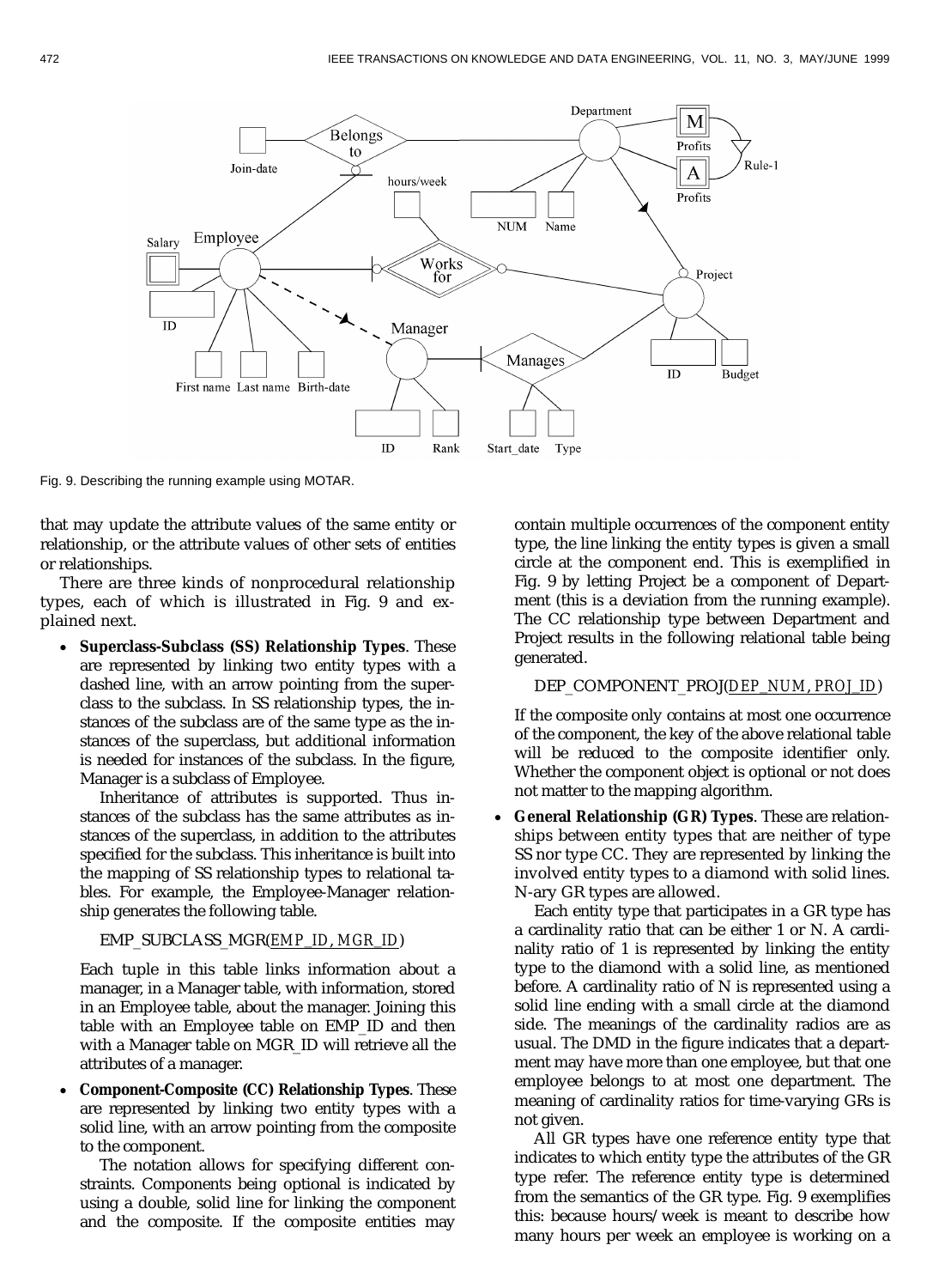project, Employee is the reference entity type of the relationship type Works\_for. A reference entity type of relationship is indicated with a small line perpendicular to the line connecting the entity type to the diamond; see the figure.

Using special time-varying GR types, it is possible to describe relations that vary over time, such as project assignments of employees and marriages. Timevarying GRs are represented by double diamonds. In Fig. 9, the relationship type Works\_for is time varying, stating that employees may be reassigned to other projects. The meaning of time-varying GRs is revealed by their mapping to relational tables in which DATE type attributes Start\_date and End\_date are introduced. Specifically, the Works\_for relationship type will be mapped to the following two tables.

REL\_WORKS\_FOR(*EMP*\_*ID*, *PROJ*\_*ID*)

WORKS\_FOR(*EMP*\_*ID, PROJ*\_*ID*, EMP\_Hours/week, EMP\_Start\_date, EMP\_End\_date)

From the second table, it can be seen that employees may only work for the same project once because the key of the relation WORKS\_FOR only consists of EMP\_ID and PROJ\_ID. Almost all the attribute names are prefixed with EMP because Employee is the reference entity type of Works\_for.

**Attributes**. There are four types of attributes in the model. They are initially divided into identifiers and simple attributes; and simple attributes are either regular, aperiodic, or periodic. Identifiers are represented by rectangles and are considered time-invariant. For example, ID is the identifier of, e.g., the entity type Project. Regular attributes do not change over time and are thus nontemporal. They are represented by squares. For example, as departments' names are not expected to change, Name of Department in Fig. 9 is modeled as a simple, regular attribute.

Aperiodic attributes are expected to change over time, at irregular intervals. A double square without a letter inside represents an aperiodic attribute. Attribute Salary of Employee is an example of an aperiodic attribute; it is mapped to the following table.

## EMP\_Salary(*EMP*\_*ID*, *Salary*\_*date*, Salary)

This mapping, with only one time attribute, results in several interpretations of the meaning of aperiodic attributes. For example, aperiodic attributes may be assumed to be step-wise constant. For example, the value of a salary remains constant between updates. The Salary\_date value of a tuple then indicates when the tuple's Salary value takes effect. Another interpretation is that aperiodic attributes are assumed to be discrete. For the Salary attribute, this means that a tuple's Salary value is valid only at the time indicated by the value of its Salary\_date attribute. The intended meaning is not clear from the description of the model.

Periodic attributes are expected to change over time within specific intervals, e.g., monthly or weekly. A double square with a letter inside represents a periodic attribute. The letter indicates the intervals with which the attribute is monitored. Two periodic attributes, Profits, are used for recording departments' profits. One is sampled monthly, and the other is sampled annually. Rule-1 computes the annual profits, taking the monthly profits as input. Entity type Department is mapped to the following tables.

| DEP(DEP_NUM, Name)                      |
|-----------------------------------------|
| DEP_Annual_Profit(DEP_NUM, Profit_Year, |
| Annual Profit)                          |
| DEP_Monthly_Profit                      |
| (DEP_NUM, Profit_Month, Profit_Year,    |

From this it can be seen that it is possible to specify a granularity for periodic attributes.

**Rules**. The notion of rules as known from knowledge-based systems is used for the modeling of procedural relationships. Narasimhalu [24] provides argumentation for why rules are thought of as data in MOTAR. Rules are represented using an arrow head that points from the condition of the rule to its conclusion. In Fig. 9, Rule-1 exemplifies this; for further details, see [24].

#### 2.4.3 Summary

MOTAR provides the database designer with new modeling constructs for describing time-varying attributes, both periodic and aperiodic, and for describing time-varying relationships. These constructs "hide" the time attributes that would otherwise be necessary.

# **2.5 The Temporal EER Model**

Monthly\_Profit)

The motivation for developing the Temporal EER (TEER) model [12], [11] was that its authors believe that it would be more natural to specify temporal data and temporal queries in a conceptual, entity-oriented model than in a tupleoriented relational data model. TEER does not add new syntactical constructs to the EER model; instead, it gives new meaning to the existing EER modeling constructs making them temporal.

#### 2.5.1 The Representation of Time

The time representation is similar to that proposed by Gadia and Yeung [14] for the relational model, but is adapted to the requirements of the ER model. A *time interval*, denoted by  $[t_1, t_2]$ , is defined to be a set of consecutive equidistant time instants, where  $t<sub>1</sub>$  is the starting instant and  $t_2$  the ending instant. The distance between two consecutive time instants can be adjusted based on the granularity of the application to be equal to months, days, or other suitable time units. A *temporal element* is a finite union of time intervals denoted by,  $\{I_1, I_2, \ldots, I_n\}$  where  $I_i$  is an interval in [0, *now*]. A *temporal database* stores historical information for a time interval [0, *now*] where 0 represents the starting time, of the database miniworld application, and *now* represent the current time which is continuously expanding.

The authors state that the TEER model has no limitations regarding support of time dimensions, but due to space limitations, the articles consider only valid time.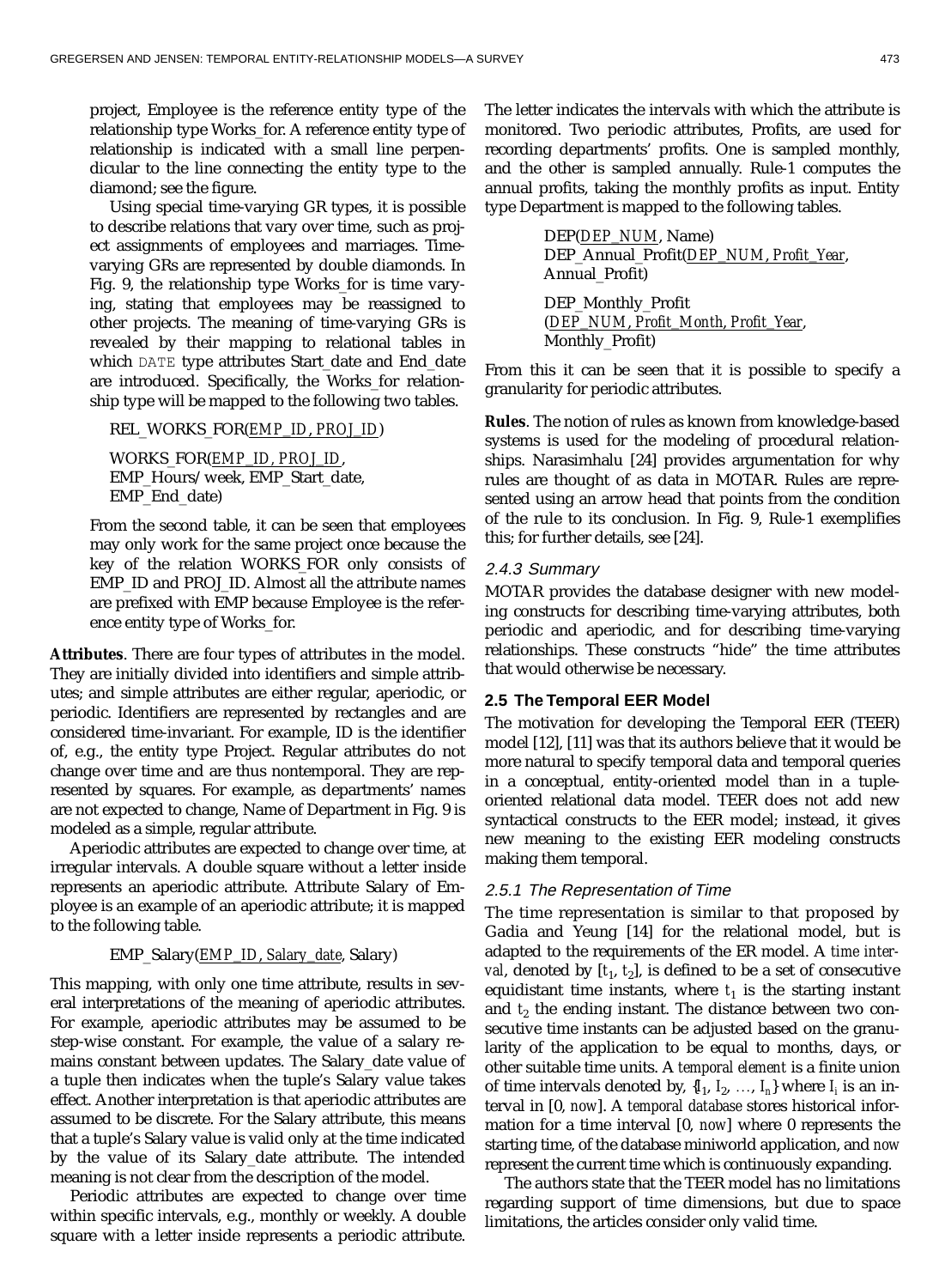

Fig. 10. A TEER schema modeling the running example.



Fig. 11. Example of a lifespan of an entity.

#### 2.5.2 The Model Components

The TEER model extends the EER model [10] to include temporal information on entities, relationships, superclass/ subclasses, and attribute. Since the graphical representation of TEER model components is similar to that of the EER model presented by Elmasri and Navathe [10], we will not explain it in detail. Instead, we will concentrate our attention on the new meaning given to the syntactical constructs of the EER model.

**Entities and Entity types**. In the TEER model, each entity *e* of entity type *E* is associated with a temporal element  $T(e) \subseteq [0, now]$  that gives the *lifespan* of the entity. The lifespan of an entity can be a continuous time interval, or it can be the union of a number of disjoint time intervals. In TEER, each entity type has a system-defined SURROGATE attribute whose value is unique for every entity in the database. The value of this attribute is hidden from the user and does not change throughout the lifespan of the entity. The temporal element of the SURROGATE attribute of entity *e* defines the lifespan *T*(*e*) of the entity.

The temporal properties of weak entities are similar to those of regular entities, except that the temporal element *T*(*e*) of each weak entity must be a subset of the temporal element of its owner entity.

**Attributes and Keys**. The attribute types of the TEER model are the same as those of the EER model, although they are all temporal. The *temporal value* of each attribute *Ai* of *e*, denoted by  $A_i(e)$ , is a partial function  $A_i(e)$  :  $T(e) \rightarrow$ *dom*(*Ai* ). This is also referred to as a *temporal assignment*. The subset of *T*(*e*) in which *Ai* (*e*) is defined and denoted by *T*(*Ai* (*e*)) is called the *temporal element of the temporal assignment*. It is assumed that  $A_i$  has the value NULL or UN-KNOWN during the time intervals  $T(e) - T(A<sub>i</sub>(e))$ .

To give an example of the above, consider the database described by Fig. 10, and assume that the chosen granularity of time is a day. A particular EMPLOYEE entity *e* with lifespan *T*(*e*) = [7/1/90, *now*] may have the temporal attribute values given in Fig. 11.

The following constraint apply to attributes and keys in the TEER model. Simple single-valued attributes have at most one atomic value for each entity at each time instant [*t*]. Multivalued attributes can have more that one value for an entity at a given time instant [*t*]. For a given time instant [*t*], the value of a composite attribute of an entity is the concatenation of the values of its components. The temporal element of a temporal assignment of a composite attribute is the union of the temporal elements of the temporal assignments of its components. A key attribute is an attribute of an entity type with the constraint that at any time instant [*t*] in [0, *now*], no two entities will have the same value for this attribute. TEER allows updates of key attributes since each entity is uniquely identified by its system-defined SURROGATE.

**Relationship Types**. Like entities of entity types, each relationship instance *r* is associated with a temporal element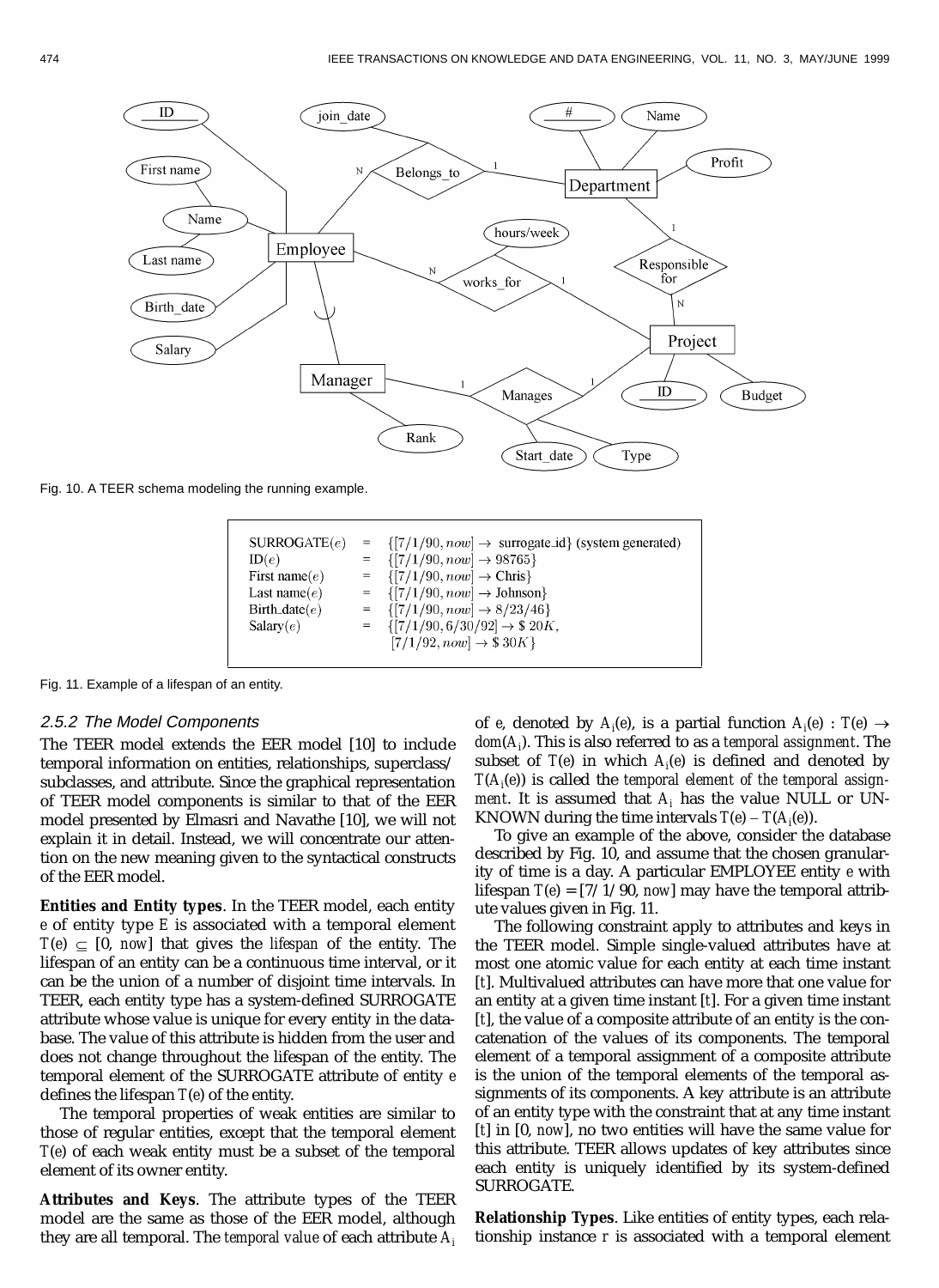*T*(*r*) that defines the lifespan of the relationship instance. A constraint states that *T*(*r*) must be a subset of the intersection of the temporal element of the participating entities. That is,  $T(r) \subseteq (T(e_1) \cap T(e_2) \cap ... \cap T(e_n))$  where  $T(e_i)$  is the lifespan of the *i*th entity participating in *r*. Relationship attributes are treated similarly to entity attributes; the temporal value  $A_i(r)$  of each simple attribute  $A_i$  is a partial function  $A_i(r)$  :  $T(r) \rightarrow dom(A_i)$  and its temporal element  $T(A_i(r))$ must be a subset of *T*(*r*). The cardinality ratios of the participating entity types have not been given any new meaning.

The TEER model also offers user-defined and predicatedefined superclass/subclass relationships. An entity *e* of a superclass *E* will belong to a predicate-defined subclass *C* throughout all time intervals where the defining predicate evaluates to true for that entity. For a user-defined subclass, the user specifies when the entity is to be a member of the subclass. In either case, the entity will have a temporal element  $T(e/C)$  that specifies the time intervals during which it is a member of the subclass *C*. The constraint  $T(e/C) \subset T(e)$  on temporal elements must hold. Attributes of a subclass are treated similarly to other attributes; the temporal elements of their temporal assignments must be subsets of *T*(*e*/*C*).

# 2.5.3 Summary

TEER does not add any new syntactical constructs to the EER model, but changes the semantics of all the standard EER constructs, making them temporal. TEER do not provide any mapping from TEER diagrams to any implementation model.

#### **2.6 The Semantic Temporal EER Model**

The Semantic Temporal EER model (STEER) [8], [9] was developed in order to compensate for a lack of consideration of the semantics associated with time in previous research that had concentrated on temporal data models and query languages in the context of the relational model and not so much in the context of conceptual data models. STEER introduces a new classification concept for temporal and conceptual objects and provides guidelines for identifying objects as conceptual or temporal.

#### 2.6.1 The Representation of Time

The representation of time in STEER is very similar to the representation of time in the TEER model just surveyed. Actually, the only difference is that the time domain *T* of the database application is expanded from *T* =  ${t_0, t_1, t_2, \ldots, t_{now}}$  to  $T = {t_0, t_1, t_2, \ldots, t_{now}, t_{now+1}, \ldots}$ . That is, it is now possible to reference future time points. NULL is used to represent the unknown time point, and  $t_{now}$  is used to represent the current time point. STEER only supports valid time.

# 2.6.2 The Model Components

The STEER model distinguishes between conceptual and temporal entities. A conceptual entity is treated as an object with permanent existence. That is, once an entity is created in the database, it can be referenced at any future point in time. A temporal entity—also called an entity role because it models one of the several roles that a conceptual entity can participate in over time—on the other hand, has a specific lifespan describing its existence. STEER distinguishes between temporal and nontemporal attributes, and it differentiates between temporal and conceptual relationships as well. It also defines temporal constraints among entity roles and conceptual and temporal relationships.

**Conceptual Entities and Their Entity Roles**. To understand the idea behind the distinction between conceptual entities and entity roles, consider an example. Initially, note that entities from the modeled miniworld need to be represented in the database when they become of interest. For example, students exist in the miniworld as persons. However, they do not become of interest to a university before they have been accepted at the university. At that point, the university might want to record previous information about the students. Then, when students leave the university, they often remain of interest to the university for some time. So the conceptual existence of an entity does not directly correspond to the birth, dead, or change of the entity. In this example, persons are modeled as conceptual entities, and (persons in their roles as) students are modeled as entity roles.

Conceptual entities describe the conceptual aspects of the real world. A conceptual entity type is a set of conceptual entities of the same type. Conceptual entity types are represented by rectangles in STEER diagrams; in Fig. 12, Employee is an example.

The temporal aspects of the real world are described by temporal entities which are also called *entity roles* because they represent the active roles a conceptual entity can participate in. A *role type* is a set of entity roles of the same type. Each role type is associated with a single entity type called its *owner entity*. A role type is represented by a filled rectangle and connected to its owner entity type. W\_Employee in Fig. 12 is an example. W\_Employee models all the employees currently employed by the company.

Each conceptual entity *e* is associated with an *existence time*, *ET*. The *start time point ST* of the existence time refers to the time when the entity was recorded in the database. The *end time point* of an existence time is infinity because an entity once created never ceases to exist. Hence,  $ET = [ST, \infty[$ .

Each entity role *ro* of a role type *RO* is associated with a temporal element  $T(ro) \subset [t_0, \infty[$  that gives the lifespan of the entity role. The lower bound (start time)  $t_l$  of a lifespan  $[t<sub>l</sub>, t<sub>u</sub>]$  of an entity role must be closed;  $t<sub>l</sub>$  cannot be NULL because the start time of an entity role cannot be unknown; nor can it be *tnow*, since the current time is a dynamic concept. The upper bound (end time)  $t<sub>u</sub>$  can either be closed or open;  $t_u$  can be  $t_{now}$  if  $t_l \le t_{now}$  or NULL if  $t_l > t_{now}$ .

The association between a conceptual entity and its entity roles can be viewed as some sort of superclass/subclass relationship with mutual inheritance of attributes and relationship instances. The following set of rules clarify this relationship.

- 1) A role type has exactly one entity type as owner.
- 2) The start time of the lifespan of en entity role must be greater than or equal to the start time of the owner entity.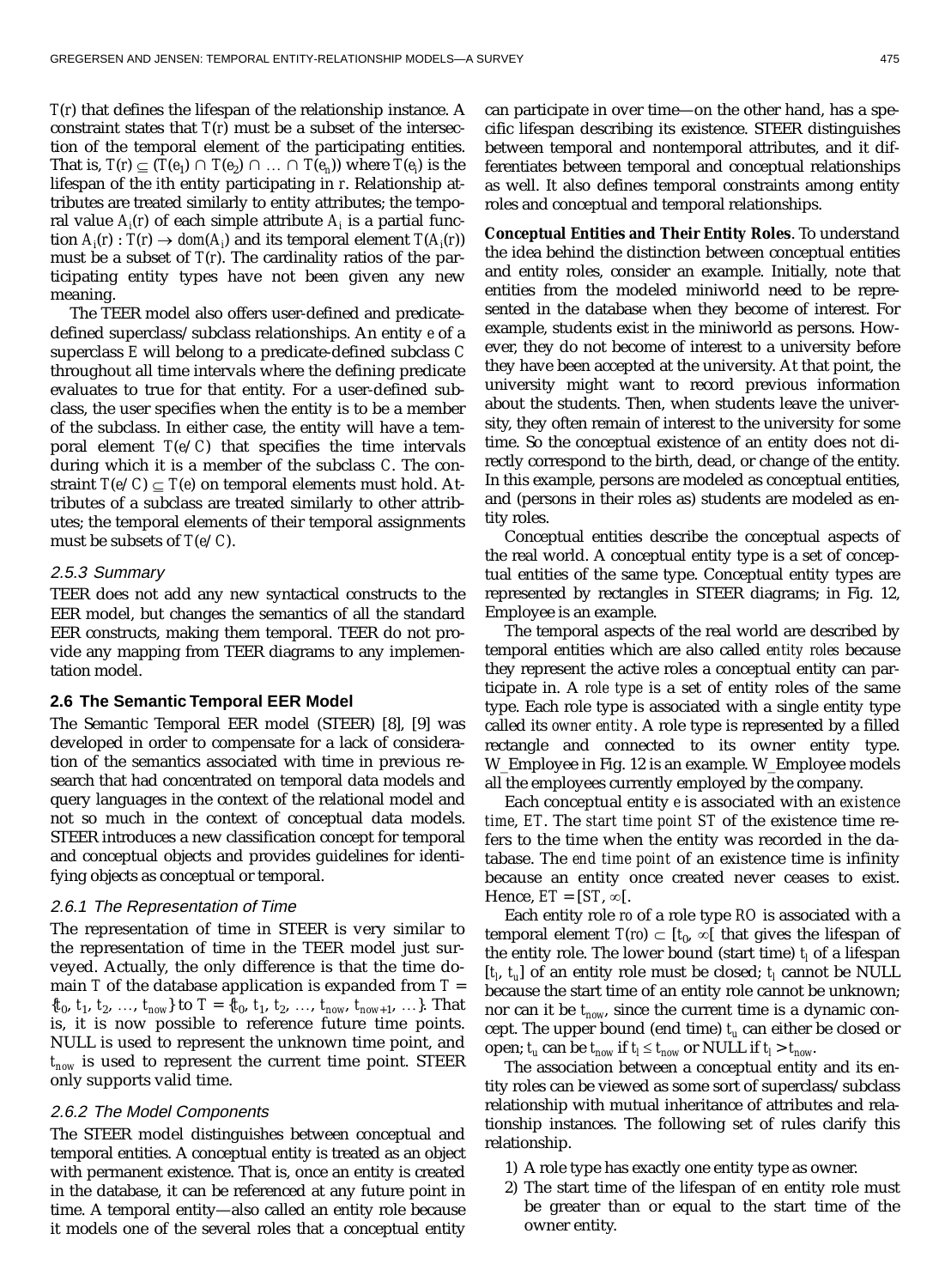

Fig. 12. The running example modeled using the STEER model.

| $\text{ SURROGATE}(e)$ | $= \{ [7/1/90, \infty] \rightarrow$ surrogate_id} (system generated and non-temporal) |
|------------------------|---------------------------------------------------------------------------------------|
| ID(e)                  | $= \{ [7/1/90, \infty] \rightarrow 98765 \}$ (non-temporal)                           |
| First name $(e)$       | = $\{ [7/1/90, \infty] \rightarrow \text{Chris} \}$ (non-temporal)                    |
| Rank(e)                | $= \{ [7/1/90, \infty] \rightarrow$ Senior manager} (non-temporal)                    |
| Last name $(e)$        | $= \{ [7/1/90, now] \rightarrow \text{Johnson} \}$                                    |
| Birth_date $(e)$       | = $\{ [7/1/90, \infty] \rightarrow 8/23/46 \}$ (non-temporal)                         |
| Salary(e)              | $= \{ [7/1/90, 6/30/92] \rightarrow $20K,$                                            |
|                        | $[7/1/92, now] \rightarrow $30K$                                                      |
|                        |                                                                                       |

Fig. 13. Temporal attribute values of the entity e.

- 3) A role type can only have temporal attributes.
- 4) Attributes of a role type are "public" to the owner entity type, and attributes (temporal and nontemporal) of the owner entity type are "public" to all the associated role types.
- 5) An entity role can access all relationship instances of relationship types in which the owner entity participates, and, reversely, an entity can access all relationship instances of relationship types in which the associated entity roles participates.

**Nontemporal and Temporal Attributes**. Nontemporal attributes can only be properties of conceptual entity types. The value of a nontemporal attribute of an entity holds over the entire existence time of the entity. Nontemporal attributes are represented with circles in diagrams. An example is the nontemporal attribute ID of Employee in Fig. 12.

Each entity is provided with a system-defined nontemporal SURROGATE attribute whose value is unique for every entity in the database. The value is not visible to the user and is never altered.

Each entity type *E* or role type *RO* may have a set of temporal attributes  $TA_1$ ,  $TA_2$ , ...,  $TA_n$ , and each temporal

attribute *TAi* is associated with a domain of values, *dom*(*TAi* ). In STEER diagrams, temporal attributes are represented by ellipses; an example is the temporal attribute profit of Act\_Department in Fig. 12.

The next definitions are very similar to those presented in Section 2.5. For entity roles, the temporal value of each attribute *TA<sub>i</sub>* of *ro, referred to as TA<sub>i</sub>(ro*) is a partial function from *T*(*ro*) to *dom*(*TA*<sub>*j*</sub>). The subset of *T*(*ro*) in which *TA*<sub>*j*</sub>(*ro*) is defined is denoted by *T*(*TAi* (*ro*)). It is assumed that *TAi* has NULL or UNKNOWN as its value during the intervals  $T(ro) - T(TA<sub>i</sub>(ro))$ . The similar definitions apply to entities, the only difference being that *T*(*ro*) is replaced by *ET*(*e*) (i.e., the lifespan of entity *e*).

The partial function that describes the value of a temporal attribute is also called a temporal assignment. The subset of time points during which a temporal attribute is defined is called the temporal element of the temporal assignment. The different types of temporal attributes are similar to those of the TEER model. For nontemporal attributes of an entity, the temporal element of the temporal assignment is equal to the existence time of the entity.

For an example of the above, consider the database described in Fig. 12 and assume that the chosen granularity of time is a day. A particular Employee entity *e* with existence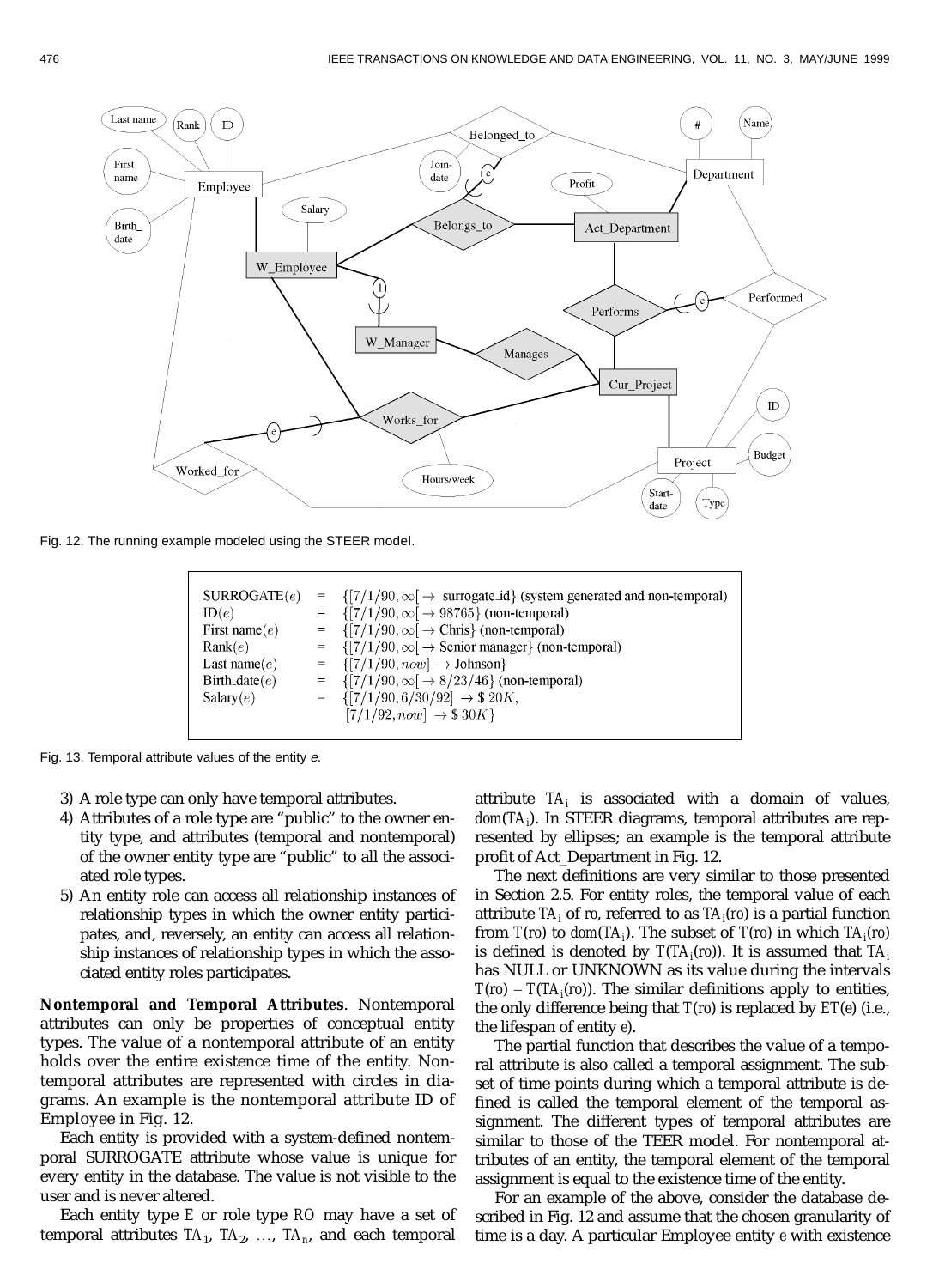time  $ET(e) = \frac{7}{190}$ ,  $\infty$  [ may have the temporal attribute values shown in Fig. 13.

**Conceptual and Temporal Relationships**. A conceptual relationship type *R* of degree *n* has *n* participating entity types  $E_1, E_2, \ldots, E_n$ . Conceptual relationship types cannot have role types as participants. Each relationship instance *r* in *R* is an *n*-tuple  $\langle e_1, e_2, ..., e_n \rangle$  with  $e_i \in E_i$ . Each relationship instance *r* in *R* has an existence time *ET*. The start time must be greater or equal to the start time of the existence time of each of the *n* participating entities, i.e., *ST*(*r*)  $\geq ST(e_i)$  for all  $e_i$ . Conceptual relationships are represented by diamonds in STEER diagrams. Worked\_for in Fig. 12 is an example.

A temporal relationship type *TR* of degree *n* has *n* participating entity types or role types  $O_1$ ,  $O_2$ , ...,  $O_n$  where  $O_i$ is either an entity type or a role type. Thus, each *temporal* relationship instance *tr* in *TR* is a *n*-tuple  $\langle o_1, o_2, ..., o_n \rangle$  with  $o_i \in O_i$ . Temporal relationships are represented by filled diamonds, and an example in Fig. 12 is Belongs\_to. Each temporal relationship instance *tr* is associated with a temporal element *T*(*tr*) that give the lifespan of the temporal relationship instance. This lifespan must be a subset of the intersection of the lifespans of the involved entity roles and entities.

As for entities and entity roles, the association between a conceptual relationship type and a temporal relationship type can be seen as some sort of superclass/subclass relationship. Two constraints are enforced on temporal and conceptual relationships.

First, there is the *R-existence Constraint*. This constraint, denoted by *R*/*TR*, holds between a conceptual relationship type *R* and temporal relationship type *TR* where all the participating object types are role types if for each  $tr_i =$  $\langle r_0, r_2, \ldots, r_{n} \rangle$  in *TR*, the following two conditions hold.

- There exists a corresponding conceptual relationship  $r_i = \langle e_1, e_2, \ldots, e_n \rangle$  in *R* such that *owner*(*ro<sub>j</sub>*) =  $e_j$  for each *roj* in *tri* .
- The start time of the lifespan of  $tr_i$  must be greater than or equal to the start time of the existence time of the corresponding conceptual relationship *ri* .

Second, there is the *R-lifespan Constraint*, denoted by *TR*/*R*. This constraint holds between a temporal relationship type *TR* where all the participating objects are role types and a conceptual relationship type  $R$  if for each  $r_i =$  $\langle e_1, e_2, \ldots, e_n \rangle$  in *R*, the following two conditions hold.

- There exists a corresponding temporal relationship *tri*  $= \langle r\mathbf{0}_1, r\mathbf{0}_2, \ldots, r\mathbf{0}_n \rangle$  in *TR* such that  $\mathbf{e}_j = \text{owner}(r\mathbf{0}_j)$  for each  $\mathit{e}_{j}$  in  $\mathit{r}_{i \cdot}$
- The start time of the existence time of the conceptual relationship *ri* must be greater than or equal to the start time of the lifespan of the corresponding temporal relationship *tri* .

The R-lifespan constraint is used to model the cases where a conceptual relationship cannot exist until after a temporal relationship has started. For, example students cannot get transcript entries for courses until *after* they have enrolled. R-existence and R-lifespan constraints are represented in STEER diagrams by placing an oval with an *e* an a *l*, respectively, on the line connecting the involved relationship types.

**Superclass/Subclass Relationships**. Like the EER model, STEER supports the concepts of subclasses and superclasses and the related concepts of specialization and generalization. A class is any set of entities; hence, an entity type is also a class.

A member entity of a conceptual subclass represents the same real-world entity as some member entity in its conceptual superclass. Thus, an entity cannot exists in the database as a member of a subclass without also being a member of the superclass. This implies that an entity that is a member of a subclass will have the same existence time as the corresponding entity in its superclass.

Attributes of a superclass are inherited by its subclasses. A subclass entity also inherits all relationship instances in which its corresponding entity in the superclass participates. The graphical notation for superclass/subclass relationships is similar to that of the EER model [10]. However, one should notice that when converting a nontemporal EER diagram into an STEER diagram, many or most of the subclasses are likely to become role types. An example of this is given in Fig. 14, where the nontemporal EER schema to the left is converted to the STEER diagram to the right. This is also the reason why no conceptual entity type Manager exists in Fig. 12 and why the nontemporal attribute Rank has to be moved to Employee.

When role types participate in superclass/subclass relationships, two temporal constraints may be indicated. An existence constraint holds between two role types *RO<sub>i</sub>* (superclass) and  $RO_{j}$  (subclass) if for all roles  $ro_{jk}$  in  $RO_{j\cdot}$  there exists a role  $ro_{il}$  in  $RO_i$  such that  $ro_{jk} = ro_{il}$ . Next, a lifespan constraint holds if the lifespan of any entity role  $ro_{ik}$  in  $RO_{j}$ is a subset of the lifespan of the entity role  $\mathit{ro}_{il}$  in  $\mathit{RO}_{i}$  with  $ro_{ik} \equiv ro_{il}$ . Notice that the lifespan constraint implies the existence constraint, but not vice versa. In STEER diagrams existence and lifespan constraints are represented the same way as R-existence and R-lifespan constraints. Fig. 12 contains an example of a lifespan constraint between W\_Employee and W\_Manager is shown. The *l* in the oval is replaced by an *e* if an existence constraint is to be indicated.

#### 2.6.3 Summary

STEER is a semantic temporal model where conceptual entities are considered to exist forever (or more precisely, from when they become of interest to the application), whereas the roles they participate in, i.e., the temporal entities, have lifespans to determine their existence. The same distinction holds for relationships. A general set of constraints for preserving temporal consistency is presented.

# **2.7 The Entity-Relation-Time Model**

The Entity-Relation-Time (ERT) model exists in two versions, the original version [35], [37], and a recent refinement [22]. We survey first the original model and then discuss the refinements at the end.

The motivation for the development of the original ERT model was to meet the need for conceptual models of enhanced system functionality. In ERT, this need is addressed through the use of a conceptual modeling formalism that caters for the modeling of *business rules, time*, and *complex objects*. This formalism is supported at the database level by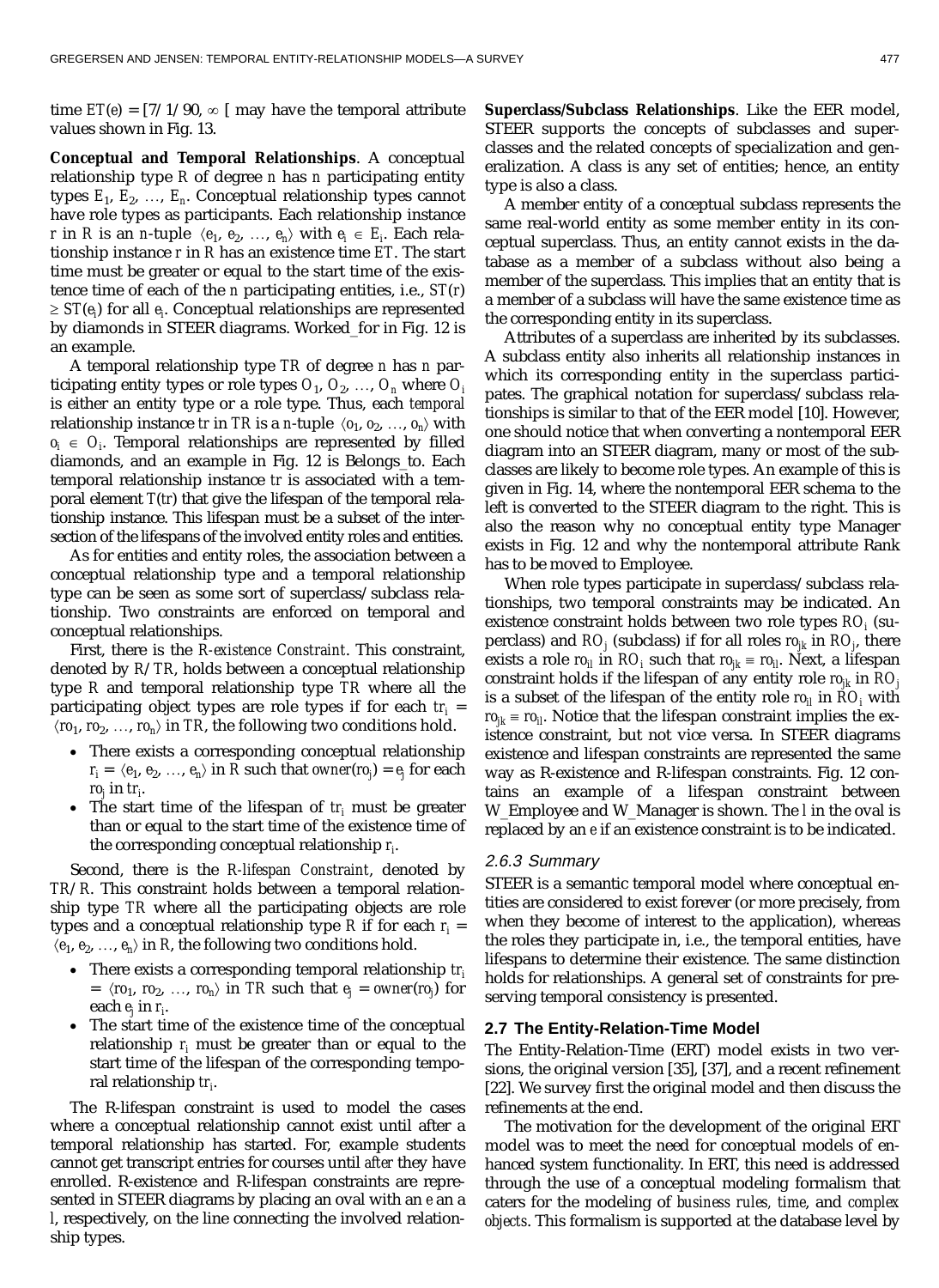

Fig. 14. Mapping nontemporal superclass/subclass relationships to the TEER model.

an extension of the relational model with temporal semantics and an execution mechanism that provides activedatabase functionality.

In the description of ERT, the term class is used instead of the term type. We will follow the description. The basic structures of ERT are those of the binary Entity-Relationship model, with the exception that it regards any association between objects as a relationship. Specifically, the distinction between "attributeships" and relationships is avoided. The ERT model extends the ER model both in its semantics and graphical notation in two directions: the modeling of time-varying information; and the modeling of complex objects.

In the ERT model, the term *time-varying* information refers to pieces of information where the modeler wants to keep track of their evolution, i.e., wants to record their variation over time.

#### 2.7.1 The Representation of Time

Time is introduced in the ERT model via a distinguished entity class, the *time period* class, and the time period is considered the most primitive temporal notion in the model. A time period starts and ends in a *tick* and also has a duration expressed in ticks, i.e., a tick is defined as the smallest unit of time permitted in ERT. Each time-varying entity class and relationship class is timestamped with a time period class. That is, a time period with a specified granularity is assigned to every time-varying piece of information that exists in an ERT schema.

When a time period class is associated with an entity class, it models the lifespans of the entities in the class. The lifespan of an entity is also referred to as its *existence period*. When a time period class is associated with a relationship class, it models the time period during which a relationship is valid. This is referred to as the *validity period* of a relationship instance and models the period in time that the relationships holds. This latter time notion thus corresponds to valid time.

A number of assumptions were made in order to increase the feasibility and practicality of the proposed approach, including the following:

- 1) System-generated surrogates are used for unique identification of entities.
- 2) Reincarnation of entities is permitted, i.e., if an entity no longer is in the database, meaning that the existence period of the entity ends in a tick less than the current time, it can return using the same surrogate. This implies that entities keep their identity through time.
- 3) Existence and validity periods should always be mapped onto the calendar axis, i.e., they should be specified in absolute terms. That is,
	- if the existence period of a timestamped entity is not specified explicitly as an absolute value, then the current time is taken as start point of the existence period, and
	- if the validity period of a timestamped relationship is not specified explicitly as an absolute value, then the most recent starting point of the existence times of the involved entities is taken as start point of the validity period of the relationship.
- 4) Nontimestamped entities and relationships are assumed to always exist, i.e., they exist from the system start-up time until the current time.

# 2.7.2 The Model Components

The most central concept of the ERT model is that of a class, defined in the usual way. This means that the most primitive data abstraction is classification of individual objects. Thus, in ERT schemas, entity classes, value classes, complex entity classes, complex value classes, and relationship classes are specified.

**Simple Entity Classes and Simple Value Classes**. A simple object cannot be decomposed into other objects and hence has independent existence—it is irreducible. The simple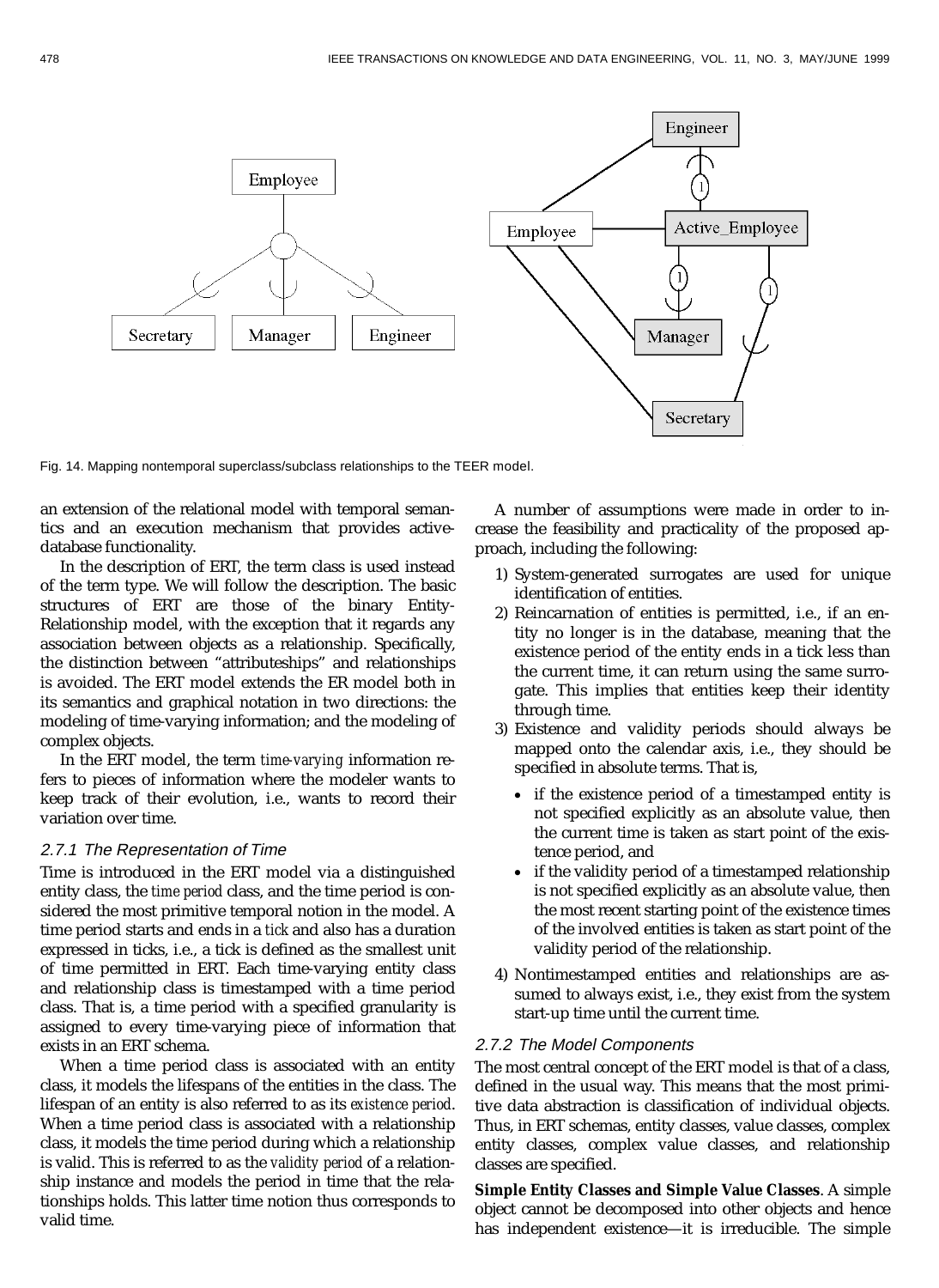

Fig. 15. ERT schema description of the running example.

objects classes of the ERT model are divided into two groups: simple entity classes and simple value classes.

A simple entity class is represented by a rectangle, and if the entity class is time-varying, the rectangle is expanded with a "time box." An example of a time-varying, simple entity class is Employee (shown in Fig. 15), and an example of nontimestamped entity class is Project.

A simple entity class can be derived. This implies that its instances are not stored by default, but can be obtained dynamically when needed, by using *derivation formulas*. A derived entity class is represented by a dashed rectangle. Derived entity classes can be time-varying as well. For each derived entity class, there is exactly one derivation formula that gives the members of that entity class at any time. If the derived entity class is not timestamped, the corresponding derivation formula instantiates this entity class at all times; whereas if the entity class is timestamped then the derivation formula obtains instances of this class together with their existence periods.

A simple value class is represented by a rectangle with a black triangle placed in the bottom right corner. Simple value classes cannot be time-varying. An example of a simple value class is Name in Fig. 15. A simple value class can, like a simple entity class, be derived and is then represented by a dashed rectangle with a black triangle placed as before.

**Complex Entity Classes and Complex Value Classes**. A complex object is an object that can be decomposed into other objects, and thus its existence depends of the existence of its component objects. The relationship between the complex object and its component objects is modeled using IS\_PART\_OF relationships. The complex object classes, like the simple objects classes, are divided into two groups, complex entity classes and complex value classes.

Complex value classes are represented by a double rectangle with the black triangle placed (as usual) in the inner rectangle. Complex value classes can only have complex value classes or simple value classes as components, and hence a complex value class cannot be time-varying. An example of a complex value class is Name in Fig. 15. The IS PART OF relationship cannot be seen at this level of abstraction; an example of unfolding a complex class will be given later.

A complex entity class is represented by a double rectangle, and if it is time-varying, the "time box" is added to the inner rectangle. The components of a complex entity class can be both simple and complex, and they can be of value class and entity class type. The time semantics of timestamped complex objects will be explained in detail after the explanation of the IS\_PART\_OF relationship.

In the presentation of MOTAR, Project was described as a component of the composite entity type Department. This could also have been done in ERT by making Department a complex entity class, but then it would not have been possible to describe the relationship between Project and, e.g., Employee.

**Relationships Classes**. In ERT there are four kinds of relationship classes. There are the user-defined relationship classes, the IS\_PART\_OF relationships between complex objects and their composite objects, the ISA relationships between subclasses and their super classes, and the objectified relationships. We explain each in turn.

User-defined relationship classes are binary and are represented by small filled rectangles; if they are time-varying, a "time box" is added. There are two constraints on the validity periods of a relationship class' instances. First, the intersection of the existence periods of the participating entities must be nonempty. Second, the validity period of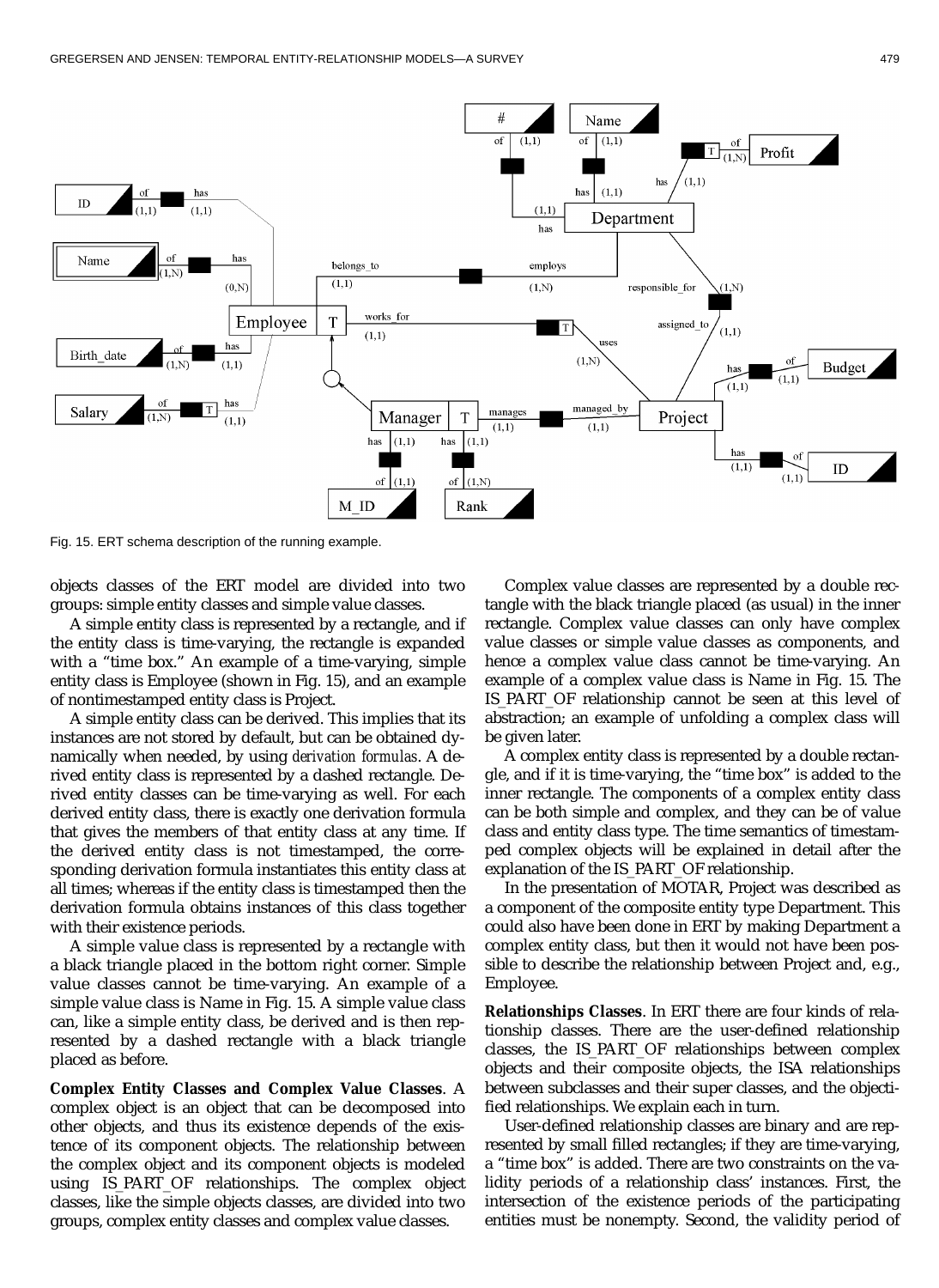

Fig. 16. Unfolding a complex entity class.

the relationship instance must be a subperiod of the intersection of the existence periods of the involved entities.

An instance of a user-defined relationship class is viewed as a named set of two (entity or value, role) pairs, where each role expresses the way that a specific entity or value is involved in the relationship. These two named roles are called *relationship involvements* and are required in a ERT schema for completeness reasons. In addition to the relationship involvements, a *cardinality constraint* is required to be specified for each entity class participating in the relationship class. Each cardinality constraint is a pair  $(\alpha, \beta)$  where  $\alpha$  indicates the minimum and  $\beta$  the maximum number of times that an entity or value can participate in a relationship. The cardinality constraints are also used to specify whether the involvement is *optional* or *mandatory*. If the involvement is mandatory then  $\alpha = 1$ , whereas if  $\alpha = 0$ , the involvement is optional.

As an example, see the relationship class between Employee and Department shown in Fig. 15. The two relationship involvements are "belongs\_to" and "employs." The two corresponding cardinality constraints state that each Employee instance is related to (i.e., belongs\_to) precisely one Department instance, yielding a *uniqueness constraint* on Employee; and each Department instance is related to (i.e., employs) from one to N Employee instances. If both the cardinality constraints of a relationship class between a entity class and a value class are (1, 1), this corresponds to the notion of a *key* in database theory.

User-defined relationship classes can, like simple entity classes, be derived and are then represented by dashed, nonfilled rectangles; and they can be time varying. As for a derived timestamped entity class, the derivation formula of a derived timestamped relationship class specifies a validity period for each instances of the class.

ISA relationship classes are first divided into two groups, partial and total, that are further subdivided into overlapping and disjoint, yielding four types of ISA relationship classes. The partial ISA relationship class is represented by a nonfilled circle with arrows flowing from the subclass to the circle and an arrow flowing from the circle to the superclass. The total ISA relationship class is represented by a filled circle. If there is more than one subclass and more than one arrow is pointing into the circle, the relationship class is disjoint; otherwise the relationship class is overlapping. The existence time of a specialized entity should be a subperiod of the existence time of the corresponding parent entity.

IS\_PART\_OF relationship classes are used to specify the relationships between the components of a complex object and the complex object itself. Each directly subordinate object class is IS\_PART\_OF-related to the complex object class, which in turn is HAS\_COMPONENT-related to the composite object class. This composition mechanism does not make any distinction between aggregation and grouping, but is rather general. Whether the HAS\_COMPONENT involvement is one of aggregation or grouping can be indicated using cardinality constrains. That is, if the cardinality is one of  $(1, 1)$  or  $(0, 1)$ , the component is an aggregate, whereas if it is  $(0, N)$  or  $(1, N)$  the component is a set. Fig. 16 gives an example.

In ERT, complex objects can be used to model both *logical part hierarchies*, where the same component can be part of more that one complex object, and *physical part hierarchies*, in which an object cannot be part of more than one complex object at the same time. To achieve this, four different IS\_PART\_OF relationship classes are defined using combinations of two orthogonal types of constraints, namely *dependency* and *exclusiveness*. The dependency constraint *dependent* states that when a complex object ceases to exist, all its components also cease to exist (dependent composite reference), and the dependency constraint *independent* states that if a complex object ceases to exist, this does not imply that the components cease to exist (independent composite reference). The exclusiveness constraint *exclusive* states that a component object can be part of at most one complex object (exclusive composite reference) at a time, and the exclusiveness constraint *shared* states that it can be part of more than one complex object at a time (shared composite reference).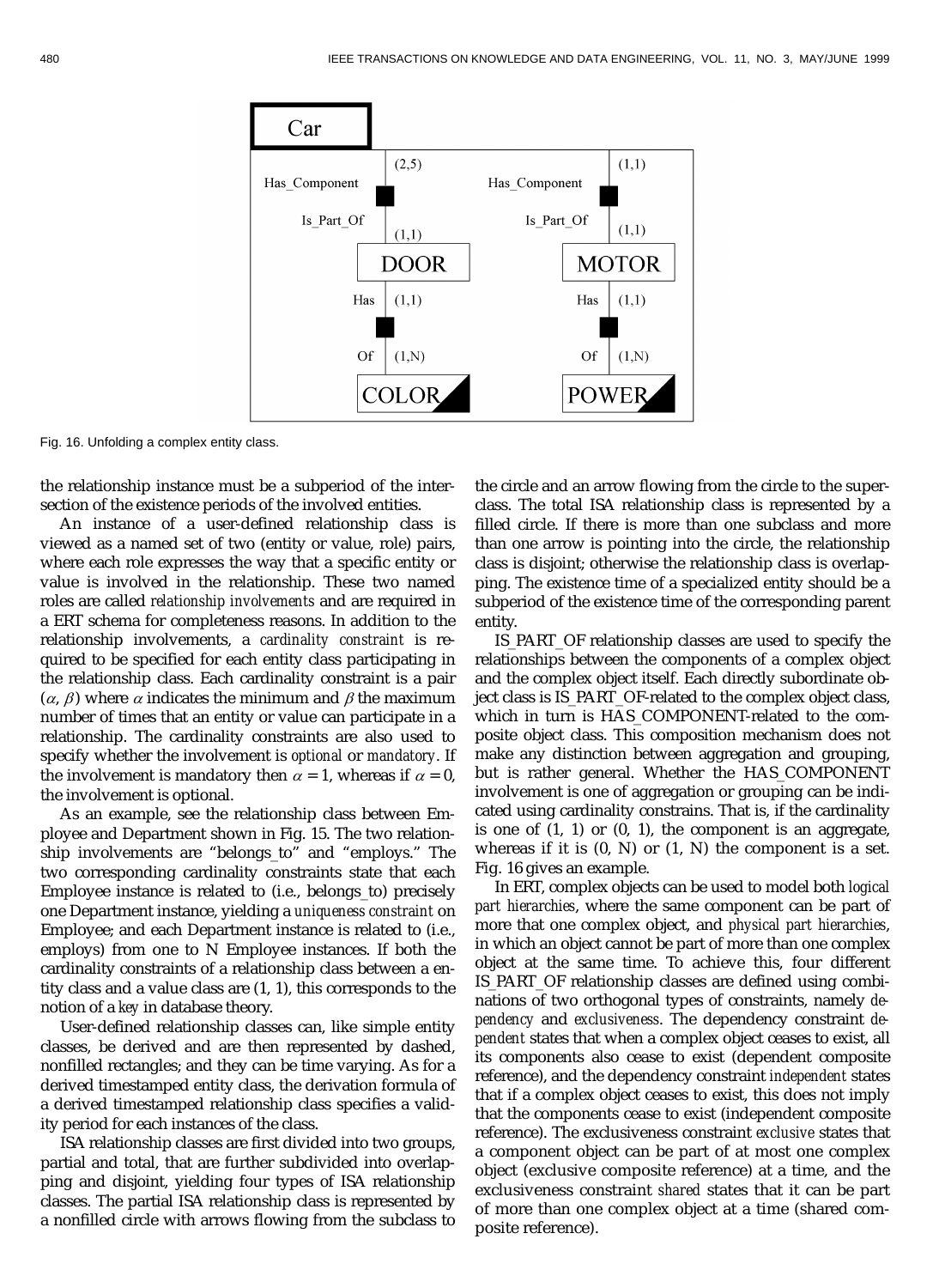

Fig. 17. Objectified relationship.

No specific notation is introduced for these constraints. Rather, they are given by the cardinality constrains of the IS\_PART\_OF relationship. That is, assume that the cardinality constraint of the IS\_PART\_OF relationship is  $(\alpha, \beta)$ . Then  $\alpha = 0$  implies independent dependency,  $\alpha \neq 0$  implies dependent dependency,  $\beta = 1$  implies exclusive exclusiveness, and  $\beta \neq 1$  implies shared exclusiveness.

Timestamping in a time-varying IS\_PART\_OF relationship of a complex object is subject to different time constraints depending on whether it has dependent or independent dependency semantics and exclusive or shared exclusiveness semantics. The dependency constraint dependent in time-varying IS\_PART\_OF relationships implies that the existence time of the complex object and the component object should end at the same time as does the validity period of the IS\_PART\_OF relationship. The exclusiveness constraint exclusive implies that if an object A is part of objects B and C, then the period during which A is part of B should have empty intersection with the period during which A is part of C.

In ERT, only binary relationship classes can be specified. Thus attributes cannot be attached to relationship classes since this would make the relationship class "ternary." As illustrated in Fig. 17a, this may yield problems. If we want to add the class GRADE to this schema, we will face the problem of where to add it. Specifically, GRADE has to be attached to either STUDENT or SUBJECT, both of which are problematic. There is thus a need to model ternary relationships. To achieve this, ERT permits relationship classes to participate in relationships. This is called *nominalization*, and the particular construct in which a relationship class is viewed as an entity class is called an *objectified relationship*. An objectified relationship must include the two corresponding involvements. The relationship class that is objectified should always be many to many (the cardinality constraints on both of the involvements must be (1, N)). The status of an objectified relationship is that of an entity class. As such, it may participate in any relationship *except* that of an ISA relationship. Also, the existence periods of the

objectified timestamped relationship class' instances are the same as the validity periods of the corresponding nominalized relationship class instances. The graphical notation of objectified relationships is depicted in Fig. 17b.

#### 2.7.3 Refining the Original ERT Model

The original ERT model has recently been refined [22] in two respects. First, the definitions of temporal objects (entities or relationships) are given mathematically, by specifying what constraints are placed on the existence or validity periods of an object when a *temporal marking* is applied to it. Second, temporal markings are used to represent temporal variation of object with respect to each other. In particular, the period in which a relationship involvement can exist is related to the period in which the associated entities exist, and the periods in which entity subclasses exist are related to the period in which their superclass exists. Two distinct aspects of the temporal nature of relationship involvements, called *historical perspective* and *temporal variation*, are identified. As a precursor to delving further into this, we consider a refinement of ERT's time periods.

A notation for describing the ticks when an instance of a temporal entity class exists or a temporal relationship class holds is introduced. The period over which an instance of a temporal entity class or temporal relationship class *x* exists/holds is a set  $I_x = \{t_a, t_b, \ldots, t_z\}$  where  $t_a, t_b, \ldots, t_z$  are the ticks at which *x* exists/holds. Since the series of ticks usually is continuous, *Ix* is called an *interval* although what actually has been defined is a set of intervals [22]. This definition of "intervals" allows for the use of the usual set operators. To ensure a discrete bounded model, the possible ticks of an interval are limited to the finite set of  $\aleph$  $= \{0 \ldots \tau\}$ , and for all *x*, the interval *I<sub>x</sub>* will satisfy  $I_x \subseteq \aleph$ .

In the original ERT model, a relationship class could only be marked with a T-mark indicating that the relationship was time-varying. The temporal marking is refined in [22] to include H-marks and TH-marks. In the following, interval i.e., ranges over all intervals associated with entity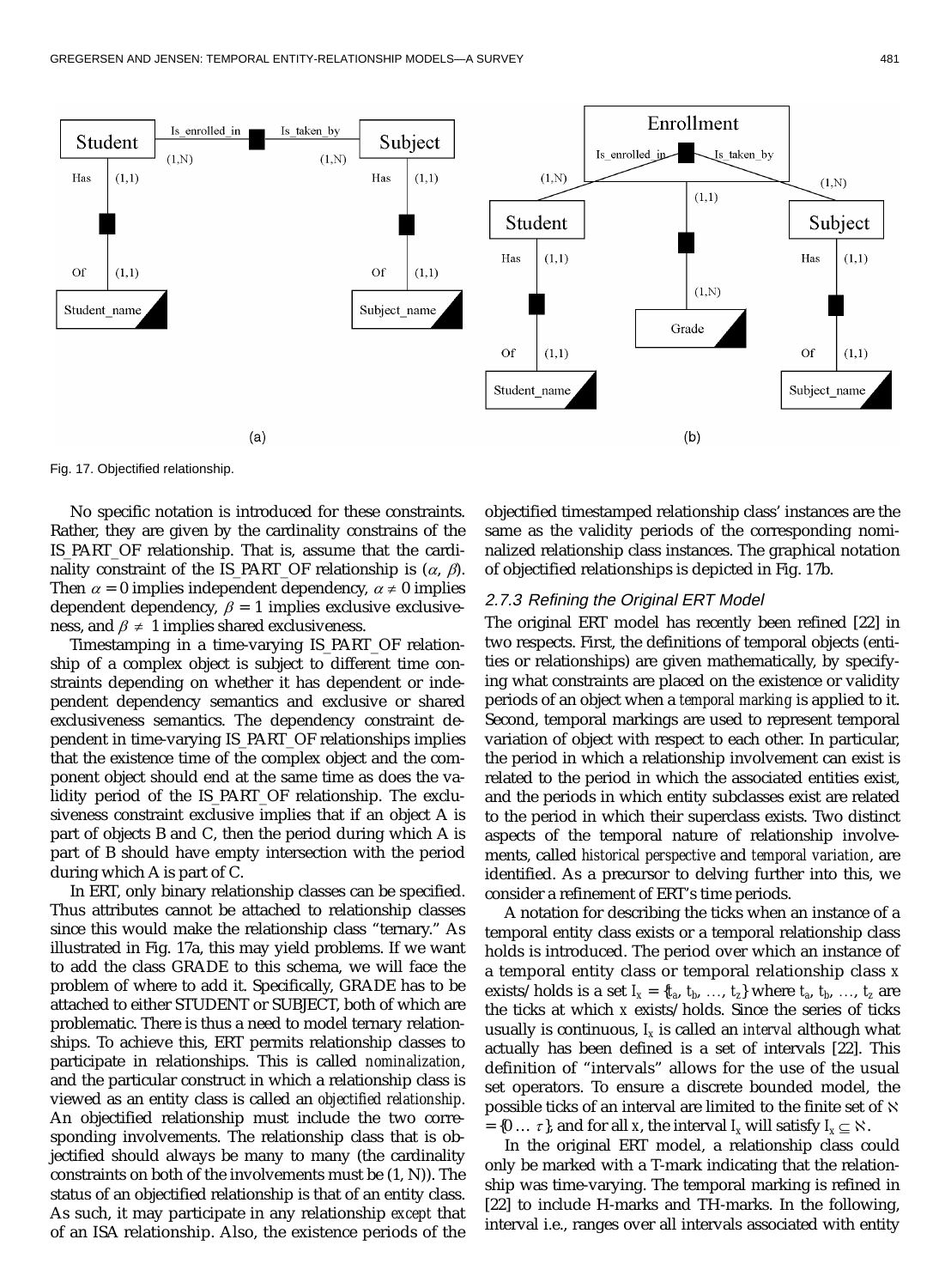class E; and the properties of intervals that we give must hold for all instances of the entity class. Thus stating  $I_E \subseteq \aleph$ means that for all entities *e* in E,  $I_e \subseteq \aleph$ .

If a relationship involvement exists for a subset of the ticks for which both the entities it associates exist, and only associate entities which exist at the same time tick, then the relationship is said to undergo *temporal variation* with respect to the entities it associates, and the relationship is T-marked.

If a relationship involvement exists at certain ticks between entity  $E_1$ , which exists at those ticks, and a entity  $E_2$ , which exists at *other* ticks, then the relationship is said to have *historical perspective*, and the relationship is H-marked. Note that such relationships are asymmetric, since at any tick only  $E_1$  is required to exist; the inverse relationship (from  $E_2$  to  $E_1$ ) may not hold at the same tick.

The above-mentioned terms can be combined. Saying that a historical perspective has temporal variation means that that one of the entities involved does not have the perspective for its entire existence.

Four constraints on the validity period of an instance of a relationship class results. Initially, let  $I_{E_1}$  and  $I_{E_2}$  be the intervals for which entity classes  $E_1$  and  $E_2$  exist. First, if  $I_R$ is the interval over which the instances of  $E_1$  and  $E_2$  are involved in an unmarked relationship, then  $I_R = I_{E_1} \cap I_{E_2}$ . Second, if  $I_R$  is the interval over which the instances of  $E_1$ and  $E_2$  are involved in a T-marked relationship class, then  $I_R$  $\subseteq I_{E_1} \,\cap\, I_{E_2}.$  Third, assume that instances of entity classes  $\text{E}_1$ and  $E_2$  are related by R. If the instances of  $E_1$  and  $E_2$  are involved in R over period  $I_{E_1}$  and  $I_{E_2}$ , respectively, and the relationship class R is H-marked, then  $I_{E_1} \neq I_{E_2}$  is allowed. To exemplify an H-marked relationship class, consider the grandparent/grandchild relationship between persons. Here, related persons need not exist simultaneously for any tick; a grandparent may die before the birth of a grandchild. As we shall see next, the historical perspective of a relationship has a *temporal direction*. An H-marked relationship class R relating  $E_1$  and  $E_2$  is described as

- *past*, if  $E_2$  holds at ticks before the ticks at which  $E_1$  holds,
- *current*, if  $E_2$  holds at the same ticks for which  $E_1$ holds, and
- *future*, if  $E_2$  holds at ticks after the ticks at which  $E_1$  holds.

Finally, Boolean combinations of the above are possible. It follows that an unmarked relationship class is merely a *current* historical perspective relationship class. In the above example the temporal direction could be *past* and *current* (depending on what is  $E_1$  and  $E_2$ ). The characteristics of Hmarked relationships can be described using derived entity classes, for details see [22]. Fourth, assume that instances of  $\mathrm{E_{1}}$  are involved in R over period  $I_{E_{1}R}\subseteq I_{E_{1}}$  and instances of  $E_2$  are involved in the same relationship instance for  $I_{E_2}$ 

and relationship R is TH-marked. Then,  $I_{E_1R} \neq I_{E_2}$  is allowed. This TH-mark can be used to model that we do not want the grandparent to be related to the grandchild before the grandchild is actually born.

# 2.7.4 Summary

The data model ERT extends a binary Entity-Relationship model with complex entity classes and complex value classes. ERT provide the users with temporal markings of time-varying entity and relationship classes, and instances of these classes are timestamped with time periods. The temporal markings of classes have later been refined.

# **2.8 The Temporal ER Model**

The Temporal ER model (TER) [33] has it origin in the ER model. Most centrally, TER replaces the ordinary cardinality constraints with snapshot and lifetime cardinality constraints. This permits a refinement of the classification of relationship types, thereby obtaining a total of six different classes of relationship types; and it leads to a refinement of the optionality of relationship participation.

Designing a database using the TER model includes three steps. First, a TER diagram is constructed that uses the two new types of constraints for describing the timevarying aspect of relationship types. No time attributes are included. Then, based on how often historic data is expected to be accessed, a particular algorithm that translates TER diagrams into traditional ER diagrams is applied, leading to a diagram with only regular cardinality constraints and with explicit time attributes. Third, the ER diagrams is translated into relational tables using a standard mapping.

## 2.8.1 The Model Components

The key differences between TER and the (binary) ER model are the inclusion of snapshot and lifetime cardinality constraints, and the intermediate step of transforming TER diagrams to ER diagrams. Time is thus implicit in TER diagrams. The TER diagram describing the running example is shown in Fig. 18. In the remainder of this subsection, we consider the cardinalities; the next subsection considers the intermediate step.

The modeling of time-varying information is improved in TER by replacing the traditional cardinality constraints by two new types of constraints, the lifetime cardinality, denoted by L[*minL, maxL*], and the snapshot cardinality, denoted by S[*minS, maxS*]. For an example, consider the relationship type between entity types Department and Project in Fig. 18. Relationship types have two directions, with each direction having a source and a target. In TER diagrams, the cardinality constraints are with respect to a direction of a relationship type, and they are placed next to the target entity type, by the relationship type.

A *lifetime cardinality* constraint L[*minL, maxL*] states that the minimum and maximum number of instances of the target entity related to one instance of the source entity over all of time is *minL* and *maxL*, respectively. Similarly, a *snapshot cardinality* constraint S[*minS, maxS*] states that the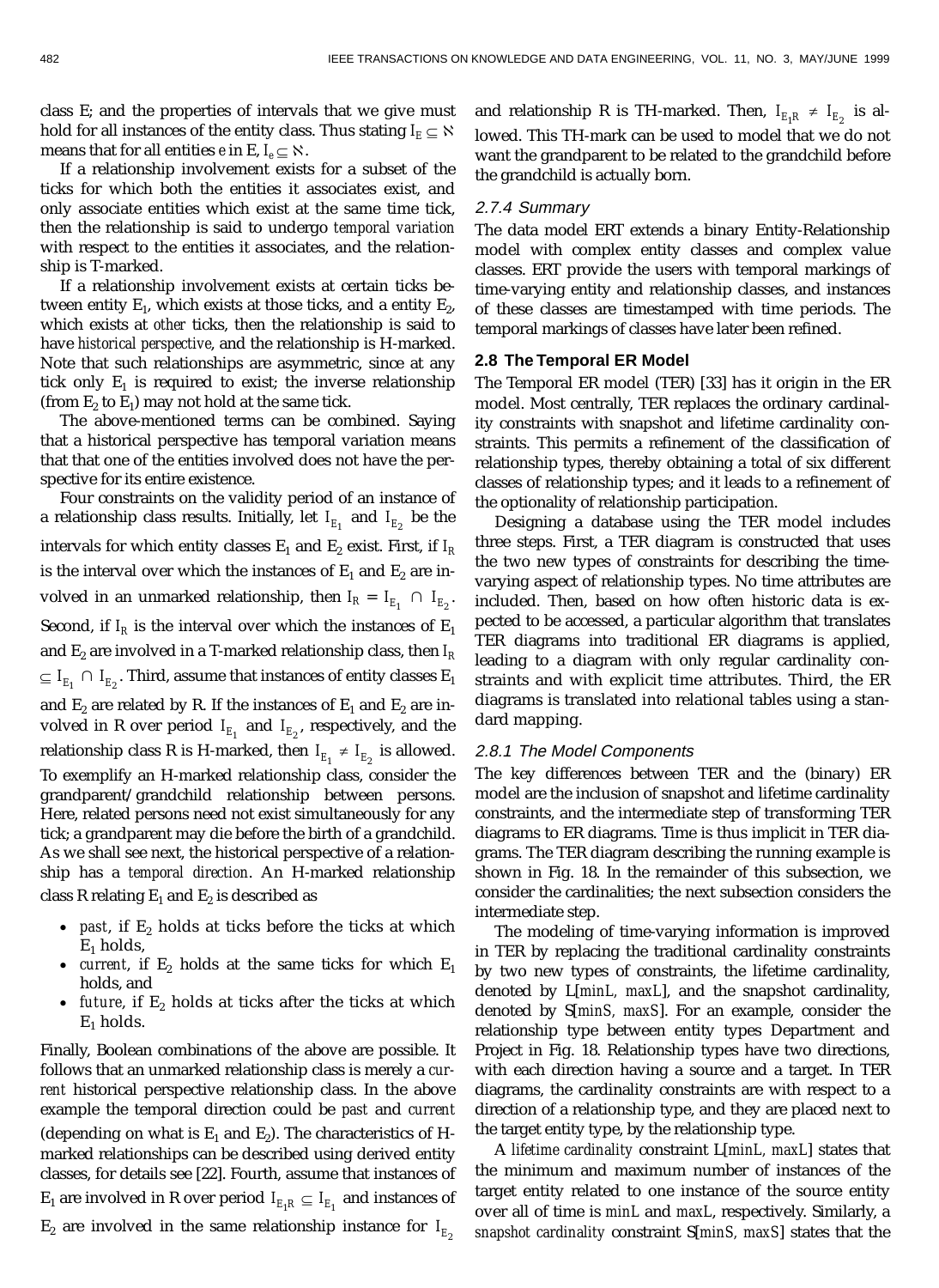

Fig. 18. A TER diagram of the running example.

minimum and maximum number of instances of the target entity related to one instance of the source entity at any single point in time is *minS* and *maxS*, respectively. Below, the conditions that define any valid combination of cardinalities for any given relationship direction in TER are defined:

$$
0 < \max S \text{ and } 0 < \max L
$$
\n
$$
0 \le \min S \le \max S \le \max L
$$
\n
$$
0 \le \min S \le \min L \le \max L
$$

In the relationship type between Department and Project, a Department instance (a "department") may have from 1 to *n* associated Project instances ("projects") during its lifetime, but it may have at most 10 associated projects at any single point in time. A project is associated with precisely one department at any single point in time; and a project is associated with precisely one department throughout its lifetime. Thus, projects cannot be reassigned from one department to another.

As it is the case for cardinality constraints in the ER model, cardinality constraints in the TER model can also express *connectivity*. Thus, a set of connective values of relationship type directions are defined as follows.

| one  | for $(maxS =)$ max $L = 1$    |
|------|-------------------------------|
| oneT | for $maxS = 1$ and $maxL > 1$ |
| many | for $maxS > 1$                |

The introduction of the new connective value *oneT* ("one at a time") leads to a refined classification of relationship types. Traditionally, there are three distinct and exhaustive classes of relationship types: *one-to-one*, *one-to-many*, and *many-to-many*. While still disjoint, these classes are no longer exhaustive when snapshot and lifetime cardinality constraints are used, as the classes no longer cover all valid combinations of values for *minS* and *minL* in both directions. Therefore, three new relationship classes are added to the before mentioned three, namely *one-to-oneT*, *oneT-to-oneT*, and *oneT-to-many*.

Up until now, the *optionality* of a relationship-type direction has been implicit. It has been assumed that if *minS* = 0 in a direction, this implies that participation is optional in that direction. But given the definitions of snapshot and lifetime cardinalities, the notion of optionality can be refined. A relationship-type direction is *snapshot optional* (*optS*) if *minS* = 0; otherwise, it is *snapshot mandatory* (*mandS*). A relationship-type direction is *lifetime optional* (*optL*) if *minL* = 0; otherwise, it is *lifetime mandatory* (*mandL*). The refinement implies that columns in the relational tables, that result from snapshot mandatory directions of relationship types are not allowed to have null values. The following holds for the refined optionalities:

| optL  | implies                                | optS  |
|-------|----------------------------------------|-------|
| mandS | implies                                | mandL |
|       | mandS and <i>optL</i> are incompatible |       |

In TER diagrams such as that in Fig. 18, the entity types do not include attributes that make is possible to distinguish different states of entities. For example, there are no means of recording different states of Employee entities. These means are implicit, and they are brought out by the mapping of TER diagrams to ER diagrams, as described next.

# 2.8.2 Mapping TER Diagrams to ER Diagrams

One consequence of introducing the temporal aspects of relationships into TER is that there now exists a basis for the semiautomatic incorporation of time-varying data in relational tables. How applications are to deal with timevarying data largely depends on the volume of such data, the frequency of access to it, etc. TER provides three general approaches of dealing with time-varying data. They are based on the frequency of access to noncurrent data.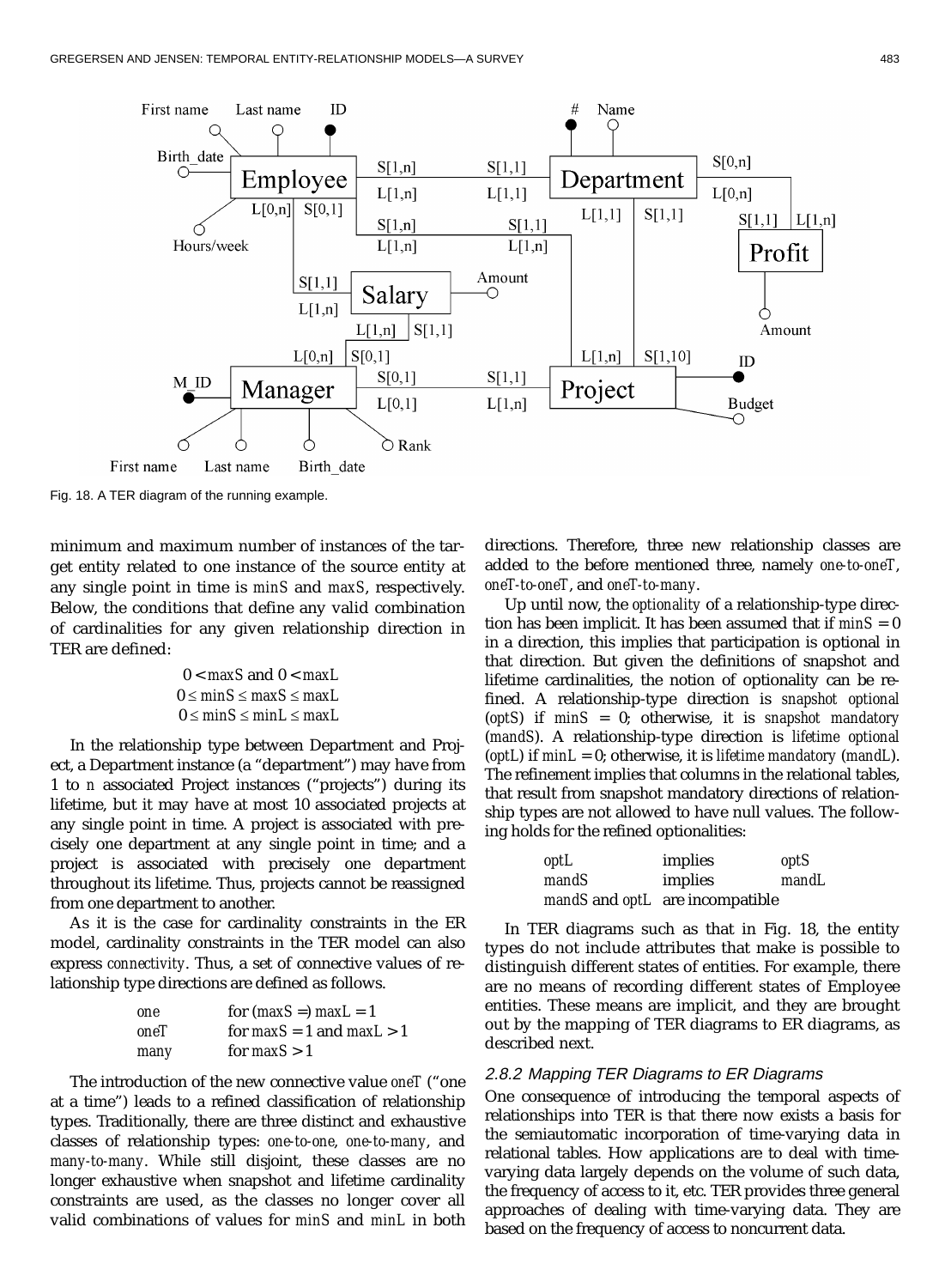

Fig. 19. Mappings of TER diagrams to ER diagrams.

| vπ             |       | First name | Last name | Birth_date | Salarv       | TT      |
|----------------|-------|------------|-----------|------------|--------------|---------|
| 7/1/90.6/30/92 | 98765 | Chris      | Johnson   | 8/23/46    | <b>\$20K</b> | 6/15/90 |
| 7/1/92. UNTIL  | 98765 | Chris      | Johnson   | 8/23/46    | \$30K        | 6/30/92 |

Fig. 20. The relational representation of an Employee entity.

Never If there is no interest in the noncurrent data, there is no reason for storing it. No provisions for retaining noncurrent data are needed; old data is simply overwritten by new.

- **Occasional** If the noncurrent data is accessed infrequently, it would be rather inefficient to store it together with the much more frequently accessed current data. Thus, separating the current data from the noncurrent data at the conceptual level simplifies the design process.
- **Frequent** If the noncurrent data is anticipated to be accessed almost as frequently as the current data, it is most efficient to store them together.

TER then provides three different algorithms for translating TER diagrams into ER diagrams, one for each category. Fig. 19 shows the result of using the algorithms on a fraction of the running example.

The mappings only provide means of recording multiple states of time-varying TER relationship types; while not documented, it should be straightforward to extend them to also provide means of recording multiple states of timevarying entities and attributes. Note how lifetime and snapshot constraints are replaced with appropriate regular cardinality constraints.

#### 2.8.3 Summary

The TER model provides means for better time-varying data modeling. Specifically, ordinary cardinality constraints are replaced with snapshot and lifetime cardinality constraints. Using these, TER redefines the classification of relationships and the notion optionality. Specifically, a new, *oneT* cardinality is introduced. Time is implicit in TER diagrams, but the temporal aspects are made explicit through the mapping of TER diagrams to ER diagrams.

# **2.9 The TempEER Model**

The motivation behind Temp $\text{EER}^2$  [21] is to be able to capture temporal information in a conceptual model (specifically, the EER model) and then, via an appropriate mapping, in the relational data model.

In achieving this, TempEER does not add new syntactical constructs to the EER model, but assumes a temporal dimension to the existing EER constructs. The mapping to the relational-model level, adds two attributes, ValidTime and TransTime, to all the relation schemas that a conventional mapping algorithm yields. It is an underlying assumption that the TempEER model is a design model only and that the implementation platform is relational.

# 2.9.1 The Representation of Time

TempEER captures both valid and transaction time, both of which are assumed to have discrete domains, and different granularities may be specified for both of these domains. Time intervals are used as valid-time values, and time instants are used as transaction-time values.

Valid-time intervals are a subset of [0, *UNTIL*], with *UNTIL* being a time value greater than or equal to the

<sup>2.</sup> The authors gave their model the same name as the TEER already proposed by Elmasri et al. We adopt the name "TempEER."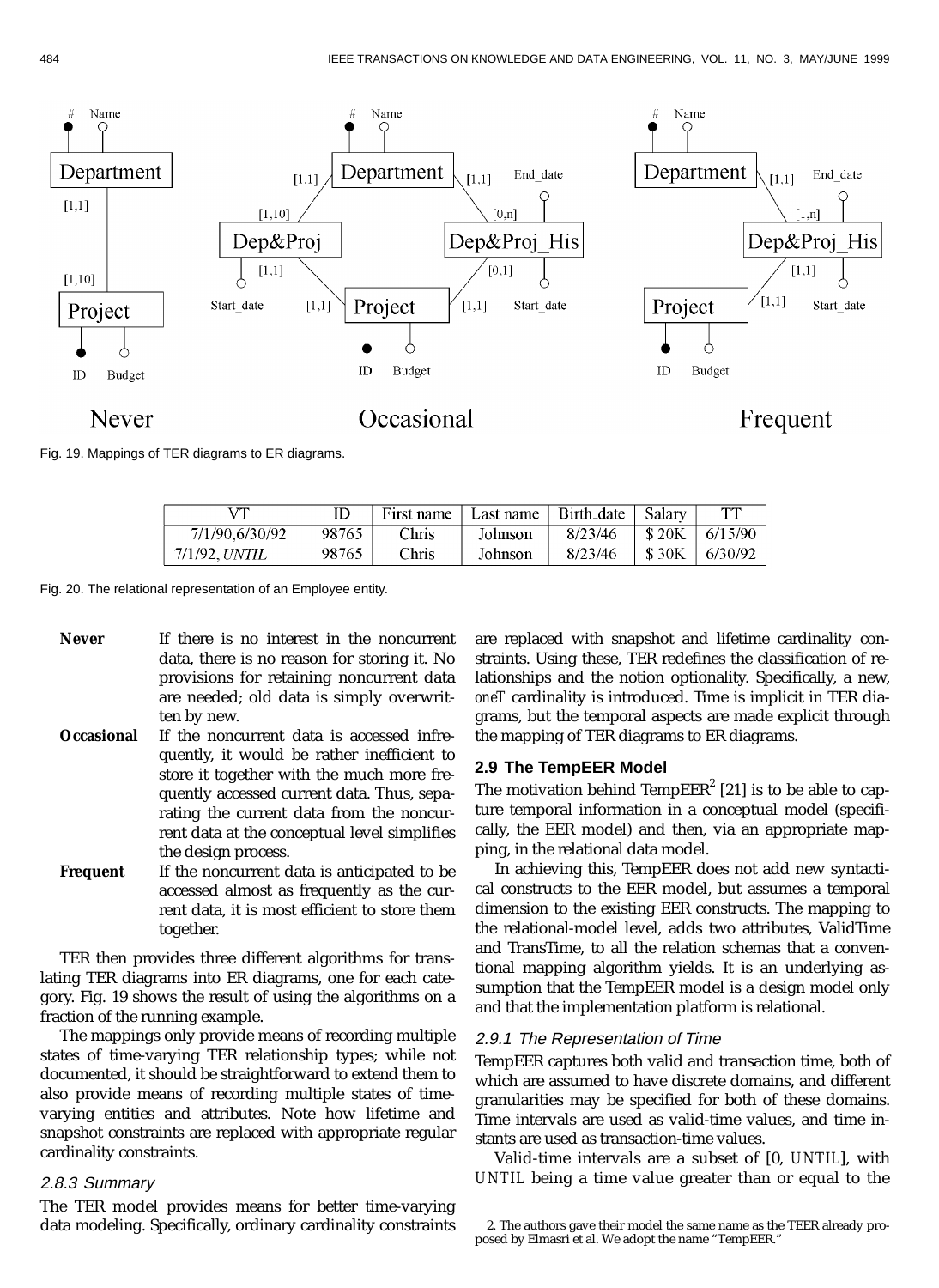current time. Thus, the time domain for valid times extends beyond that used in the TEER model (Section 2.5). Transaction times never exceed the current time.

#### 2.9.2 The Model Components

The TempEER model does not add any new syntactical constructs to the EER model; rather, the temporal aspects are implicit in TempEER diagrams. The TempEER diagram of the running example is therefore identical to that of Fig. 10.

**Entities and Entity Types**. In TempEER diagrams, each entity of an entity type is associated with a *lifespan* capturing the valid time of the entity. The lifespan can be a time interval or a temporal element.

When mapped to a relational platform, an entity is represented by a set of tuples where each tuple describes one state of the entity over time. An entity type is mapped to a relation schema with the attributes dictated by a standard mapping and with an interval-valued ValidTime attribute. Thus, any change to an attribute of an entity results in the creation of new tuple capturing the new state of the entity. The lifespan of an entity is then the union of the ValidTime intervals in the set of tuples that represent the entity. In addition to the ValidTime attribute, each tuple has a TransTime attribute that records the insertion time of the tuple, making it possible to capture the transaction time of each tuple.

To exemplify, let us reconsider the entity described by the example given in Fig. 11. This entity has lifespan  $T =$ [7/1/90, *UNTIL*] and is represented at the relational level by the two tuples in Fig. 20.

The temporal information of weak entity types is stored exactly as for ordinary entity types. The constraint that the lifespan of a weak entity must be a subset of the lifespan of its owner entity is enforced (the interaction with transaction time is not considered).

**Attributes**. The attribute types of TempEER are those of the EER model, with the exception that their changing values over time are retained.

A single-valued attribute has one atomic value for any point in time; multivalued attributes can have more that one value at a given point in time; and the value of a composite attribute at a given point in time is the concatenation of the values of its components at that point in time.

The valid time associated with an attribute value can be deduced from the tuples at the relational level representing the entity. For example, the temporal element associated with the attribute value Johnson in Fig. 20 is [7/1/90, *UNTIL*], whereas the temporal element associated with the value 20K is [7/1/90, 6/30/92]. The temporal element of an attribute value of an entity must be a subset of the lifespan of the entity.

**Relationships Types**. Each relationship instance of a relationship type is associated with a lifespan defined in the same way as for entities. The lifespan of a relationship instance must be a subset of the intersection of the lifespans of the participating entities.

Finally, TempEER also has superclass/subclass relationships. The lifespan of a subclass entity must be a subset of the lifespan of its superclass entity.

### 2.9.3 Summary

The sparsely documented TempEER model does not add any new syntactical constructs to the EER model, but instead changes the meaning of the existing constructs. TempEER diagrams are mapped to tupletimestamped bitemporal relation schemas. Temporal constraints are introduced.

# **2.10 The TempRT Model**

In a working paper, Kraft [20] proposes TempRT $^3$  that incorporates valid time support into a binary ER model. To motivate his approach, he first considers capturing valid time using explicit timestamp attributes, which is unattractive.

In his approach, valid time is captured through temporal relationships, temporal entities, and temporal attributes. The basic temporal construct is the temporal relationship type. While ER diagrams are usually translated to relational schemas, in this model there is an extensional level with is own graphical notation associated with the ER diagrams. In this notation, nodes represent the instances of entities and the edges represent relations between instances.

The valid time domain employed is discrete, but is not otherwise described.

# 2.10.1 The Model Components

The model is based on a binary ER model, and Fig. 21 exemplifies the notation. In this model only entity types, described by rectangles, and relationship types, described by "crows' feet," may be specified. The attributes in Fig. 21 are actually shorthand for one-to-many relationship types between an entity type with all possible values of some value domain as instances and the entity type having the attribute. Two diagonal lines are used to indicate that a construct is temporal. For example, the relationship type between Employee and Emp\_Proj is marked as temporal. The temporal markings of Employee and Emp\_Proj are deviations from the running example.

**Temporal Relationship Types**. The basic temporal structure is the temporal relationship. The semantics of a temporal relationship is an extension of the semantics of an ordinary relationship.

In Fig. 22a, on the left-hand side, the nontemporal relationship between Employee and Department is repeated, and on the right-hand side, some instances are shown. The meaning of the relationship is that every instance of Employee must at any point in time be related to one and only one instance of Department, and every instance of Department may be related to zero or more instances of Employee. Only one (the current) department assignment of an employee is recorded. Thus, if an employee is reassigned to a new department, the previous assignment is lost.

In Fig. 22b, the relationship type is considered to be temporal. The semantics of the temporal relationship type is almost the same as for the nontemporal relationship type.

<sup>3.</sup> The author has not given the model a name. To clearly identify the model, we adopt the name "TempRT."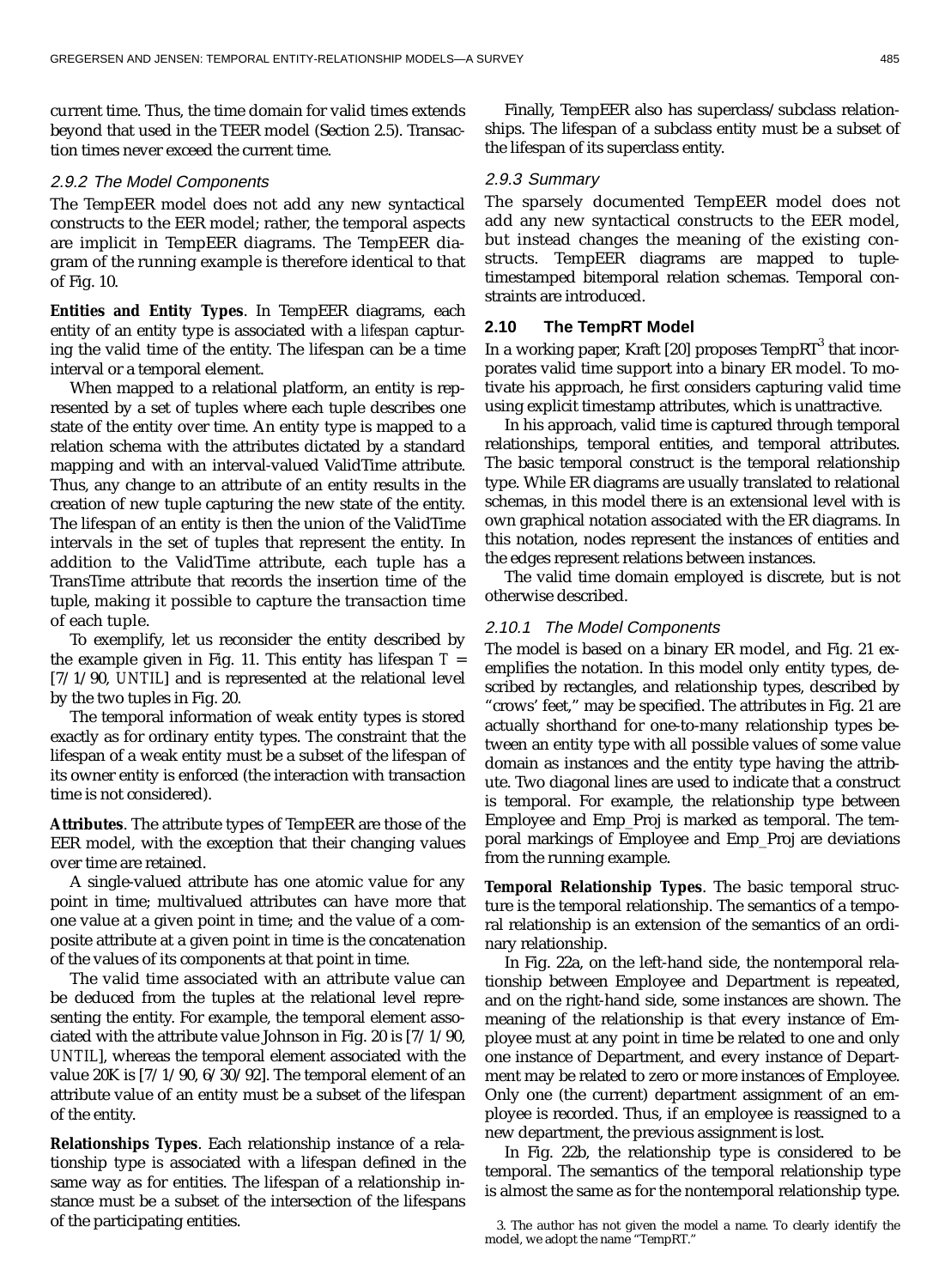

Fig. 21. TempRT diagram modeling the running example.





 $(a)$ 







Fig. 22. Temporal relationships.

Every Employee instance still has to be related to one and only one instance of Department at any point in time. The difference is that temporal relationships are timestamped and retained. As an illustration of this, the right-hand side of Fig. 22b gives the employment history of Alice. At time  $t_1$ , Alice becomes associated with Sales, and at time  $t_2$ she is associated with Development. Then at  $t_3$  she is attached to Administration, and lastly, at time  $t_4$  she returns to Sales. The union of all the timestamps of a temporal

relationship between two instances describes the lifespan of the relationship.

**Temporal Entity Types and Attributes**. Entity types do not have to be temporal. A nontemporal entity that participates in a temporal relationship cannot ever be changed or deleted. If this consequence is unwanted, the concept of lifespans has to be added to the instances, making them temporal.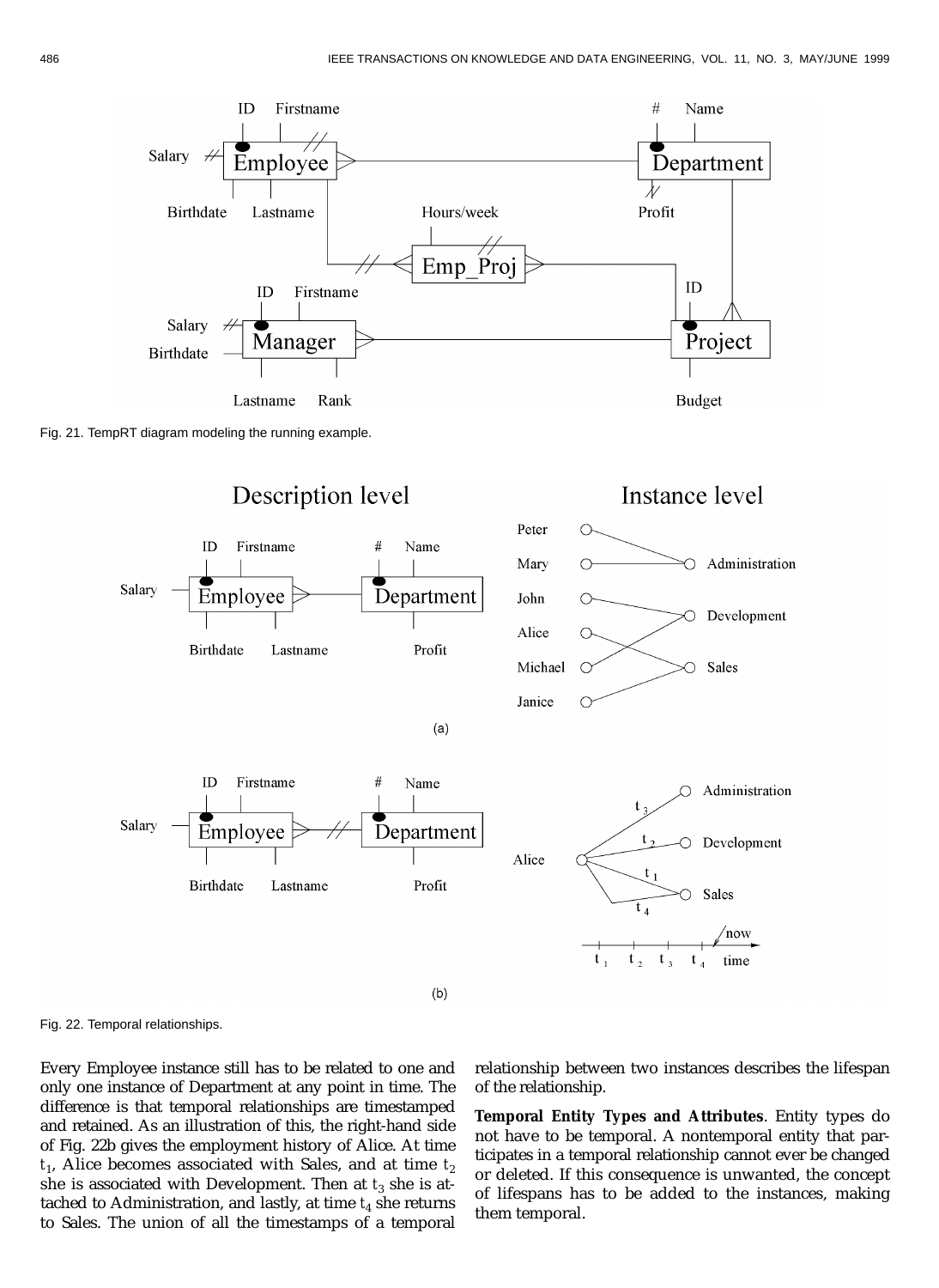

Fig. 23. Temporal entity types.



Fig. 24. Describing the running example using TERC+.

The lifespan of an instance is modeled through temporal relationships. Specifically, a universal entity type *U* with only one instance is introduced. This entity type is connected, using a temporal relationship type, with the entity type we want to be temporal. Fig. 23a illustrates this. The time in which an Employee instance references the U instance gives the lifespan of the Employee instance. Fig. 23b shows the shorthand used in the model.

Temporal attributes are also defined using temporal relationships. As mentioned, a (nontime-varying) attribute is a shorthand for a regular many-to-one relationship between an entity with all possible values of some value domain as instances and the entity having the attribute. In order to make an attribute temporal, the ordinary relationship between the entity having the attribute and the entity modeling the value domain is replaced by a temporal relationship.

#### 2.10.2 Summary

The TempRT model makes it possible to specify temporal relationships, temporal entities, and temporal attributes. The temporal entities and attributes are defined by temporal relationships.

#### **2.11 TERC+**

The motivation for the development of TERC+ [39] was to provide users with a temporal conceptual model better suited for the design of temporal application than the temporal relational data models described in the literature.

TERC+ is a temporal extension of the ERC+ model [25], and it is part of a methodology for developing temporal applications.

#### 2.11.1 The Representation of Time

TERC+ adopts a linear and discrete model of time, and time points are called *instants*. TERC+ also defines intervals and temporal elements: an interval is represented by a pair of instants, and a temporal element is a union of disjoint intervals. The model support different granularities, e.g., year, day, hour, and minute, but supports valid time only.

The meaning of the new modeling constructs of TERC+ follow from their mapping to corresponding ERC+ modeling constructs, making explicit the information implied by the new modeling constructs. ERC+ diagrams may be further mapped to the relational model.

#### 2.11.2 The Model Components

TERC+ includes four kinds of modeling constructs, each with a temporal counterpart: attribute types, entity types, relationship types, and dynamic relationships types. The model provides new notations for the temporal counterparts of these construct. When describing these constructs in the following, we use the diagram in Fig. 24 for exemplification.

**Attributes**. There are two types of attributes in the model: simple and complex (composite) attributes. Both types of attributes can be either single-valued or multivalued, and the presence of an attribute value can be mandatory (nonnull)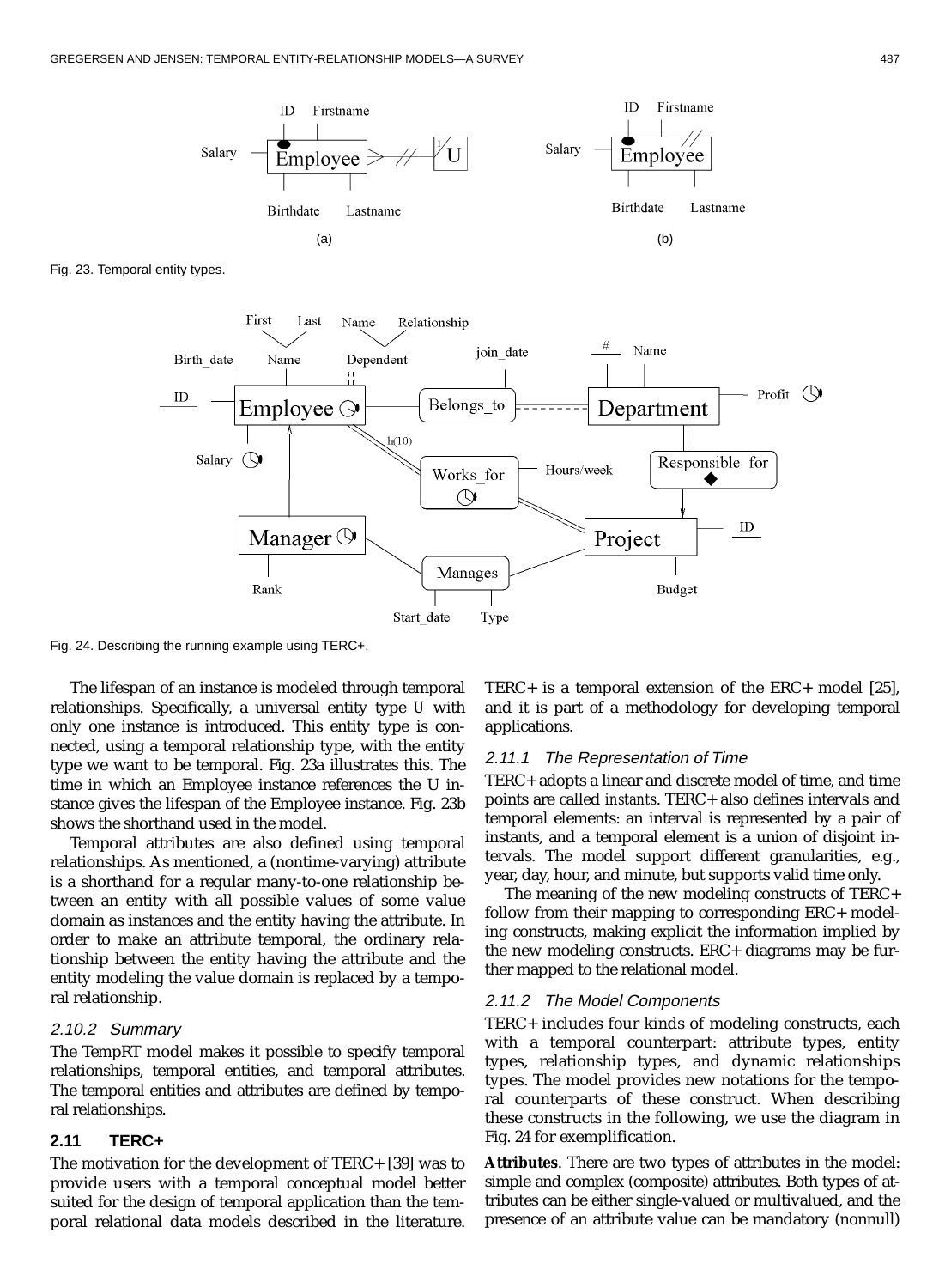

Fig. 25. The static cardinality constraints for attributes and relationship types.

or optional (null allowed). This is expressed by static cardinality constraints in the diagrams. A static cardinality constraint for an attribute is expressed by the lines connecting the attribute to its entity/relationship type, and the syntax is given in Fig. 25. The meaning is given by the pairs of numbers in parentheses to the right of the lines. The first integer indicates if the attribute value is mandatory (1) or optional (0). The second integer indicates if the attribute is single-valued (1) or multivalued (*n*). A static cardinality constraint for an attribute has to hold at any point in time. The same notation is used to express static participation constraints for the participation of entity types in relationship types.

Identifiers (key attribute values) of entity types cannot ever be reused, e.g., once an employee entity is assigned a value of the ID attribute, this value cannot be assigned to another employee entity, not even if the entity is deleted. Key attributes are underlined in the diagrams.

Attributes can be temporal, which is indicated by placing a clock symbol behind the attribute names. For example, the Salary attribute of the Employee entity type in Fig. 24 is temporal. This means that the valid time of the attribute is captured. For this purpose, each value of a temporal attribute is associated with a temporal element recording the times during which the value is valid. It is assumed that the attribute value is undefined (unknown or inapplicable) for points in time that are not included in its temporal elements.

For temporal attributes, a temporal cardinality, *h*(*max*), can be specified, limiting the number of values an attribute can have over the life-time of its entity. The default temporal cardinality is *h*(*n*) and is omitted from the diagrams. For a complex attribute, the temporality may be attached at any level. That is, a nontemporal, complex attribute may have temporal components.

The meaning of the temporal attributes are defined in terms of composite attributes in the ERC+ model where the

temporal information becomes explicit. The translation from TERC+ diagrams to an equivalent ERC+ diagram is very simple. Fig. 26 shows the transformation for temporal attributes.

**Entity and Relationship Types**. Entity types are represented by rectangles and may be regular or composite. Composite entity types are built from regular and composite entity types. In Fig. 24, Employee is a temporal regular entity type. Entity type Department is related to Project by means of an aggregation link (part-of-relationship, described in the following). Department entities thus contain Project entities, and Department is a composite entity type.

Both regular and composite entity types can be temporal. A temporal entity has associated a life cycle that encodes three possible states that an entity can be in. Each state is associated with a temporal element that records the time the entity is in that particular state. The three states are: *active*, e.g., an employee is active in the company; *suspended*, e.g., an employee is on sabbatical, and *dead* (deleted), e.g., an employee is no longer with the company. That is, a life cycle consists of up to three different (state, temporal element) pairs.

The meaning of a temporal entity type as shown in Fig. 27. The temporal information is made explicit by adding a multivalued composite attribute, called lifecycle, to an entity type in a ERC+ diagram.

TERC+ supports dynamic and traditional relationship types. Briefly, the former are used to describe interobject behavior. There are four types of dynamic relationship types. *Transition relationships* express that entities may change their classification, e.g., a student graduates and becomes an alumni. *Generation relationships* express the generation of entities by others, e.g., a land parcel may be split into several smaller parcels. *Timing relationships* describe temporal relations between entities, e.g., before or after. For example, a Storm may precede a Landslide. Finally, *Time-based aggregations* link entities to their snapshots, that is, the composite entity type is temporal while the component (the snapshot) is not. For further description of the dynamic relationship types, see [39].

There are three kinds of traditional relationship types, each of which is illustrated in Fig. 24 and is explained next:

1) **Is-a Relationships**. These are represented by linking two entity types with a solid line, with an arrow



Fig. 26. Transforming temporal attributes to ERC+ diagrams [39].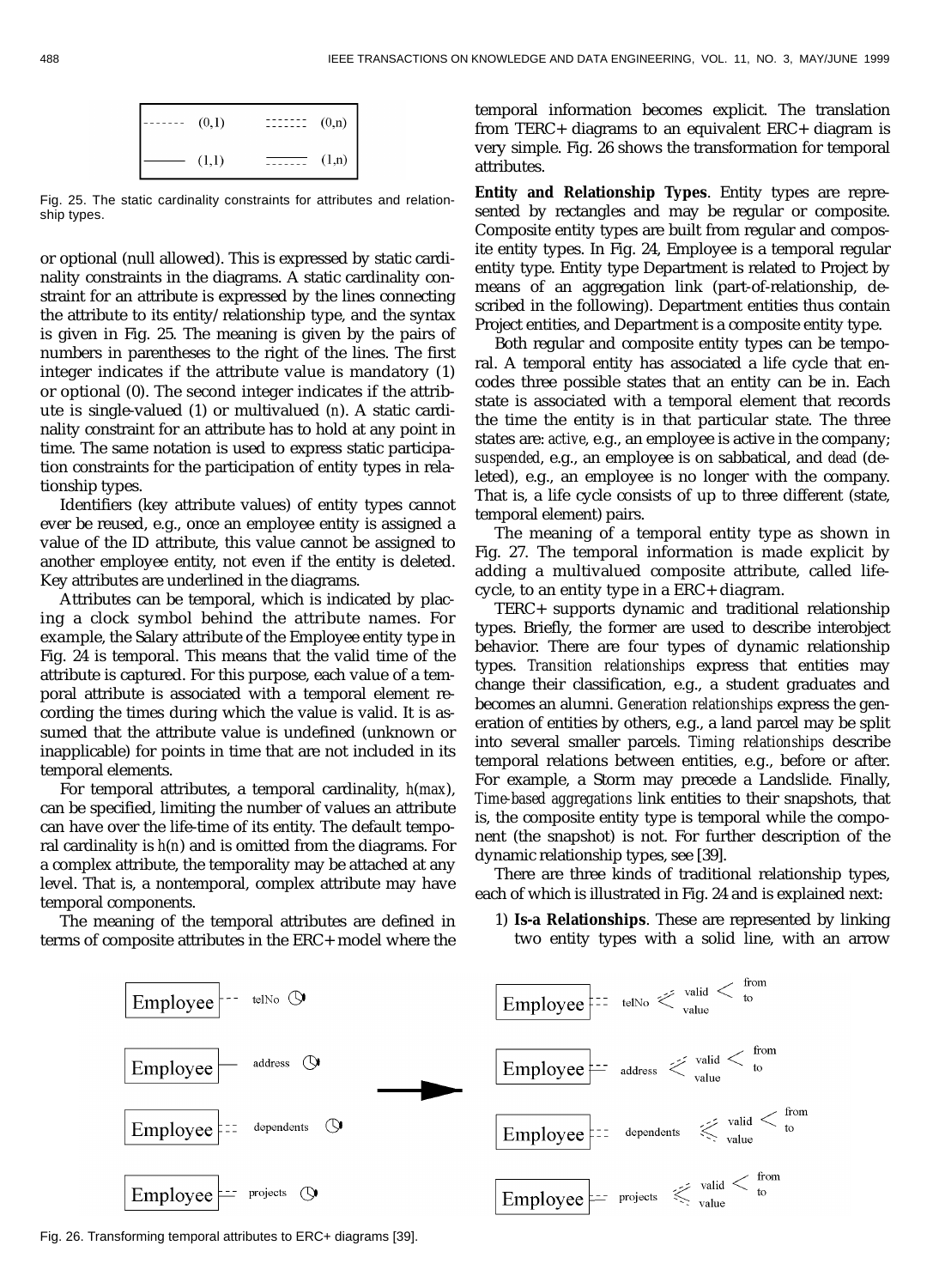

Fig. 27. Transforming temporal entity and relationship types to ERC+ diagrams [39].

pointing from the subclass to the superclass. In an is-a relationship, the instances of the subclass represent the same real-world instances as the instances of the superclass. In Fig. 24, Manager is a subclass of Employee.

Inheritance of attributes and temporal specifications are supported. Thus instances of the subclass have the same attributes and temporal support as the instances of the superclass, in addition to the attributes specified for the subclass. A subclass cannot be nontemporal if the superclass is temporal.

2) **Relationship Types**. These are relationships between entity types and are represented by linking the participating entity types to a rectangle with rounded corners. The lines linking the entity types and the relationship type express the static participation constraints that apply, as discussed for attributes. *n*-ary relationship types are allowed.

Relationship types can be specified as temporal, and the instances of temporal relationship types are associated with a life cycle in the same manner as instances of temporal entity types. For temporal relationship types, as for temporal attributes, a temporal cardinality may be specified for each entity type participating in the relationship type, stating how many relationships an entity is allowed to participate in during the life cycle of the entity. For example, the *h*(10) in Fig. 24 is limiting the number of projects an employee can work on over his/her employment to 10. Only temporal entity types can participate in temporal relationship types. The meaning of a temporal relationship type is captured in the same manner as for temporal entity types.

3) **Aggregation Links**. These are special, directed binary relationships linking two entity types, also known as part-of relationships. Aggregation links are represented by linking the component entity type to a relationship type with an arrow pointing towards the

component entity type, and the usual participation constraint linking the composite entity type to the relationship type. To further indicate that the relationship type is an aggregation link, the relationship type is marked with a small diamond. In Fig. 24, the relationship type Responsible\_for is an aggregation link.

Aggregation links can be specified as temporal; and as for temporal relationship types, only temporal entity types can participate in temporal aggregation links.

# 2.11.3 Summary

TERC+ provides the database designer with new modeling constructs for describing temporal attributes, temporal entities, and temporal relationships. Furthermore, TERC+ provides notation for describing interobject behavior.

# **3 DESIGN CRITERIA AND EVALUATION OF THE MODELS**

In Section 2.3 to Section 2.11, we described all temporal ER models known to us. It is a common characteristic that few or no specific requirements to the models were given by their designers. To compare and better understand the models, this section defines a comprehensive set of design criteria for temporal ER models and evaluates the models against these criteria. We have chosen to also evaluate the EER model against the criteria. When doing so, the model will be treated as a temporal model, capturing time through timestamp attributes.

We have identified a total of 19 design criteria covering time semantics, model semantics, temporal functionality, and user-friendliness. The criteria are numbered C1 to C19. With each criterion defined, we indicate its source, if possible. We have attempted to only include criteria that have an objective basis for being evaluated. Together, the criteria identify important aspects of designing a temporal ER model. The possible outcomes of an evaluation of a model with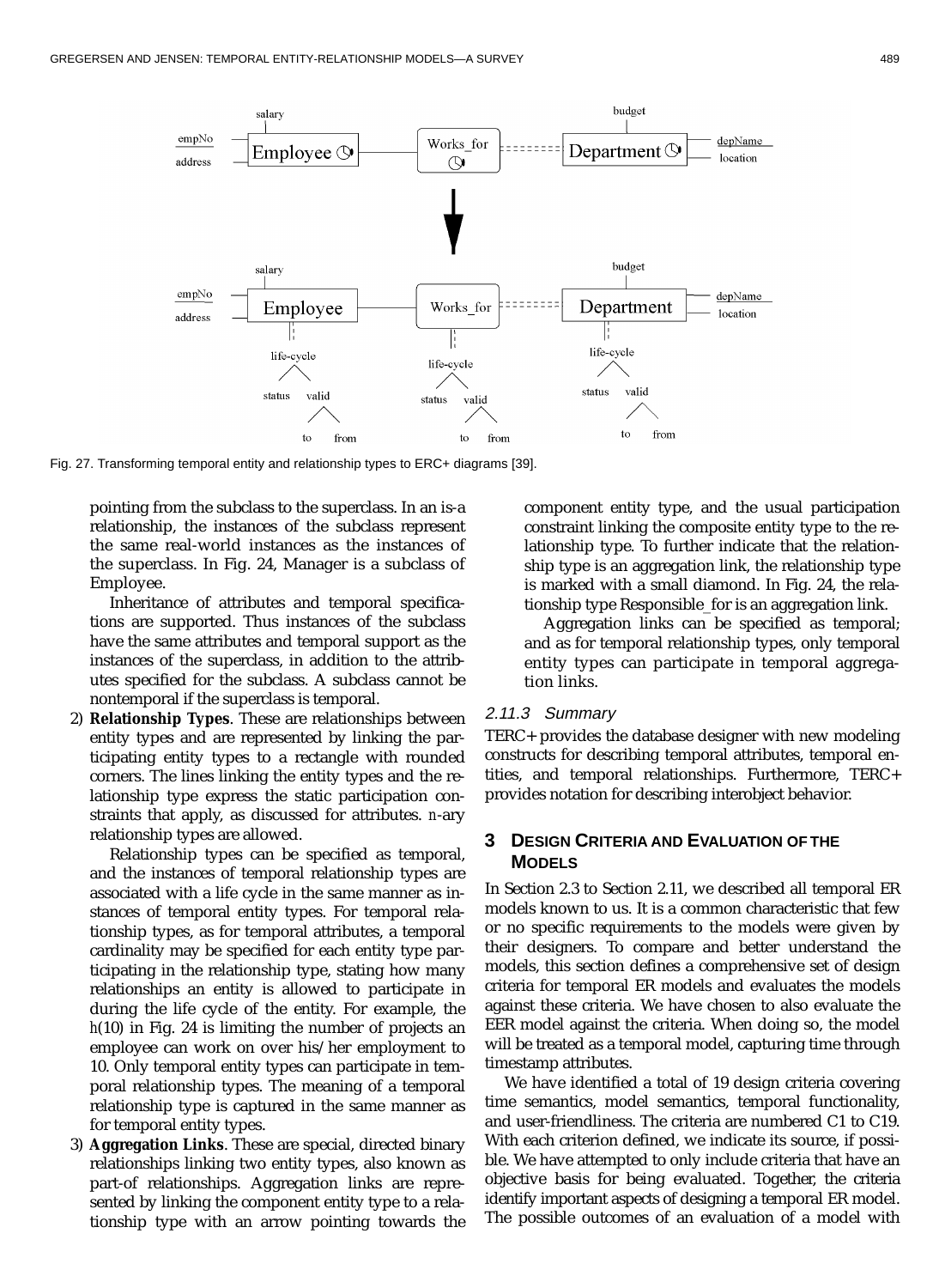|              | C1          | C <sub>2</sub>                                                  | C <sub>3</sub> |
|--------------|-------------|-----------------------------------------------------------------|----------------|
| EER          | <b>UDT</b>  | none                                                            | N.A.           |
| <b>RAKE</b>  | UDT. VT     | temporal relationships types and attributes                     | Optional       |
| <b>TERM</b>  | UDT, VT     | history structures and patterns                                 | Optional       |
| <b>MOTAR</b> | UDT, VT     | temporal relationship types and attributes                      | Optional       |
| <b>TEER</b>  | UDT, VT     | temporal entity types, attributes, and relationship types       | Mandatory      |
| <b>STEER</b> | UDT. VT     | conceptual entity types, entity roles, temporal attributes, and | Mandatory      |
|              |             | conceptual and temporal relationship types                      |                |
| <b>ERT</b>   | UDT. VT     | timestamped entity classes, relationship types, complex entity  | Optional       |
|              |             | classes, and temporal constraints                               |                |
| <b>TER</b>   | UDT, VT     | snapshot cardinalities, lifetime cardinalities,<br>OneT<br>and  | Mandatory      |
|              |             | connective                                                      |                |
| TempEER      | UDT, VT, TT | temporal entity types, attributes, and relationship types       | Mandatory      |
| TempRT       | UDT. VT     | temporal relationship types, entity types, and attributes       | Optional       |
| TERC+        | UDT, VT     | temporal attributes, entity types, and relationship types       | Optional       |

Fig. 28. Evaluation of criteria C1, C2, and C3.

|                | C4                | C5      | C6  | rп  | C8  | C9   | C10  | C11 | C12   | C13 |
|----------------|-------------------|---------|-----|-----|-----|------|------|-----|-------|-----|
| <b>EER</b>     | N.A.              | N.A.    | No  | No  | NA  | No   | No   | No  | N.A   | Yes |
| <b>RAKE</b>    | instant, interval | N.A.    | No  | No  | No  | Yes  | No   | No  | (Yes) | Yes |
| TERM           | instant, interval | N.A.    | Yes | Yes | Yes | Yes  | Yes  | Yes | No    | No  |
| <b>MOTAR</b>   | instant           | N.A.    | Yes | No  | Yes | No   | No   | No  | (Yes) | Yes |
| <b>TEER</b>    | temporal element  | N.A     | No  | No  | No  | Yes  | Yes  | Yes | No    | No  |
| <b>STEER</b>   | temporal element  | N.A.    | No  | No  | No  | Yes+ | Yes+ | Yes | No    | No. |
| ERT            | interval          | N.A.    | No  | No  | Yes | Yes  | Yes  | Yes | (Yes) | Yes |
| TER            | instant           | N.A.    | No  | No  | No  | No   | No   | No  | (Yes) | No  |
| <b>TempEER</b> | interval          | instant | No  | No  | No  | Yes  | Yes  | Yes | No    | No  |
| TempRT         | interval          | N.A.    | No  | No. | No  | Yes+ | Yes+ | No  | (Yes) | Yes |
| TERC+          | temporal element  | N.A.    | Yes | No  | No  | Yes+ | Yes+ | Yes | (Yes) | Yes |

Fig. 29. Evaluation of criteria C4 to C13.

|                | C14  | C15  | C <sub>16</sub>  | C17 | C18 | C19            |
|----------------|------|------|------------------|-----|-----|----------------|
| <b>ERR</b>     | N.A. | Yes  | Relational model | Yes | Yes | Yes            |
|                |      |      | ER model         |     |     |                |
| <b>RAKE</b>    | Yes  | ?    | Relational model | No  | Yes | No             |
| <b>TERM</b>    | Yes  | 9    | None             | No  | No  | No             |
| <b>MOTAR</b>   | Yes  | ?    | Relational model | No  | Yes | No             |
| <b>TEER</b>    | Yes  | 9    | None             | Yes | Yes | (Yes)          |
| <b>STEER</b>   | Yes  | N.A. | None             | Yes | Yes | No             |
| <b>ERT</b>     | N.A  | 9    | Relational model | Yes | Yes | Yes            |
| <b>TER</b>     | N.A  | Yes  | ER model         | No  | Yes | Yes            |
| <b>TempEER</b> | Yes. | 9    | Relational model | Yes | Yes | (Yes)          |
| TempRT         | Yes  | Yes  | None             | No  | Yes | N <sub>0</sub> |
| TERC+          | Yes  | Yes  | ERC+             | No  | Yes | (Yes)          |

Fig. 30. Evaluation of criteria C14 to C19.

respect to each criterion will be stated explicit together with the definition of each criterion, unless the possible outcomes are **N.A.**, **Yes**, and **No**.

Fig. 28, Fig. 29, and Fig. 30 present the results of the evaluations of evaluating the models with respect to criteria C1–C3, C4–C13, and C14–C19, respectively. (This grouping of the criteria into three tables is purely pragmatic.)

**C1—Time Dimensions With Built-In Support**. Valid and transaction time are general—rather than application specific—aspects of all database facts. As such, they are prime candidates for being built into a temporal ER model that is to be used for both analysis and database design. Being orthogonal and independent aspects of database facts, it is possible to support the two times independently. Support for these times may take different shapes and may be more

or less elaborate. Another kind of time exists, namely the so-called *user-defined time* (UDT). This refers to "support" for temporal aspects with no built-in support in the model. User-defined times are supported when time-valued attributes are available. These are then employed for giving temporal semantics—not captured in data model, but only externally, by the database designer—to the the ER diagrams. We will say that a time is supported simply if some support has been documented. The possible outcomes of evaluating a model against this criterion are **UDT**, **VT**, **TT**, and **N.A.** (and combinations of **VT** and **TT**).

For a model to be considered temporal, at least one time dimension must be supported. Almost all the models support *valid time*. The only model that does not is the EER model that only supports user-defined time. All the models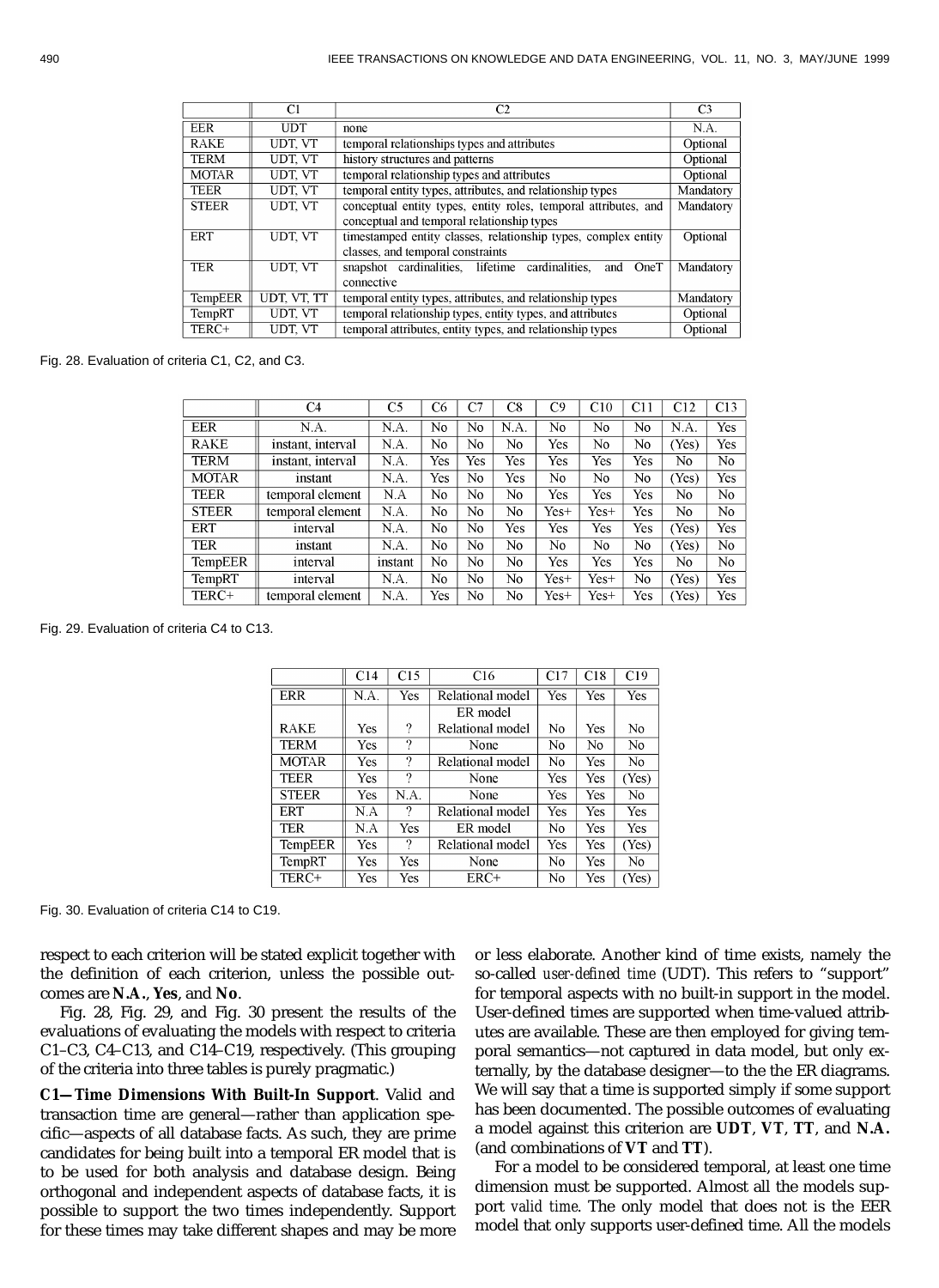support user-defined time. *Transaction time* is supported by only TempEER. That is, the valid-time aspect of a database application seems to be regarded as the most interesting aspect to support, thereby aiming at high-fidelity modeling of the miniworld.

**C2—New Temporal Constructs**. Two general approaches to providing temporal support exist. With *implicit* temporal support, explicit timestamp attributes are "hidden" in the temporal semantics of the modeling constructs. For example, no timestamp attributes are necessary on a temporal relationship type to indicate that the instances of the type record their variation over time. With this approach, it is possible to obtain a temporal ER model without adding any new syntactical constructs to the ER model. Rather, the existing ER constructs are simply made temporal by changing their semantics. For example, ordinary relationship types are given temporal semantics, making their instances record variation over time, rather than just single states. It is also possible with this approach to retain the existing ER constructs and their semantics and add new temporal constructs to capture the time-varying information. The new notation for a temporal relationship type in MOTAR is an example. The extent of the changes made to the ER model may range from minor changes to a total redefinition of the model.

With *explicit* temporal support, the semantics of the existing ER constructs are retained. With this approach, timestamp attributes are explicit. Any new modeling constructs are notational shorthands introduced to make the modeling of temporal aspects more convenient.

Nearly all the models have added new temporal constructs. Some of the models have changed the semantics of the ordinary ER model constructs entirely. These models are TEER and TempEER. Other models have retained the old ER constructs and have added new temporal constructs. These models include TERM, MOTAR, ERT, TER, TempRT, and TERC+. RAKE does not add any new constructs to the ER model; instead, it introduces notational shorthands for certain patterns made up of ordinary ER constructs. However, we will consider these notational shorthands to be temporal constructs. One model has both changed the semantics of the ER constructs and added new temporal constructs, namely STEER. The specific names of the added constructs can be seen in the third column of Fig. 28 (they are mentioned in the order in which they are introduced in this paper). The EER model has not added any new constructs—it captures time solely through timestamp attributes.

**C3—Mandatory vs. Optional Use of Temporal Constructs**. The extent of changes made to the notation of the ER model determines whether the use of the temporal constructs added to the model are mandatory or optional. If all the original ER modeling constructs have simply been made temporal, the original constructs are no longer available. Mandatory use of the temporal constructs means that the designer cannot use nontemporal constructs in diagrams. Optional use of the temporal constructs provides the designer with the possibility of mixing temporal and nontemporal

constructs in the same diagram. The possible outcomes of evaluating the models against this criterion are **N.A.**, **Mandatory**, and **Optional**.

The models with mandatory use of the temporal constructs are TEER, STEER, TempEER, and TER. TEER and TempEER have changed the semantics of all the original ER model constructs to be temporal. STEER has—besides making the original ER constructs temporal—added new temporal constructs to the model. Since TER has replaced the ordinary cardinality constraints with two new ones, and it is mandatory to specify the constraints, it becomes mandatory to use the temporal constructs, even if the users later decide to only record a single state of data.

The models that have retained the ordinary ER constructs and have added new temporal construct have optional use of temporal constructs. Thus, it is possible to mix temporal and nontemporal constructs in these models that include MOTAR, ERT, TempRT, and TERC+. TERM has optional use of history structures and history patterns since all attributes (inclusive the existence and roles attributes) can be declared as constant. RAKE also has optional use of the temporal constructs since these are notational shorthands for patterns made up of ordinary ER constructs. Since the EER model has not added new constructs, N.A. is the result of evaluating the model against this criterion.

**C4—Data Types Supported for Valid Time**. Different data types for implicit or explicit timestamps may be used for indicating the valid time of an object, e.g., an attribute value or a relationship. Possible time data types include instants, intervals, and temporal elements. For example, one option is to associate valid-time intervals with attribute values of entities. Another option is to timestamp attribute values with valid-time elements, finite unions of intervals. An attribute value may also be defined as a function from a time domain to a value domain. In this way, an attribute may associate a value with a set of time instants. We will consider this element timestamping, and we will also consider the timestamping with sets of instants and intervals as being element timestamping. Since all models surveyed adopt a discrete model of time, we will not distinguish between support for closed versus open or half-open intervals.

A data model may provide the database designer with a choice of data types. This may increase the utility of the model. Possible outcomes include **N.A.**, **instant**, **interval**, and **temporal element**. All three data types mentioned may encode validity for durations, and the instant data type may also encode validity for single instants of time. In the former case, instants have associated interpolation functions (see Criterion C8). The impact of which data types are available is dependent on whether the model under consideration is used solely as a design model or is also used as an implementation model, complete with database instances and a query language.

The models that timestamp with instants include RAKE (events), TERM, MOTAR, and TER. The models RAKE, TERM, ERT, TempEER, and TempRT timestamp with intervals. The models TEER, STEER, and TERC+ timestamp with temporal elements. Finally, this criterion is not applicable to the EER model, since it does not support valid time.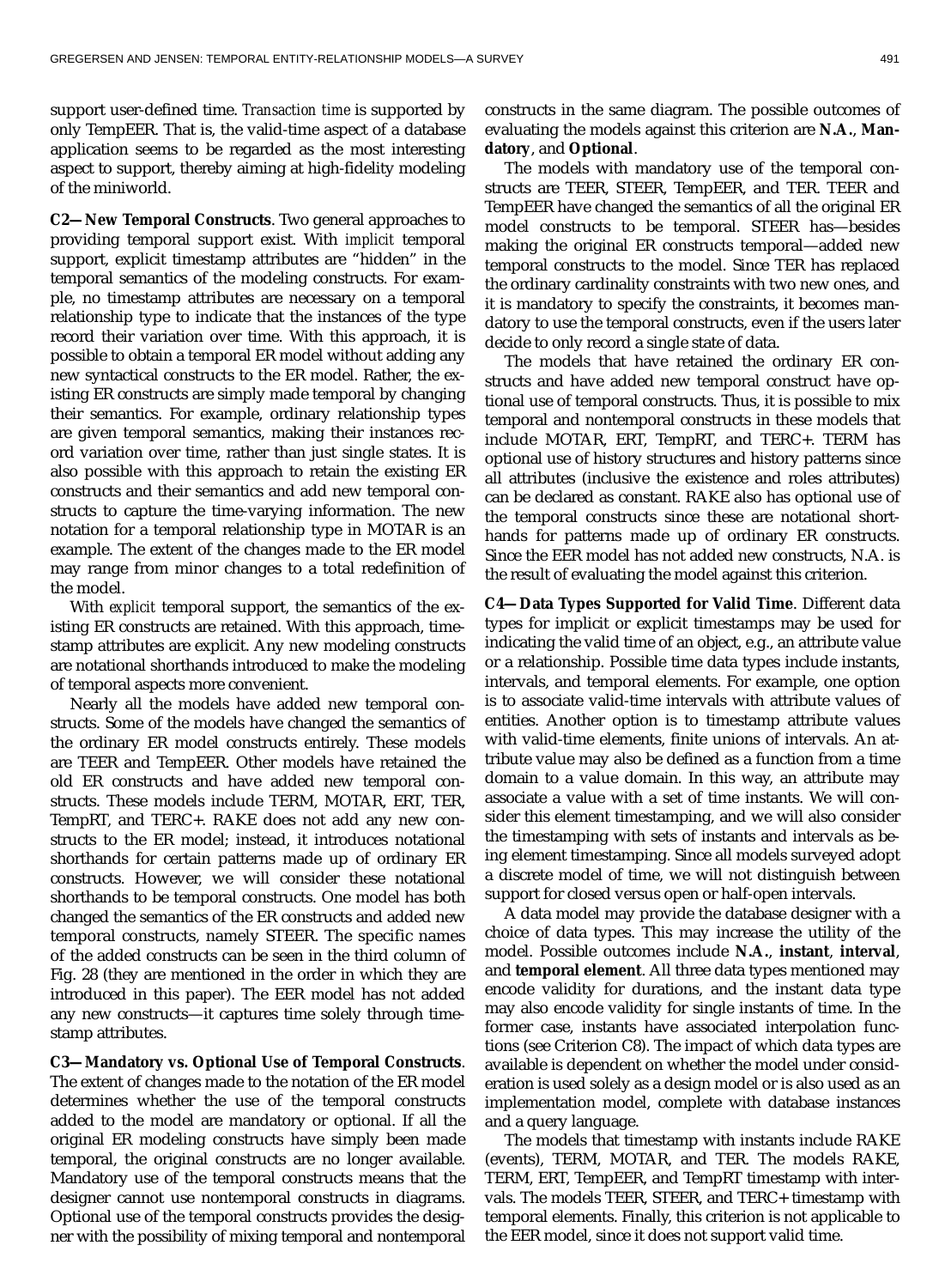**C5—Data Types Supported for Transaction Time**. As valid and transaction time have different semantics, the timestamp types available for the two times may differ. The possible outcomes are as for valid time. TempEER is the only model that supports transaction time. The timestamp used for transaction time in TempEER is instants (that encode durations). N.A. is indicated in the figure for all the other models.

**C6—Support for Multiple Granularities**. It may be that the temporal variability of different objects in the miniworld are captured using times of different granularities [38], [6]. They should then also be captured in the database using these different granularities. For example, the granularity of a minute may be used when recording the actual working hours of employees, while the granularity of a day may be used when recording the department assignments of employees. Notice that this criterion relates to valid time.

There are three models in which it is possible, at the conceptual level, to specify the granularity of the timestamps. In MOTAR, the user is allowed to specify the frequency of the recording of periodic attributes. In TERM, atomic histories can have different time domains. In TERC+ the authors state that the granularity of timestamps has to be specified but does not explain how this is done. The rest of the models only briefly state that the granularity of the timestamps should be suitable for specific applications and hence postpone the choice of granularity to the logical design phase.

**C7—Support for Temporal (Im-) Precision**. The temporal variability of different objects in the miniworld may be known with different precisions [18], [4], [7], [5]. Although some imprecision may be captured using multiple granularities, granularities are not a general solution. For example, the variability of an attribute may be recorded using timestamps with the granularity of a second, but the varying values may only be known to the precision of ±5 secs of the recorded value. This phenomenon may be prevalent and important to capture in scientific and monitoring applications that store measurements made by instruments.

The only model which support temporal precision is TERM, where it is possible to specify precision on the timestamps (and also the values of attributes).

**C8—Temporal Interpolation Functions**. Temporal interpolation functions derive information about times for which no data is explicitly stored in the database (see, e.g., [18] and (pp. 35–40 of [17]). For example, it is possible to record times when new salaries of employees take effect and then define an interpolation function (using so-called step-wise constant interpolation) that gives the salaries of employees at any time during their employment. In the scientific domain, interpolation is particularly important, e.g., when variables are sampled at different rates.

User-definable temporal interpolation functions are supported by TERM, MOTAR, and ERT. In TERM, functions handle both incomplete and not-explicitly-stored data, while the derivation functions in ERT only handle data not explicitly stored. In MOTAR, rules can be considered as

some sort of derivation functions. The other models do not consider how to handle incomplete and not-explicitlystored data.

**C9—Lifespans of Entities**. The lifespan of an entity is the time over which the entity exists in the miniworld. Entities may exist beyond the times when their attributes have (nonnull) values, making it impossible to infer lifespans from the assignments of timestamps to attribute values. If the concept of lifespan of entities is supported, this means that the model has built-in support for capturing the times when entities exist.

Five models support the concept of lifespan for all entity types, namely TERM, RAKE, TEER, ERT, and TempEER. The lifespans for the entity types with constant existence in TERM and the lifespans for nontimestamped entity types in ERT are given implicitly as the lifespan of the database. Some models support selective specification of lifespans of entity types, indicated by an **Yes+**, thus letting the database designer decide whether or not to capture the lifespan of an entity type. These models are STEER, TempRT, and TERC+. The models that do not support lifespans of entity types include MOTAR, TER, and EER.

**C10—Lifespans of Relationships**. The concept of lifespan is also applicable to relationships, with the same meaning as for entities. When a model provides a built-in notion of relationship lifespans, it may also enforce certain temporal constraints that involve these lifespans. For example, it does not make sense for an entity to have an attribute value at a time when the entity does not exist.

The models that support lifespans for all relationship types include TERM, TEER, ERT, and TempEER. STEER, TempRT, and TERC+ support selective specification of lifespan of relationship types—for these, a **Yes+** is indicated. The models that do not support lifespans of Relationship types include RAKE, MOTAR, TER, and EER.

**C11—Temporal Constraints**. A temporal data model may include built-in temporal constraints and facilities for userdefinable temporal constraints. If built-in temporal constraints are not present, then the possibility of having illegal data is present. For example, a (binary) relationship between two entities can usually not exist if the entities do not exist. The presence of an appropriate set of (built-in) constraints on the built-in temporal constructs is thus of essence. Next, it should be possible for the database designer to specify additional temporal constraints. For example, we have seen that the TER model (Section 2.8) supports two types of temporal constraints on relationship types, namely snapshot and lifetime cardinality constraints.

Temporal constraints are supported by TERM, TEER, ERT, STEER, TER, TempEER, and TERC+ while the models RAKE, MOTAR, TempRT, and EER do not support temporal constraints.

**C12—User-Specifiable Temporal Support**. A temporal ER model offers user-specifiable temporal support if it is up to the database designer to decide which temporal aspects of data to capture. For example, a temporal ER model may provide built-in support for both valid and transaction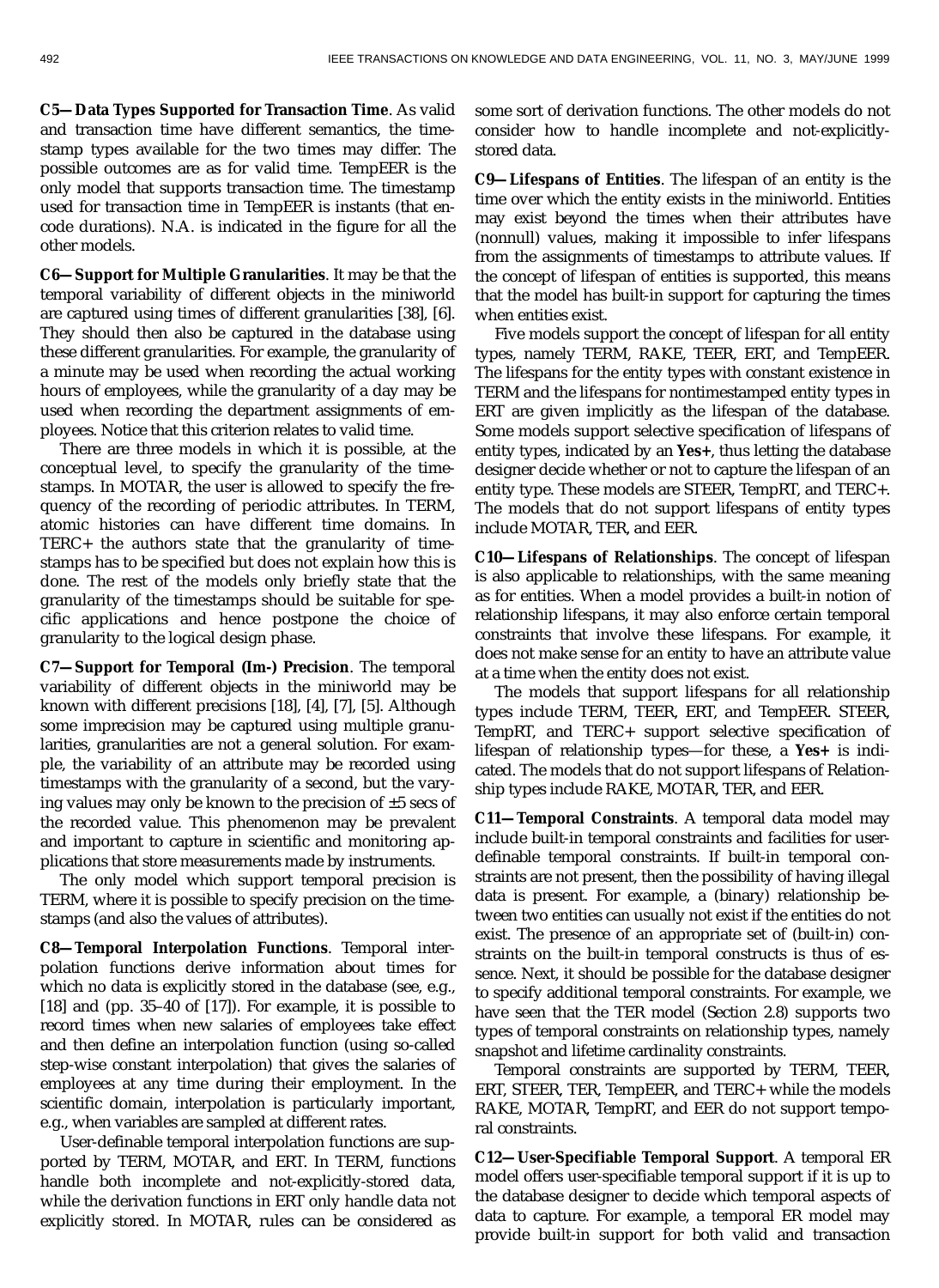time, but a specific application may only require support for transaction time. It should then be possible to omit support for valid time.

The models RAKE, MOTAR, ERT, TempRT, and TERC+ partly satisfy this criterion. In RAKE, MOTAR, ERT, TempRT, and TERC+ the temporal support is valid time, but only if the database designer uses the temporal constructs of the models. So does TER, but not at the conceptual level—only when translating the TER diagram to ER diagrams. If the designer wants to record the variations of data, the temporal dimension supported is valid time; and if no access is wanted, no temporal support is given. This criterion is not applicable to the EER model which supports only user-defined-time. The remaining models have enforced temporal support.

**C13—Upward Compatibility**. A temporal ER model is upward compatible with respect to the conventional ER model if any legal conventional ER diagram is also a legal ER diagram in the temporal model and if the meanings of the diagram in the two models is the same. Upward compatibility is very important because it enables legacy ER diagrams to be used immediately in the new temporal model. Investments in legacy systems are protected, and a basis for a smooth transition to a temporally enhanced ER model is provided [32].

When evaluating a model against this criterion, we will evaluate whether the model is upward compatible with respect to the ER model that it extends, if specified; otherwise, we will use Chen's ER model [2] for models without superclass/subclass relationships and the EER model [10] for models with superclass/subclass relationships.

Six models—RAKE, MOTAR, ERT, TempRT, and TERC+ —are upward compatible with respect to their basic models. In these models, no syntactical constructs from the basic models have been given new semantics. The EER is also upward compatible with itself; this holds trivially true. TERM is not upward compatible since its existence attributes have to be specified for all entity and relationship types. TEER and TempEER are not upward compatible with respect to the EER model because these models have changed the semantics of the existing EER modeling constructs. STEER has both changed the semantics of the original model and added new syntactical constructs. Due to the change of semantics of the original model, STEER is not upward compatible with the EER model. TER is not upward compatible with the ER model since it has replaced the ordinary cardinality constraints with the snapshot and lifetime cardinality constraints.

**C14—Snapshot Reducibility of Attribute Types**. Temporal ER models that add temporal support implicitly may include temporal counterparts of the ordinary attribute types, i.e., provide temporal single valued, temporal multivalued, temporal composite, and temporal derived attribute types. These temporal attribute types may be snapshot reducible [28] with respect to their corresponding snapshot attribute types. This occurs if snapshots of the databases described using the temporal ER diagram constructs are the same as databases described by the corresponding snapshot ER diagram where all temporal constructs are replaced by their snapshot counterparts. For example, a temporal singlevalued attribute is snapshot reducible to a snapshot singlevalued attribute if the temporal single-valued attribute is single valued at each point in time.

Generalizing snapshot constructs this way yields a natural temporal model that is easily understood in terms of the conventional ER model.

The models that have snapshot reducible attribute types are RAKE, TERM, MOTAR, TEER, STEER, TempEER, TempRT, and TERC+. RAKE has only single-valued attribute types. These are snapshot reducible since the temporal attributes are modeled through relationships treated as weak entity types owned by time-period entity types, thereby having ENDstamp as part of the key. This structure cannot have more than one value at any point in time. TERM has only single-valued attributes, and all variable attributes have a atomic history structure to ensure that the attribute only have one value at a time. The temporal attributes of MOTAR are also snapshot reducible since the mapping algorithm ensures that timestamps are made part of the key in the relations representing the attributes. TEER, STEER, TempEER, and TERC+ all have temporal singlevalued, multivalued, and composite attribute types. TEER, STEER, and TempEER have the mutually same semantics for these attribute types, and the semantics state that they are snapshot reducible. The semantics of the static cardinality constraints for TERC+ ensure that the attributes of this model are snapshot reducible. TempRT only has singlevalued attribute types, and since the temporal attributes of this model are defined using the temporal relationship that is snapshot reducible, see the next criterion, the temporal attributes must be snapshot reducible. Because ERT, TER, and EER do not have temporal attributes, this concept is inapplicable to these models.

**C15—Snapshot Reducibility of Relationship Constraints**. Snapshot reducibility also applies to the various constraints that may be defined on relationship types, including specialized relationship types such as ISA (superclass/ subclass) and PART-OF (composite/component) relationships. For example, the temporal cardinality constraint 1 – N on a binary temporal relationship type is snapshot reducible to the snapshot cardinality constraint 1 – N on a binary snapshot relationship type if at any single point in time, the 1 – N snapshot constraint applies to the possible instances of the temporal relationship type.

Only four models have snapshot reducible relationship constraints:

- 1) TER, by virtue of the semantics of the snapshot cardinality constraint;
- 2) TempRT, due to the semantics given to its temporal relationships (these semantics explicit states that the cardinality constraints given by the relationship should hold at any point in time);
- 3) TERC+, by the semantics which explicit state that the static cardinality constraints hold at any point in time; and
- 4) EER, trivially, because it does not propose any additional types of relationships and constraints.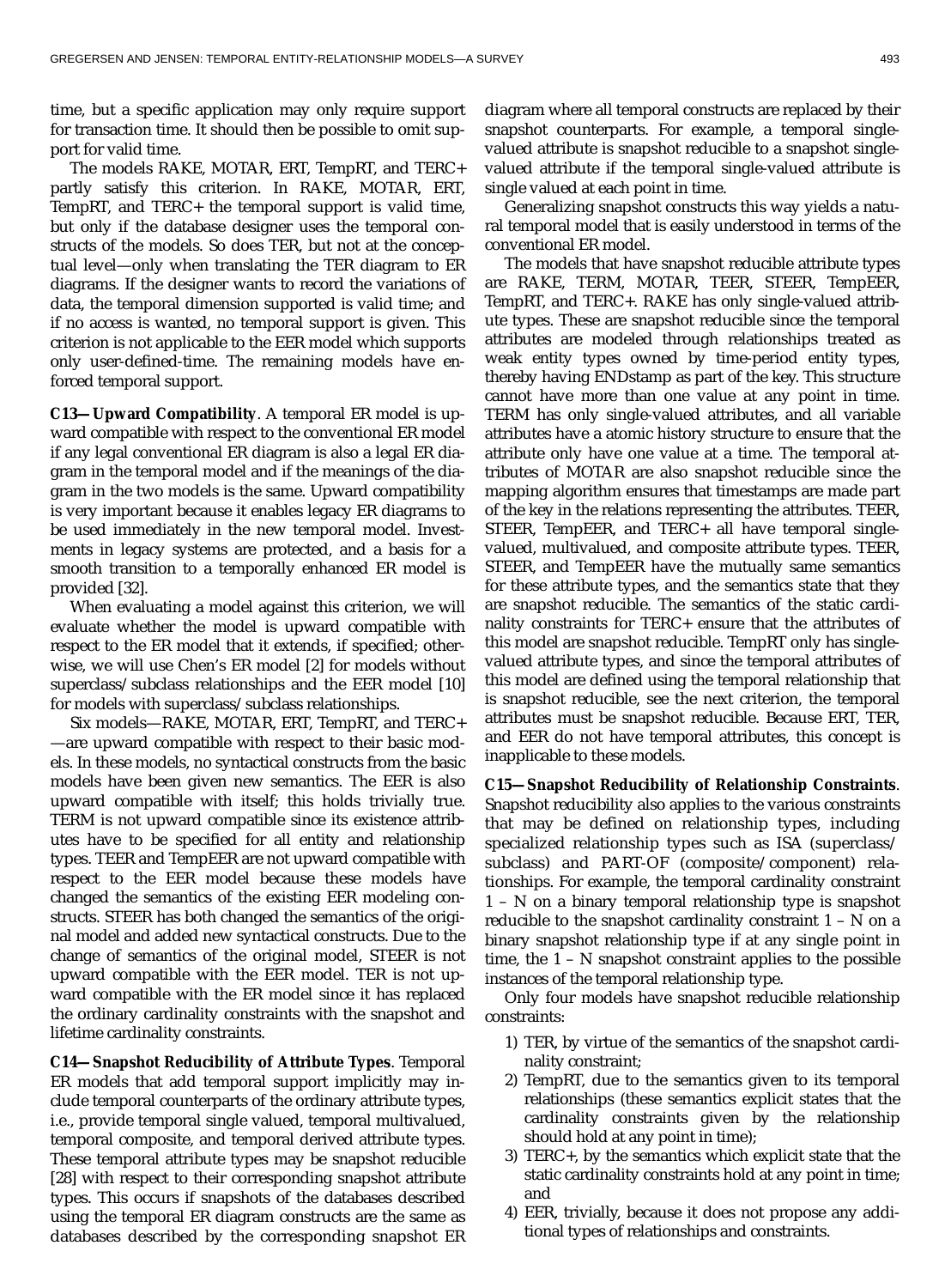The models RAKE, TERM, MOTAR, TEER, ERT, and TempEER do not describe what the meaning of the different relationship constraints that can be specified are in a temporal database. This is the reason for the question marks in Column C15 of Fig. 30. The STEER model does not include cardinality constraints on relationship types, making this criterion inapplicable.

**C16—Mapping Algorithms Available**. A mapping algorithm translates an arbitrary ER diagram in a temporal ER model into a corresponding database schema in another data model. The temporal ER models are typically considered to be design models. Upon designing an ER diagram, the diagram is accordingly mapped to a schema of an available DBMS, i.e., is mapped to an implementation platform. The most popular type of mapping is to the relational model (or the platform of a specific relational product). The benefit of a mapping algorithm for a temporally extended ER model to the relational model is that a single mapping algorithm controls the resulting relational database schema. As an alternative, it is also possible to map temporal ER diagrams to conventional ER diagrams. The benefit of this approach is that the wide selection of mappings from the conventional ER model to the relational model may be exploited.

Most of the models provide mappings to regular ER diagrams or the relational model. The only model where temporal ER diagrams can be mapped into both ER diagrams and the relational model is RAKE. The TER model provide an algorithm that transforms TER diagrams into ER diagrams, which may then be transformed into relational schemas by a standard algorithm. It is demonstrated how to transform TERC+ diagrams into ERC+ diagrams. The models that provide an algorithm for translation into a relational schema include MOTAR, ERT, and TempEER. models TERM, TEER, STEER, and TempRT do not specify any mappings of their diagrams. One good reason for an absence of mappings is that the models themselves may be considered implementation models, see the discussion of the next criterion.

**C17—Query Language Provided**. As an alternative to mapping ER diagrams to the schema of a separate implementation platform, another approach is to assume a system that implements the ER model directly. With this approach a mapping to an implementation platform is not required. Instead, a query language should be available for querying ER databases.

No query languages is provided for the following models: RAKE, TERM, MOTAR, TER, TempRT, and TERC+. A temporal extension of the query language GORDAS is provided as query language for the models TEER and STEER. The ERT model is provides with a query language called the External Rule Language. As query language for the TempEER model, a temporal extension of SQL is proposed.

**C18—Graphical Notation Provided**. While it is usually assumed that a graphical notation is available for describing ER diagrams, this needs not be so. It is also possible to provide only a textual notation for describing ER diagrams. It is generally believed that ER models with a graphical notation have an advantage over ER models with a programming language-like notation. Graphical notations tend to be easier to learn, and we believe that the simplicity of the graphical ER notation is one of the main reasons for its success.

The only model that does not have a graphical notation is the TERM model, which has a Pascal-like syntax.

**C19—Graphical Editor Available**. If the notation of a model is graphical, then the presence of an editor supporting the model is very important if the model is to be used widely. Potential users should have the opportunity to try and use at least some prototype of an editor supporting the model.

Two models, namely TER and ERT, come with an editor to support their use. The editor for TER is called MODELLER [33] and is a commercially available product; and the editor for ERT is called the ERT-TOOL. The authors of the TERC+ model states that an editor for the model is currently under development and for this reason **Yes** in parentheses has been indicated for this model. Models TEER and TempEER can use editors that supports the EER model for schema design, but not for mapping to their implementation models. Thus, a **Yes** in parentheses has been indicated for these models. Editors for EER exist in the public domain. No other model is accompanied by an editor.

# **4 CONCLUSIONS AND RESEARCH DIRECTIONS**

This section first concludes on the paper, then discusses research directions.

#### **4.1 Conclusions**

This paper has surveyed ten proposals for extending the ER model to better capture the temporal aspects of data. Although the detailed motivation for the development of each proposal varies, it is a general observation that while temporal aspects of data are prevalent, the basic ER (and EER) model in itself does not provide adequate support for elegantly and concisely capturing these aspects.

The survey has emphasized the common aspect of the temporal ER models, namely their use as design models that are employed to capture, in a conceptual model, a database design that is implemented in a separate data model, typically the relational model. This yields a focus on structural aspects, rather than on ER query languages.

The proposed extensions are based on quite different approaches. One approach is to devise new notational shorthands that replace some of the patterns that occur frequently in ER diagrams when temporal aspects are being modeled. One example is the pattern that occurs when modeling a time-varying attribute in the ER model. Another approach is to change the semantics of the existing ER model constructs, making them temporal. In its extreme form, this approach does not result in any new syntactical constructs—all the original constructs have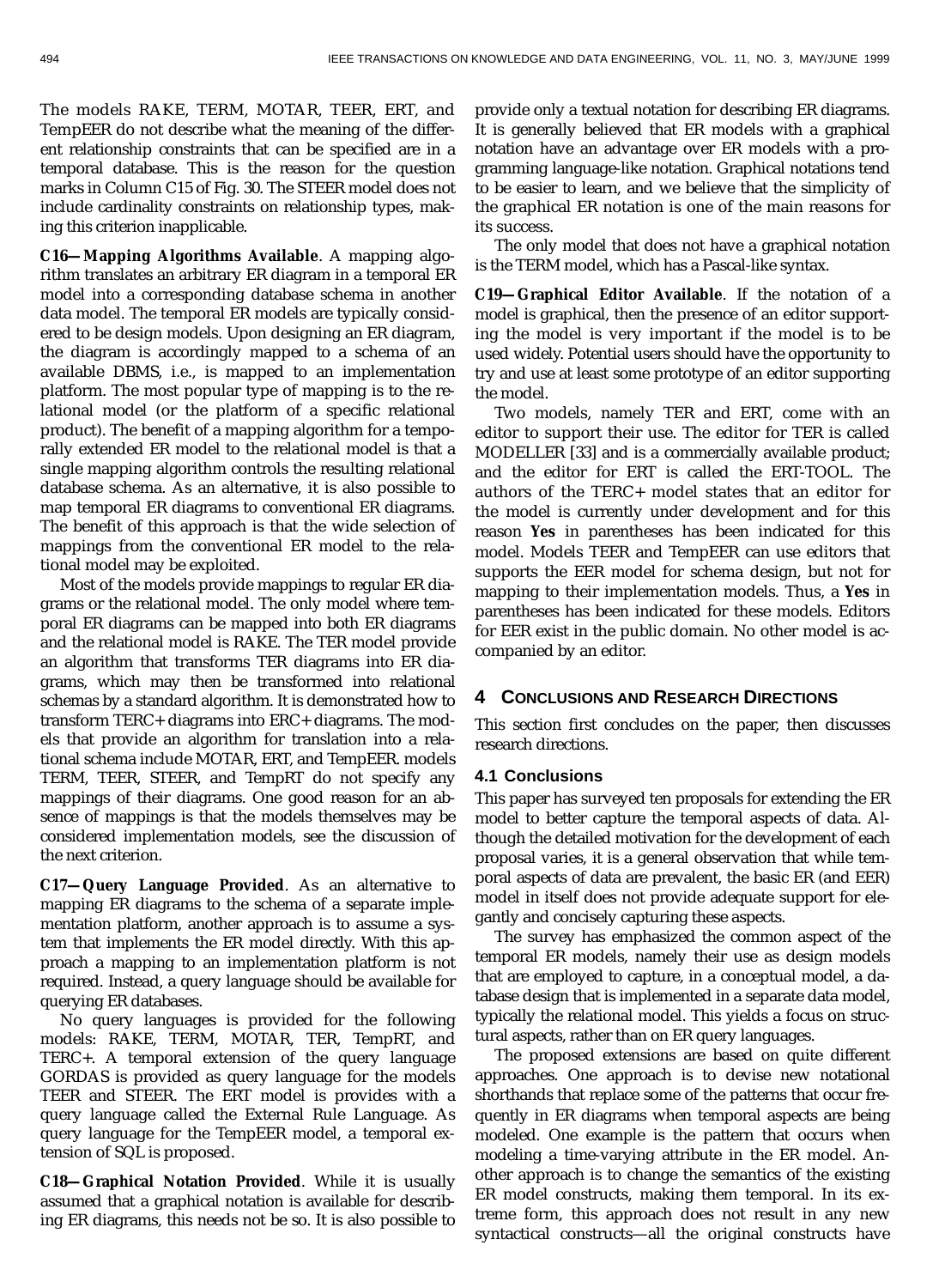simply become temporal. With this approach, it is also possible to add new constructs. Yet another approach is to retain the existing ER constructs.

Many of the models assume that their schemas are mapped to schemas in the relational model that serves as the implementation platform. The algorithms that map the schemas of these models to the relational model are constructed to add appropriate time-valued attributes to the relation schemas. This corresponds to how the ER model is (currently) used in industry. In contrast, three of the models we have examined are themselves implementation models and provide a query language for the model.

We have identified a total of 19 design properties that are relevant for the evaluation of temporal ER models and should be taken into consideration when designing a temporal ER model. None of the 19 design properties are incompatible—they can all be simultaneously fulfilled. We have evaluated the 10 models against the design properties, and while no single model satisfies all the properties, the models collectively provide good coverage of the design space. The models illustrate different ways of conveniently capturing the temporal aspects of data at the conceptual level, and it is our contention that all the temporal ER models, to varying degrees, have succeeded in more naturally capturing the temporal aspects of data than does the ER model.

In our work with the models, we have come to the conclusion that the approach where all existing ER model constructs are given a temporal semantics is attractive. The database designers are likely to be familiar with the existing ER constructs. So, upon understanding the principle at work when making these constructs temporal, the designers are ready to work with, and benefit from using, the temporal ER model. However, this approach is not totally without problems. This approach rules out the possibility of designing nontemporal databases or databases where some part of a database is nontemporal and the rest is temporal. Another problem is that old (legacy) ER diagrams become invalid when introducing the temporal ER model—while their syntax is valid, their semantics have changed, and they therefore no longer describe the existing relational database schemas.

The models that retain the existing constructs with their old semantics and introduce new temporal constructs have their problems and advantages. If their extensions are comprehensive, they are likely to be more difficult for the database designers to learn and understand. The larger initial investment in training that this induces may prevent a model from being accepted in industry. On the other hand, since the semantics of the existing ER constructs are retained with this approach, the models following this approach avoid the problem of legacy diagrams that, with their new semantics, no longer describe the existing relational database. This is important for industrial users with many legacy diagrams. It is also possible to design nontemporal databases as well as databases where some parts are nontemporal and others are temporal.

As stated, most of the models rely on another data model as an implementation model: their schemas are mapped to schemas in these other models, and it is these other schemas that are subsequently populated and queried. The relational model is the implementation model of choice. Temporal ER diagrams are either mapped to relation schemas directly, or they are mapped to regular ER diagrams that are then mapped to relation schemas. The time-valued attributes that result from mapping ER diagrams to relation schemas are not interpreted by the relational model, i.e., they have no built-in semantics in the relational model. As a result, queries on time-varying data are often hard to formulate in SQL [31].

None of the models have one of the many time-extended relational models proposed [29] as their implementation model. The temporal relational models have data-definition and query-language capabilities that better support the management of temporal data and would thus constitute natural candidate implementation platforms.

# **4.2 Research Directions**

A number of topics are the subjects of ongoing research or are candidates for future research.

First, the set of criteria is not necessarily complete, and it may be feasible to include additional criteria for evaluating and comparing temporal ER models. This indicates that a taxonomy of evaluation criteria that charts the design space of temporal extensions and thus may be used for indicating areas with missing criteria would be very desirable. With such a taxonomy, it becomes possible to ensure that we evaluate all important properties of temporally extended ER models.

Second, most of the criteria may be applied to extensions of the ER model other than temporal ones. In this paper we have described the criteria in the specific context of temporal extensions for concreteness. It is an interesting next step to explore the application of the criteria to other types of ER extensions, such as spatial [15], spatiotemporal, multimedia, or security ER models. Another promising direction deserving attention is the application of the criteria to extensions of modeling notations other than the ER model.

Third, the systematic use of the criteria for the design of a temporally extended ER model is a very relevant research direction. We recommend that designers of future temporally extended ER models consciously consider their ER extension with respect to each criterion. The ideal temporal ER model is easy to understand in terms of the ER model; does not invalidate legacy diagrams and database applications; and does not restrict database to be temporal, but rather permits the designer to mix temporal and nontemporal parts.

Fourth, since most DBMSs used in industry are relational, temporal ER models should ideally include mappings to several implementation platforms: the relational model (in the various dialects of the different DBMS products), temporal relational models, and emerging models (e.g., SQL3). It is a challenge of high practical relevance to design mappings that maximally exploit these and other candidate implementation platforms.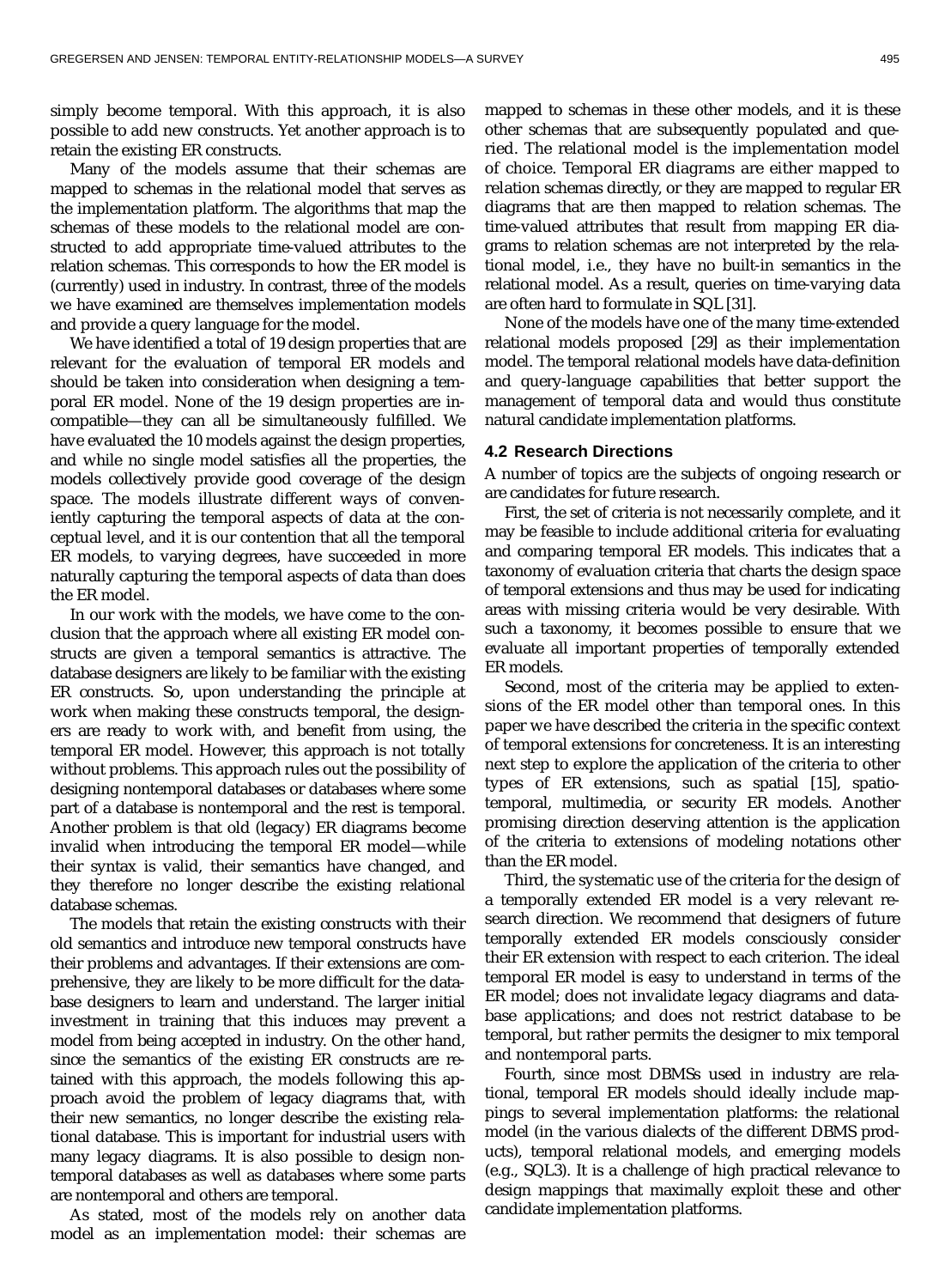Fifth, we believe that it would be of interest to design a "standard" textual representation of different types of ER diagrams. This representation could serve a as a middle form: ER-model designers could provide mappings to this representation, while others could independently provide mappings to the various implementation platforms in use.

#### **ACKNOWLEDGMENTS**

This work was supported by Grants 9701406 and 9502695 from the Danish Natural Science Council and the Danish Technical Research Council, respectively; and by a grant from the Nykredit Corporation.

#### **REFERENCES**

- [1] S. Ceri, S.B. Navathe, and C. Batini, *Conceptual Database Design*, *An Entity-Relationship Approach*, Benjamin/Cummings, 1992.
- [2] P.P.-S. Chen, "The Entity-Relationship Model-Toward a Unified View of Data," *ACM Trans. Database Systems*, vol. 1, no. 1, pp. 9– 36, Mar. 1976.
- [3] C.J. Date, *An Introduction to Database Systems*, vol. I, Systems Programming Series, fifth ed., Addison-Wesley, 1990.
- [4] C.E. Dyreson and R.T. Snodgrass, "Valid-Time Indeterminacy," *Proc. Ninth Int'l Conf. Data Eng.*, pp. 335–343, 1993.
- [5] C.E. Dyreson and R.T. Snodgrass, "Temporal Granularity and Indeterminacy: Two Sides of the Same Coin," Technical Report TR 94-06, Univ. of Arizona, Dept. of Computer Science, Feb. 1994.
- [6] C.E. Dyreson and R.T. Snodgrass, "Temporal Granularity," R.T. Snodgrass, ed., *TSQL2 Temporal Query Language*, ch. 19, pp. 347– 383, Kluwer, 1995.
- [7] C.E. Dyreson and R.T. Snodgrass, "Temporal Indeterminacy," R.T. Snodgrass, ed., *TSQL2 Temporal Query Language*, ch. 18, pp. 327– 346, Kluwer, 1995.
- [8] R. Elmasri, I. El-Assal, and V. Kouramajian, "Semantics of Temporal Data in an Extended ER Model," *Proc. Ninth Int'l Conf. Entity-Relationship Approach*, pp. 239–254, Oct. 1990.
- [9] R. Elmasri and V. Kouramajian, "A Temporal Query Language for a Conceptual Model," N.R. Adam and B.K. Bhargava, eds., *Advanced Database Systems*, Lecture Notes in Computer Science 759, ch. 9, pp. 175–195, Berlin: Springer-Verlag, 1993.
- [10] R. Elmasri and S.B. Navathe, *Fundamentals of Database Systems*. Benjamin/Cummings, second ed., 1994.
- [11] R. Elmasri, G. Wuu, and V. Kouramajian, "A Temporal Model and Query Language for EER Databases," A. Tansel et al., eds., *Temporal Databases: Theory, Design, and Implementation*, ch. 9, pp. 212–229, Database Systems and Applications Series, Benjamin/ Cummings, 1993.
- [12] R. Elmasri and G.T.J. Wuu, "A Temporal Model and Query Language for ER databases," *Proc. Sixth Int'l Conf. Data Eng.*, pp. 76– 83, 1990.
- [13] S. Ferg, "Modeling the Time Dimension in an Entity-Relationship Diagram," *Proc. Fourth Int'l Conf. Entity-Relationship Approach*, pp. 280–286, 1985.
- [14] S.K. Gadia and C.S. Yeung, "A Generalized Model for a Relational Temporal Database," *Proc. ACM SIGMOD Int'l Conf. Management of Data*, pp. 251–259, June 1988.
- [15] T. Hadzilacos and N. Tryfona, "An Extended Entity-Relationship Model for Geographic Applications," technical report, Computer Technology Inst., Greece, 1996.
- [16] "A Glossary of Temporal Database Concepts," C.S. Jensen, J. Clifford, R. Elmasri, S.K. Gadia, P. Hayes, and S. Jajodia, eds., *ACM SIGMOD Record*, vol. 23, no. 1, pp. 52–64, Mar. 1994.
- [17] C.S. Jensen and R.T. Snodgrass, "Semantics of Time-Varying Information," *Information Systems*, vol. 21, no. 4, pp. 311–352, 1996.
- [18] M.R. Klopprogge, "TERM: An Approach to Include the Time Dimension in the Entity-Relationship Model," *Proc. Second Int'l Conf. Entity Relationship Approach*, pp. 477–512, Oct. 1981.
- [19] M.R. Klopprogge and P.C. Lockeman, "Modeling Information Preserving Databases: Consequences of the Concept of Time,' *Proc. Ninth Int'l Conf. Very Large Data Bases*, pp. 399–416, Oct. 1983.
- [20] P. Kraft, "Temporale Kvaliteter i ER Modeller. Hvordan?", working paper 93, Dept. of Information Science, Aarhus School of Business, Jan. 1996.
- [21] V.S. Lai, J-P. Kuilboer, and J.L. Guynes, "Temporal Databases: Model Design and Commercialization Prospects," *DATA BASE*, vol. 25, no. 3, pp. 6–18, 1994.
- [22] P. McBrien, A.H. Seltveit, and B. Wangler, "An Entity-Relationship Model Extended to Describe Historical Information," *Proc. Int'l Conf. Information Systems and Management of Data*, pp. 244–260, July 1992.
- [23] E. McKenzie and R. Snodgrass, "An Evaluation of Relational Algebras Incorporating the Time Dimension in Databases," *ACM Computing Survey*, vol. 23, no. 4, pp. 501–543, Dec. 1991.
- [24] A. Narasimhalu, "A Data Model for Object-Oriented Databases with Temporal Attributes and Relationships," technical report, National Univ. of Singapore, 1988.
- [25] C. Parent and S. Spaccapietra, "ERC+: An Object-Based Entity Relationship Model," P. Loucopoulos and R. Zicari, eds., *Conceptual Modeling, Databases, and CASE*, ch. 3, pp. 69–86, John Wiley & Sons, 1992.
- [26] J.F. Roddick and J.D. Patrick, "Temporal Semantics in Information Systems£A Survey," *Information Systems*, vol. 17, no. 3, pp. 249– 267, Oct. 1992.
- [27] A. Silberschatz, H.F. Korth, and S. Sudarshan, *Database System Concepts*, third ed., McGraw-Hill, 1996.
- [28] R.T. Snodgrass, "The Temporal Query Language TQUEL," *ACM Trans. Database Systems*, vol. 12, no. 2, pp. 247–298, June 1987.
- [29] R.T. Snodgrass, "Temporal Databases," A.U. Frank, I. Campari, and U. Formanti, eds., *Theories and Methods of Spatio-Temporal Reasoning in Geographic Space*, pp. 22–64, Lecture Notes in Computer Science 639, Springer-Verlag, 1992.
- [30] R.T. Snodgrass, "Temporal Object Oriented Databases: A Critical Comparison," W. Kim, ed., *Modern Database Systems: The Object Model, Interoperability, and Beyond*, ch. 19, pp. 386–408, Addison-Wesley/ACM Press, 1995.
- [31] R.T. Snodgrass, I. Ahn, G. Ariav, D.S. Batory, J. Clifford, C.E. Dyreson, R. Elmasri, F. Grandi, C.S. Jensen, W. Kafer, N. Kline, K. Kulkanri, T.Y.C. Leung, N. Lorentzos, J.F. Roddick, A. Segev, M.D. Soo, and S.M. Sripada, *TSQL2 Temporal Query Language*, Kluwer, 1995.
- [32] R.T. Snodgrass, Böhlen M., C.S. Jensen, and A. Steiner, "Change Proposal to SQL/Temporal: Adding Valid Time" Part A, O. Etzion, S. Jajodia, and S. Sripada, eds., *Temporal Databases: Research and Practice*, pp. 150–194, Lecture Notes in Computer Science 1,399, Springer-Verlag, 1998.
- [33] B. Tauzovich, "Toward Temporal Extensions to the Entity-Relationship Model," *Proc. 10th Int'l Conf. Entity Relationship Approach*, pp. 163–179, Oct. 1991.
- [34] T.J. Teorey, *Database Modeling and Design*, Data Management Systems Series, Morgan Kaufmann, 1990.
- [35] C. Theodoulidis, B. Wangler, and P. Loucopoulos, "The Entity Relationship Time Model," *Conceptual Modelling, Databases, and CASE: An Integrated View of Information Systems Development*, ch. 4, pp. 87–115, John Wiley & Sons, 1992.
- [36] C.I. Theodoulidis and P. Loucopoulos, "The Time Dimension in Conceptual Modelling," *Information Systems*, vol. 16, no. 3, pp. 273–300, 1991.
- [37] C.I. Theodoulidis, P. Loucopoulos, and B. Wangler, "A Conceptual Modelling Formalism for Temporal Database Applications," *Information Systems*, vol. 16, no. 4, pp. 401–416, 1991.
- [38] G. Wiederhold, S. Jajodia, and W. Litwin, "Dealing with Granularity of Time in Temporal Databases," R. Anderson et al., eds., *Proc. Third Int'l Conf. Advanced Information Systems Eng.,* Lecture Notes in Computer Science 498, Springer Verlag, 1991.
- [39] E. Zimanyi, C. Parent, S. Spaccapietra, and A. Pirotte, "TERC+: A Temporal Conceptual Model," *Proc. Int'l Symp. Digital Media Information Base*, Nov. 1997.